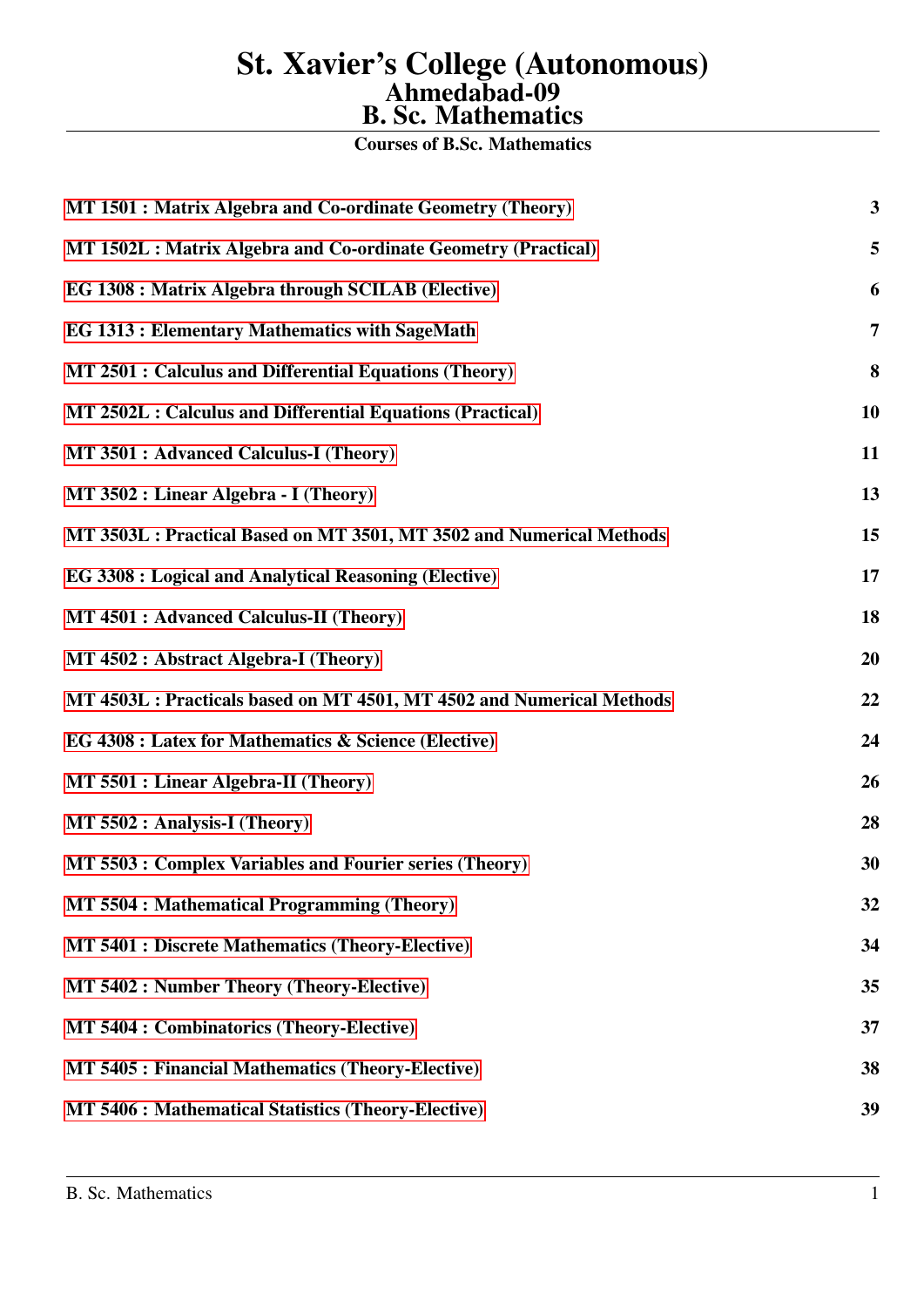| MT 5505L : Practical based on MT 5501, MT 5502, MT 5503 and MT 5504    | 41 |
|------------------------------------------------------------------------|----|
| MT 6501 : Abstract Algebra-II (Theory)                                 | 43 |
| MT 6502 : Analysis-II (Theory)                                         | 44 |
| MT 6503 : Analysis-III (Theory)                                        | 46 |
| MT 6504 : Graph Theory (Theory)                                        | 48 |
| <b>MT 6401 : Operations Research (Theory-Elective)</b>                 | 49 |
| MT 6402 : C Programming for Mathematical Problems (Practical-Elective) | 50 |
| MT 6403 : Cryptography (Theory-Elective)                               | 52 |
| <b>MT 6404 : Computational Mathematics with SageMath</b>               | 53 |
| MT 6406 : Convex Analysis and Probability Theory (Theory-Elective)     | 55 |
| <b>MT 6407: Bio-Mathematics (Theory-Elective)</b>                      | 57 |
| <b>MT 6408 : Mechanics (Theory-Elective)</b>                           | 58 |
| MT 6505L : Practical based on MT 6501, MT 6502, MT 6503 and MT 6502    | 59 |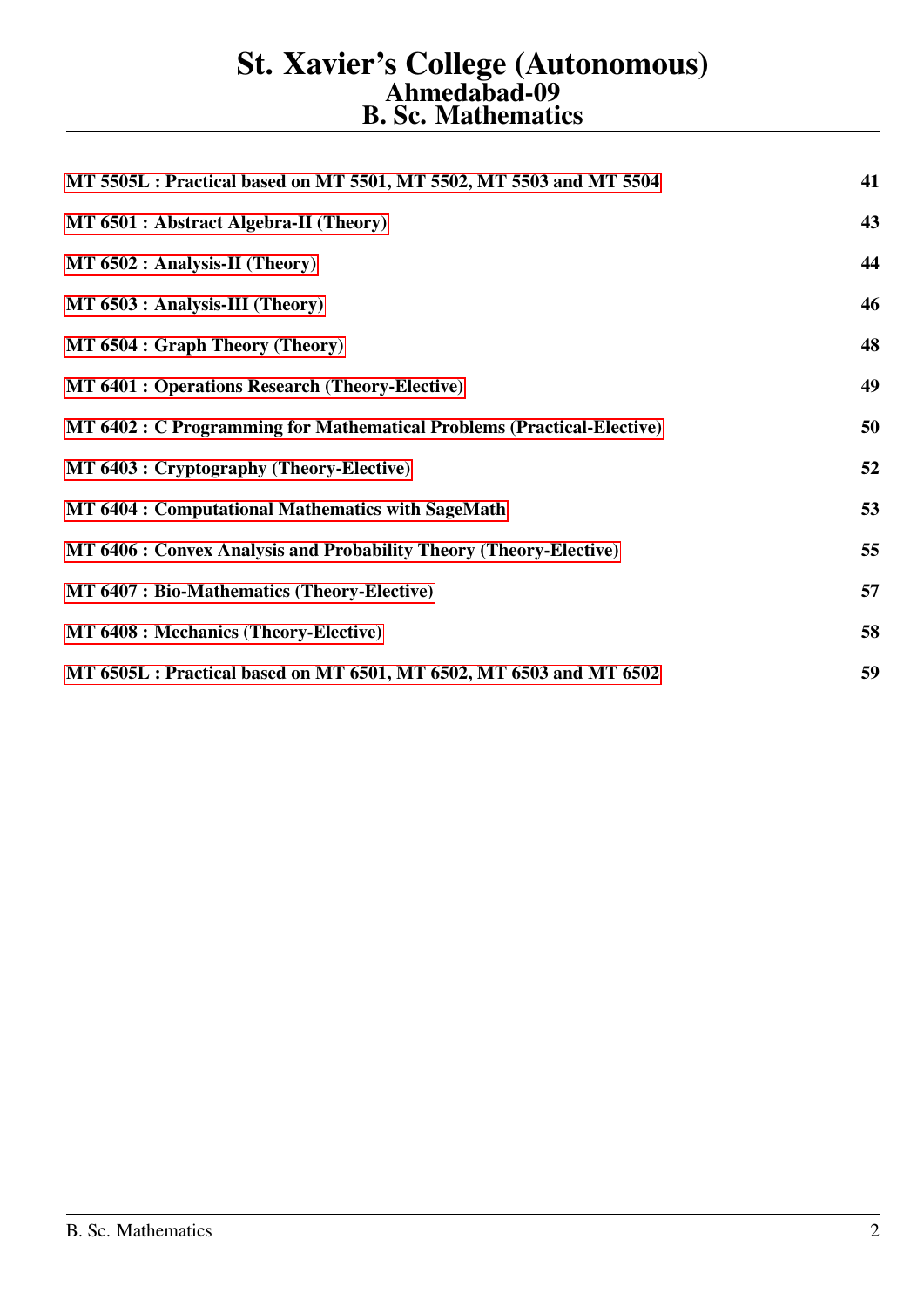# <span id="page-2-0"></span>Semester: I Matrix Algebra and Co-ordinate Geometry (Theory) Course Code: MT 1501 No. of Credits: 04 Learning Hours: 60 Hours

# Course Outcomes:

- CO1 Student will be able to perform matrix operations and employ fundamental concepts of matrix theory.
- CO2 Student will be able to use fundamental concepts of matrices in some applicable concepts like system of simultaneous linear equations, eigenvalues and eigenvectors.
- CO3 Students will be able to use mathematical concepts studied in coordinate Geometry in three dimensional space like Sphere, Cone & Cylinder.
- CO4 Students will be able to establish the connection and transition between previously studied mathematics and more advanced mathematics.
- Unit 1: Introduction to matrices, different types of matrices, operations on matrices, theorems on matrices, elementary operations on matrices, symmetric and skew-symmetric matrices, Hermitian and skew-Hermitian matrices, orthogonal matrices, unitary matrices, normal matrices. Linear dependence and independence of row and column of matrix, row rank, column rank and rank of a matrix, row reduced echelon (RRE) form of a matrix and matrix inversion using row reduced echelon (RRE) form.
- Unit 2: Application of matrices in solving a system of simultaneous linear equations, Cramer's rule, theorems on consistency of a system of simultaneous linear equations, eigenvalues, eigenvectors and the characteristic equation of a matrix. Cayley-Hamilton theorem and its use to find the inverse of a matrix.
- Unit 3: Sphere: Definition of a sphere in  $\mathbb{R}^3$ , Cartesian equation of a sphere, general equation of a sphere, equation of a sphere with diametrically opposite end points, intersection of a sphere with line/ plane/ sphere (no theory but only problems), equation of a tangent plane to a sphere. The tangency of a plane and normality of a line to a sphere, orthogonal spheres. Conicoids: Introduction to conicoid, types of central and non central conicoids in  $\mathbb{R}^3$ , figures of conicoids.
- Unit 4: Polar coordinates in  $\mathbb{R}^2$  and its relationships with Cartesian coordinates, polar equation of line/ circle/ conic and properties of conics. Spherical, cylindrical, conical coordinates in  $\mathbb{R}^3$ . Cone & Cylinder: Introduction to different types of cone and cylinder, equation of enveloping cone and cylinder, right circular cone and cylinder (without proof), problems on cone and cylinder.

- 1. H. Anton, Elementary linear algebra with applications (8th Edition), John Wiley 1995).
- 2. Linear Algebra Theory and Applications Ward Cheney, David Kincaid. Jones and Bartlet India Pvt. Ltd.
- 3. Introduction to Linear Algebra Serge Lang. Springer (India).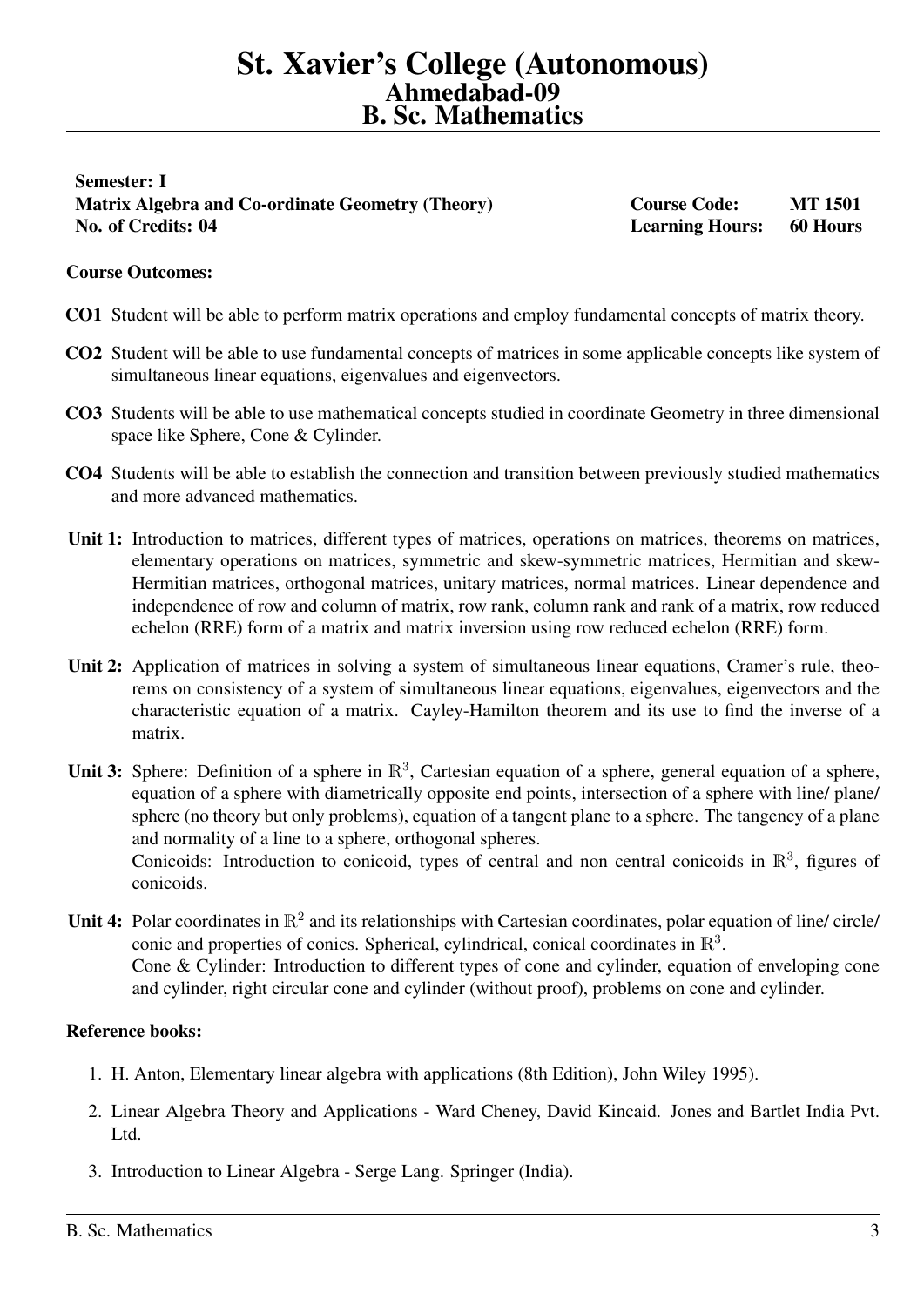- 4. Gilbert Strang, Linear Algebra and its Applications (English) 4th edition, Academic press, Indian edition.
- 5. Matrix and Linear Algebra K. B. Dutta, Prentice Hall.
- 6. A Textbook of Matrices Shanti Narayan, P. K. Mittal, S. Chand Group.
- 7. Analytical Solid Geometry- Shanti Narayan
- 8. Co-ordinate Geometry By : R.J.T. Bell.
- 9. Solid Geometry( three dimension) H. K. Das, S. C. Saxena and Raisinghania, S. Chand.
- 10. Coordinate Geometry, Polar Coordinate approach, M. M. Tripathi, Alpha Science International.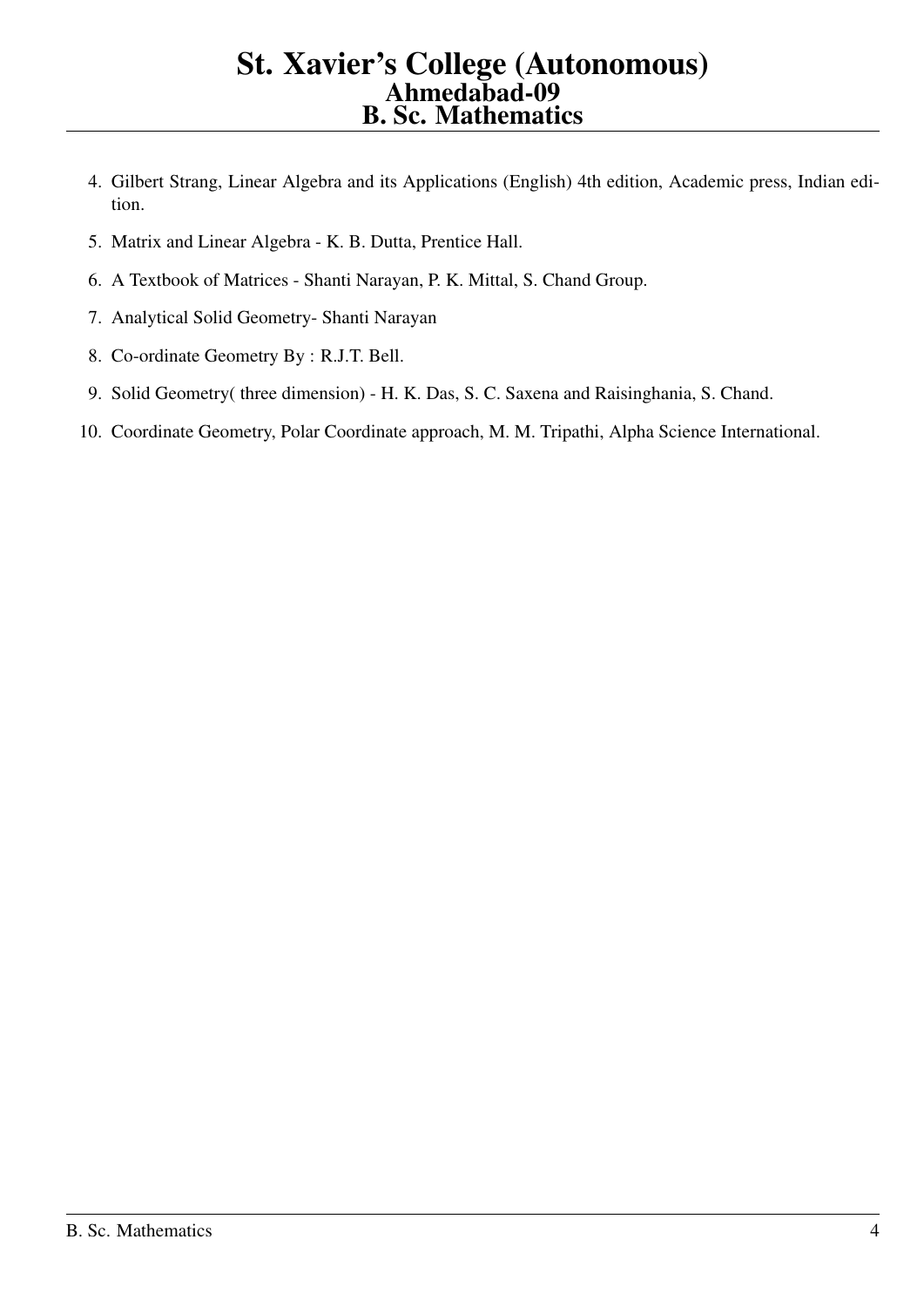# <span id="page-4-0"></span>Semester: I Matrix Algebra and Co-ordinate Geometry (Practical) Course Code: MT 1502L No. of Credits: 03 Learning Hours: 60 Hours

# Course Outcomes:

- CO1 Student will be able to perform matrix operations to determine invertible matrices and its RRE forms.
- CO2 Student will be able to apply matrix operations to solve system of simultaneous linear equations, eigenvalues and eigenvectors.
- CO3 Students will be able to use mathematical concepts in coordinate Geometry in three dimensional space like Sphere, Cone & Cylinder.
- CO4 Students will be able to establish the connection and transition between previously studied mathematics and more advanced mathematics.

#### List of practicals (problems on):

- (1) Matrix algebra.
- (2) Different methods of finding Inverse of a matrix.
- (3) RRE form and rank of a matrix.
- (4) Solution of system of linear equations using row operations and Cramer's rule.
- (5) Linearly independent and dependent vectors.
- (6) The Cayley-Hamilton theorem and its applications.
- (7) Eigen values and eigen vectors of matrices.
- (8) Various coordinate systems in  $\mathbb{R}^2$  and polar equation of line.
- (9) Various coordinate systems in  $\mathbb{R}^3$ . Transformation equations from one system to another system.
- (10) Polar equations of Circle.
- (11) Polar equations of Conic.
- (12) Sphere-I.
- (13) Sphere-II.
- (14) Cone.
- (15) Cylinder.
- (16) Project on identification of curves/surfaces.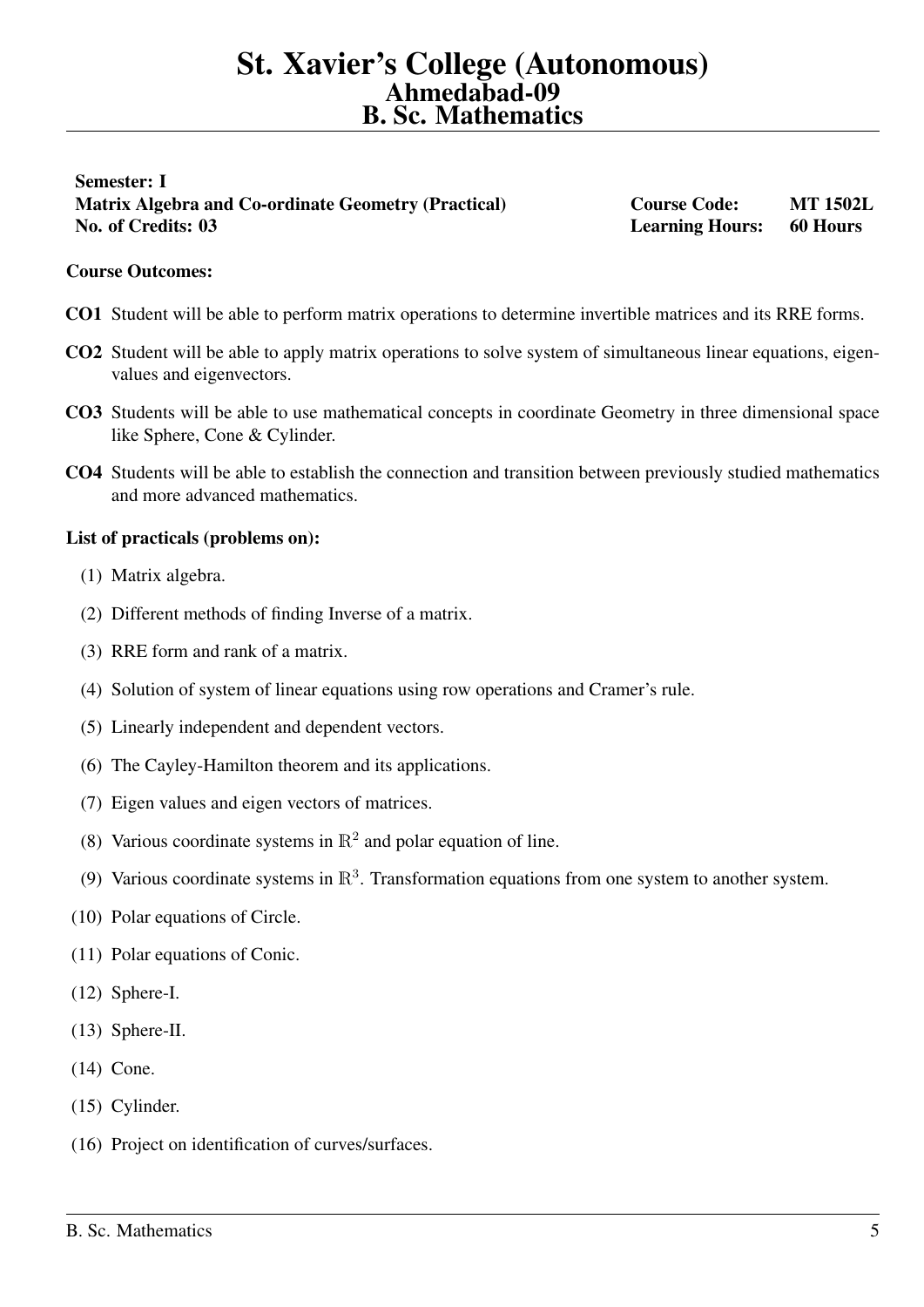<span id="page-5-0"></span>Semester: I Matrix Algebra through SCILAB (Elective) Course Code: EG 1308 No. of Credits: 02 Learning Hours: 30 Hours

#### Course Outcomes:

- CO1 Student will be able to perform matrix operations in Sci-Lab.
- CO2 Student will be able to write programme in Sci-Note to perform various matrix operations.
- CO3 Student will be able to write programme in Sci-Note to apply various matrix operations in different scientific problems.
- CO4 Students will use mathematical computing software in studying and analysing mathematical concepts.
- Unit 1: Introduction to SCILAB, SCILAB environment, Workspace and working directory, some elementary programming.
- Unit 2: Creating matrices, some simple matrix operations.
- Unit 3: Some advanced matrix algebra through SCILAB.
- Unit 4: Practical based on the Unit-I, Unit-II, Unit-III
	- 1. To input row vectors, column vectors, square and rectangular matrices.
	- 2. To obtain addition, subtraction and multiplication, division of matrices and multiplication of matrix with scalar.
	- 3. To obtain sub matrices of given matrix and to delete rows and columns.
	- 4. To find minors, cofactors and adjoint of a matrix.
	- 5. To find inverse of the matrix using adjoint of a matrix.
	- 6. To learn commands zeros, ones, eye, rand, det(), inv(), command for transpose.
	- 7. To find the inverse of a matrix using GAUSS-ELIMINATION method.
	- 8. To find inverse of given matrix using GAUSS-JORDAN method
	- 9. To find Eigen values and Eigen vectors of given matrix
	- 10. To find inverse of given matrix using CAYLEY-HAMILTON theorem

- 1. An Introduction to Scilab-Satish Annigeri, December 2009
- 2. Scilab for very beginners-Scilab enterprises.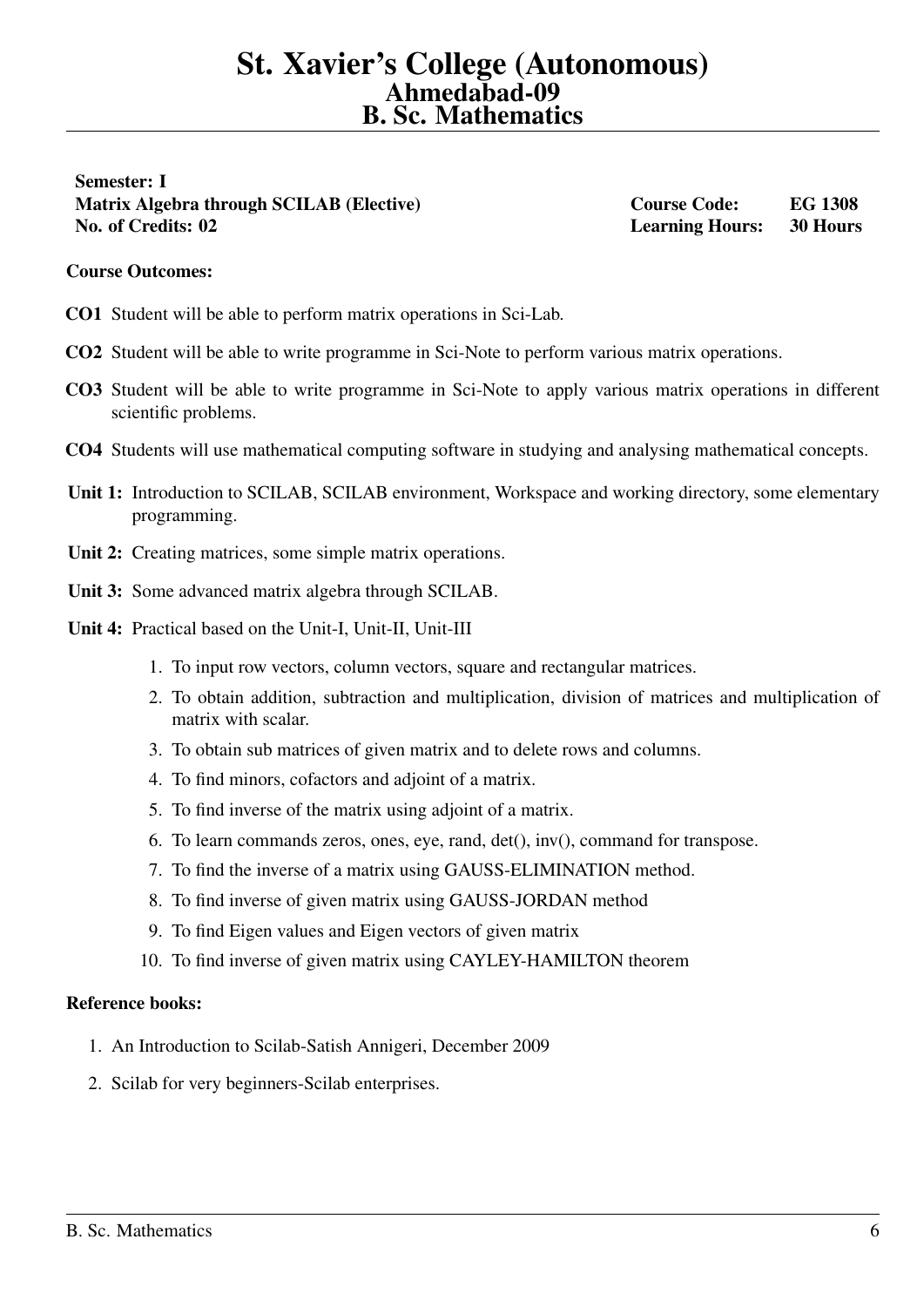# <span id="page-6-0"></span>Semester: I Elementary Mathematics with SageMath Course Code: EG 1313 No. of Credits: 02 Learning Hours: 30 Hours

# Course Outcomes:

- CO1 Student will be able to perform matrix operations in SageMath.
- CO2 Student will be able to solve mathematical problems using SageMath.
- CO3 Student will be able to plot curves and surfaces using SageMath.
- CO4 Students will use mathematical computing software in studying and analysing mathematical concepts.
- Unit 1: Introduction to SageMath program, Symbolic Expressions, Python Variables, Symbolic Variables, Transforming Expressions, Elementary Functions and Usual Constants.
- Unit 2: Usual Mathematical Functions, Solving equations, plotting of curves and surfaces.
- Unit 3: Creating matrices, some simple matrix operations. Some advanced matrix algebra through SageMath.
- Unit 4: Practical based on the Unit-I, Unit-II, Unit-III
	- 1. To input functions, mathematical expressions and solving equations.
	- 2. To plot curves Cartesian, parametric, polar curves.
	- 3. To plot surfaces.
	- 4. To input row vectors, column vectors, square and rectangular matrices.
	- 5. To obtain addition, subtraction and multiplication and multiplication of matrix with scalar.
	- 6. To obtain row echelon form, reduced obtain row echelon form, determinant and rank of matrix.
	- 7. To solve matrix equation.
	- 8. To find inverse of given matrix using GAUSS-JORDAN method.
	- 9. To find Eigen values and Eigen vectors of given matrix.
	- 10. To find inverse of given matrix using CAYLEY-HAMILTON theorem.

#### Text book:

'Computational Mathematics with SageMath' – Paul Zimmermann et. al., SIAM, 2018.

Unit I Sections : 1.2.1, 1.2.2, 1.2.4, 1.2.5, 2.1.1, 2.1.2.

Unit II Sections : 2.1.3, 2.2.1, 2.2.2, 4.1.1 to 4.1.4, 4.2.

Unit III Sections : 2.4.3, 2.4.4, 8.1.2, 8.1.3, 8.1.4, 8.2.

- 1. 'AN INTRODUCTION TO SAGE PROGRAMMING', Razvan A. Mezei, John Wiley & amp; Sons, Inc., Hoboken, New Jersey.
- 2. 'SAGE BEGINNER'S GUIDE', Craig Finch, Packt Publishing (2011).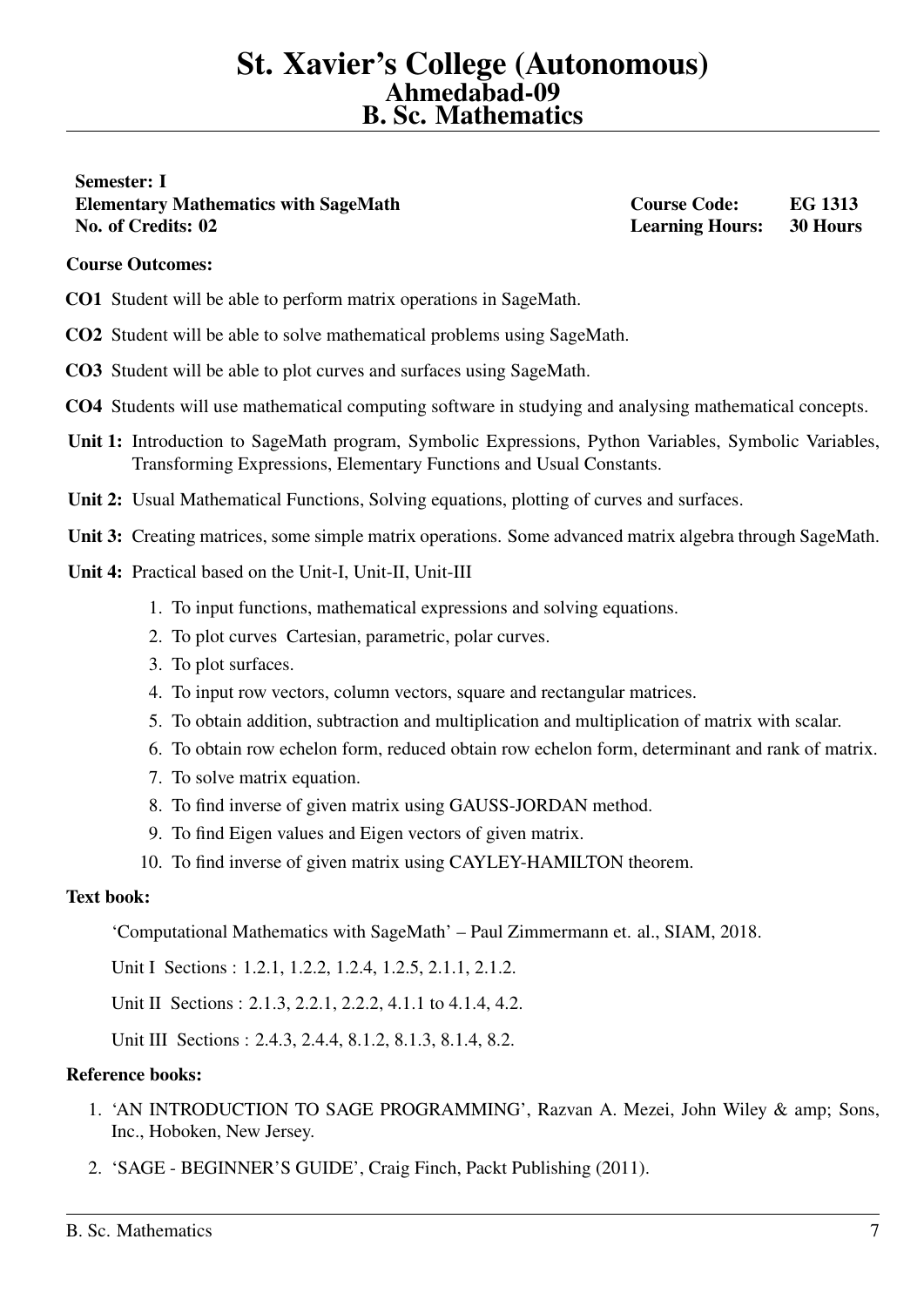# <span id="page-7-0"></span>Semester: II Calculus and Differential Equations (Theory) Course Code: MT 2501 No. of Credits: 04 Learning Hours: 60 Hours

# Course Outcomes:

- CO1 Student will be able to employ concepts of differential calculus like higher order derivative of several real valued functions.
- CO2 Student will be able to test the convergence of infinite series.
- CO3 Student will be able to obtain series expansion of several real valued functions of one variable.
- CO4 Students will be able to formulate real-life problems in form of ordinary differential equations.
- CO5 Students will be able to solve ordinary differential equations.

Prerequisites: Introduction of differential equations, its order and degree. Family of curves leading to differential equation and its solution in family of curves, different types of solutions (viz. General, particular and singular solutions). Constant of integration, boundary/initial conditions, differential equations of first order and first degree.

- Unit 1: Successive Differentiation: Introduction to successive derivatives, nth derivatives of some standard functions, Leibnitz theorem. Mean Value theorems: Rolle's mean value theorem, Lagrange's mean value theorem. Different forms of Lagrange's mean value theorem, Cauchy's mean value theorem, Applications of mean value theorems.
- Unit 2: Convergence and divergence of infinite series: Definition of series, Convergent and divergent series of real numbers, sum of series, different test of convergence of infinite series-convergence of geometric series, comparison test, practical comparison test, D'Alembert's ratio test, Cauchy's root test, alternating series, power series.

Taylor's and Maclaurin's Theorems (without proof), expansions of some standard functions as infinite power series without validity of the expansions.

Unit 3: Methods of solving differential equations of first order and degree one: Variable separable, Homogeneous and non- homogeneous differential equations, exact differential equations (without proof), Integrating factors, linear differential equation, Bernoulli's differential equation and Differential Equations reducible to them.

Method of solving differential equations of first order and higher degree solvable for y, solvable for  $x$ , solvable for  $p$  $\sqrt{ }$ where  $p =$ dy  $dx$  $\setminus$ , Clairaut's differential equation, Lagrange's differential equation.

Unit 4: Linear differential equations of higher order and degree one: Differential operators. Linear differential equations of higher order and degree one with constant coefficients, Complementary and particular integrals. Inverse operator, operational methods for its solutions, Euler form of homogeneous linear differential equations with variable coefficients.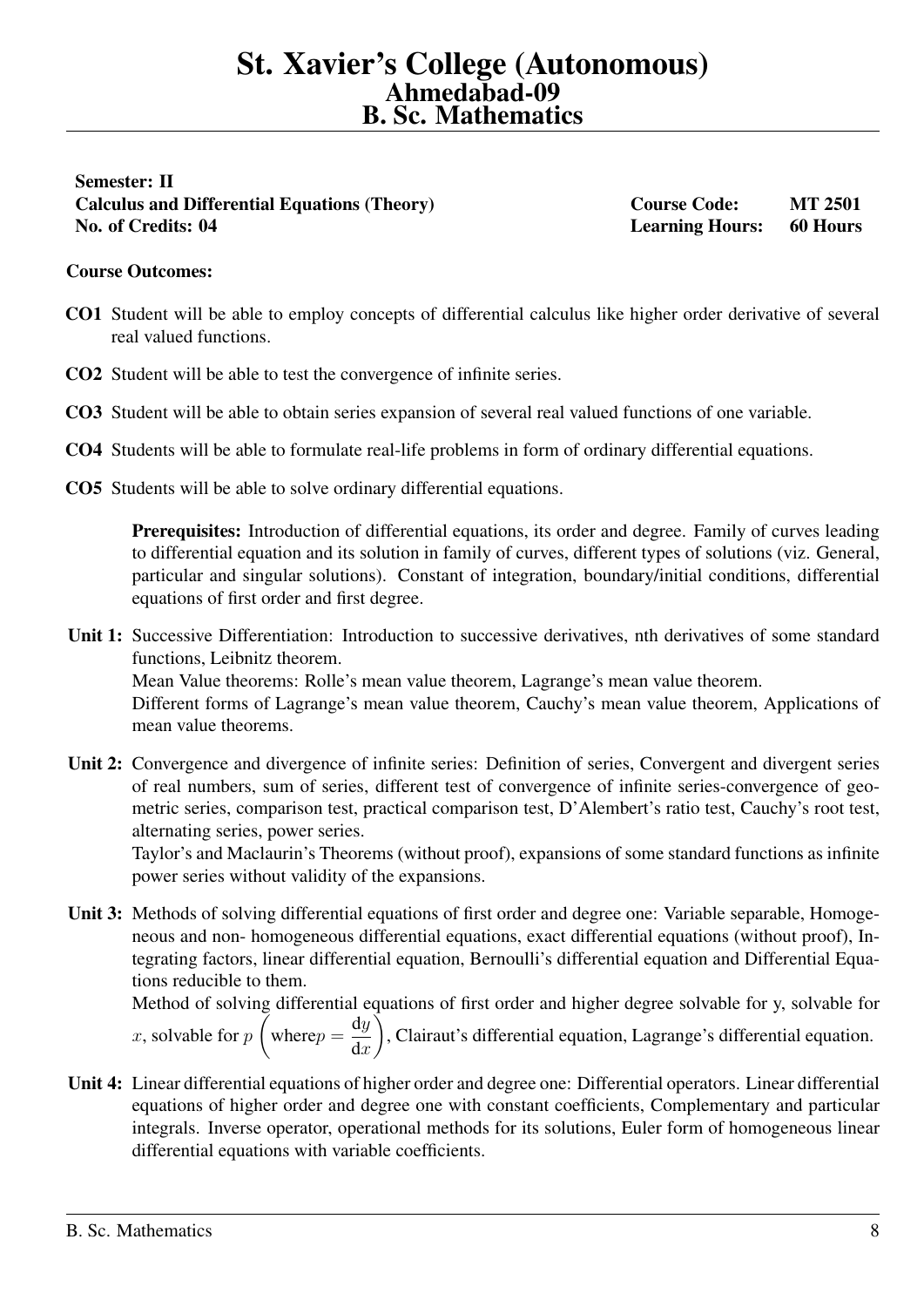- 1. Differential Caculus, Shanti Narayan, S. K. Mittal, S. Chand and Co. Publication.
- 2. Anton, Biven and Davis, Calculus, 10th edition, Willey Publication.
- 3. Thomas, Calculus early transcendental, Addison-Wesley person publication.
- 4. Integral calculus, Shanti Narayan, S. Chand Limited, 2005.
- 5. Elementary Differential Equations, Rainville and Bedient, Macmillan Publication.
- 6. Ordinary and Partial Differential Equations, M. D. Raisingania, S. Chand, 2009.
- 7. Differential Equations- D.A. Murray, Tata McGraw Hills.
- 8. Ordinary Differential Equations and Partial Differential Equations, Nita shah, PHI Ltd.
- 9. Theory and problems on Differential Equations- Frank Ayres, McGraw Hill Book Co., New York.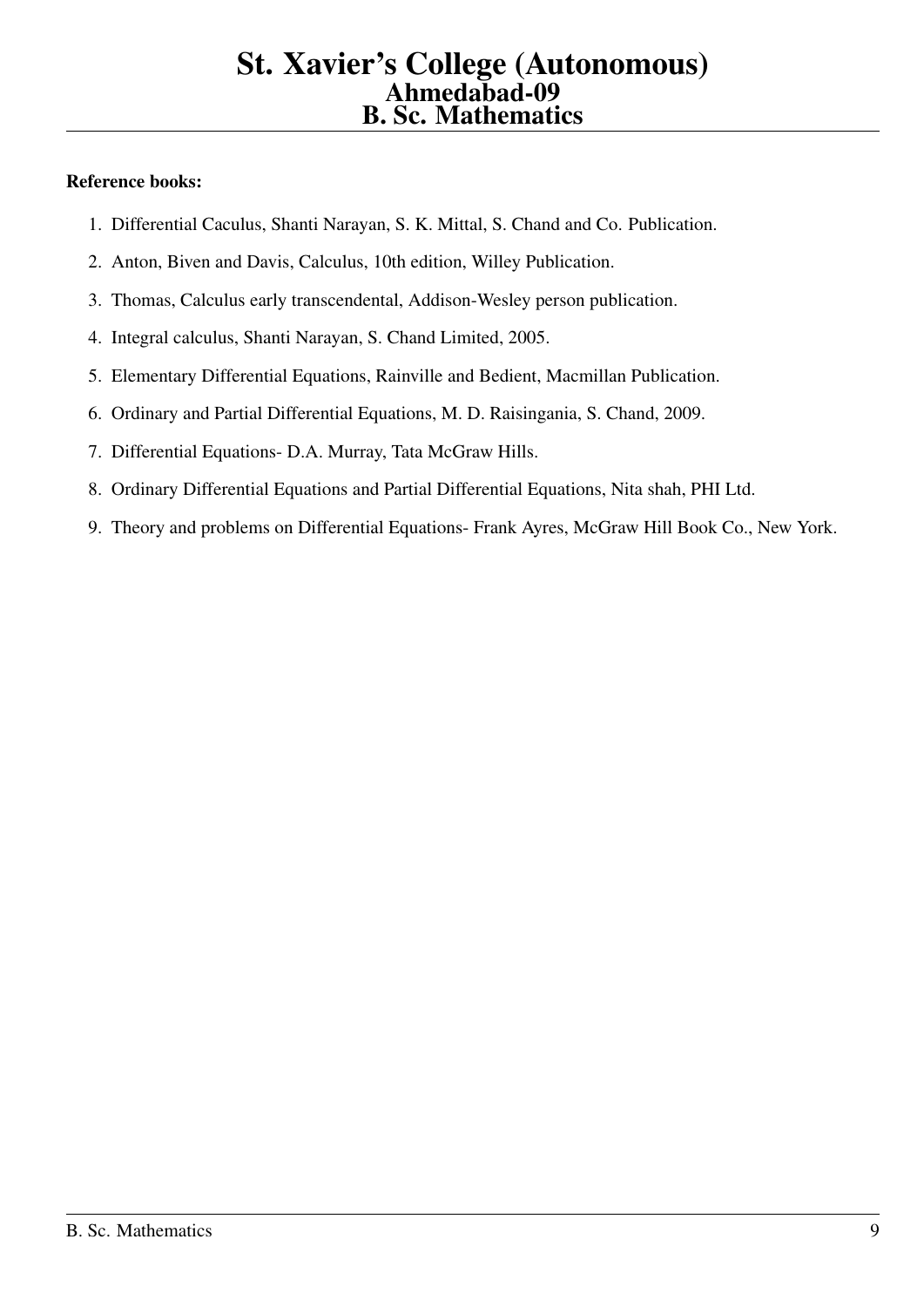# <span id="page-9-0"></span>Semester: II Calculus and Differential Equations (Practical) Course Code: MT 2502L No. of Credits: 03 Learning Hours: 60 Hours

## Course Outcomes:

- CO1 Student will be able to plot the curves give in different forms.
- CO2 Student will be able to identify the behaviour of curve in given interval and at infinity.
- CO3 Student will be able to obtain series expansion of several real valued functions of one variable.
- CO4 Students will be able to solve ordinary differential equations.

#### List of practicals (problems on):

- (1) Graphs of some Cartesian curves  $\mathbb{R}^2$ . (Trigonometric function, conic, polynomial)
- (2) Graphs of some parametric and polar curves in  $\mathbb{R}^2$ . (Cycloid, conic, asteroid, cardioids)
- (3) Discuss concavity and point of inflexion of the curve in  $\mathbb{R}^2$ .
- (4) To find asymptotes of curves including Cauchy's method.
- (5) Method of Integration: Partial fraction, Limit of sum using definite integral, Substitution method, Integration by parts.
- (6) Reduction formula only for definite integrals.
- (7) Application of Integration-I (Arc length and Area)
- (8) Application of Integration-II (Volume and surface Area)
- (9) Application of Leibniz theorem.
- (10) Discuss convergence of the infinite series.
- (11) Problems on Mean value theorem.
- (12) Expansion of function in infinite power series using Taylor's and Maclaurin's formula.
- $(13)$  Evaluate limits using L'Höspital's Rule.
- (14) The differential equations of order 1 and degree 1.
- (15) The differential equations of order 1 and higher degree.
- (16) The differential equations of higher order and degree 1.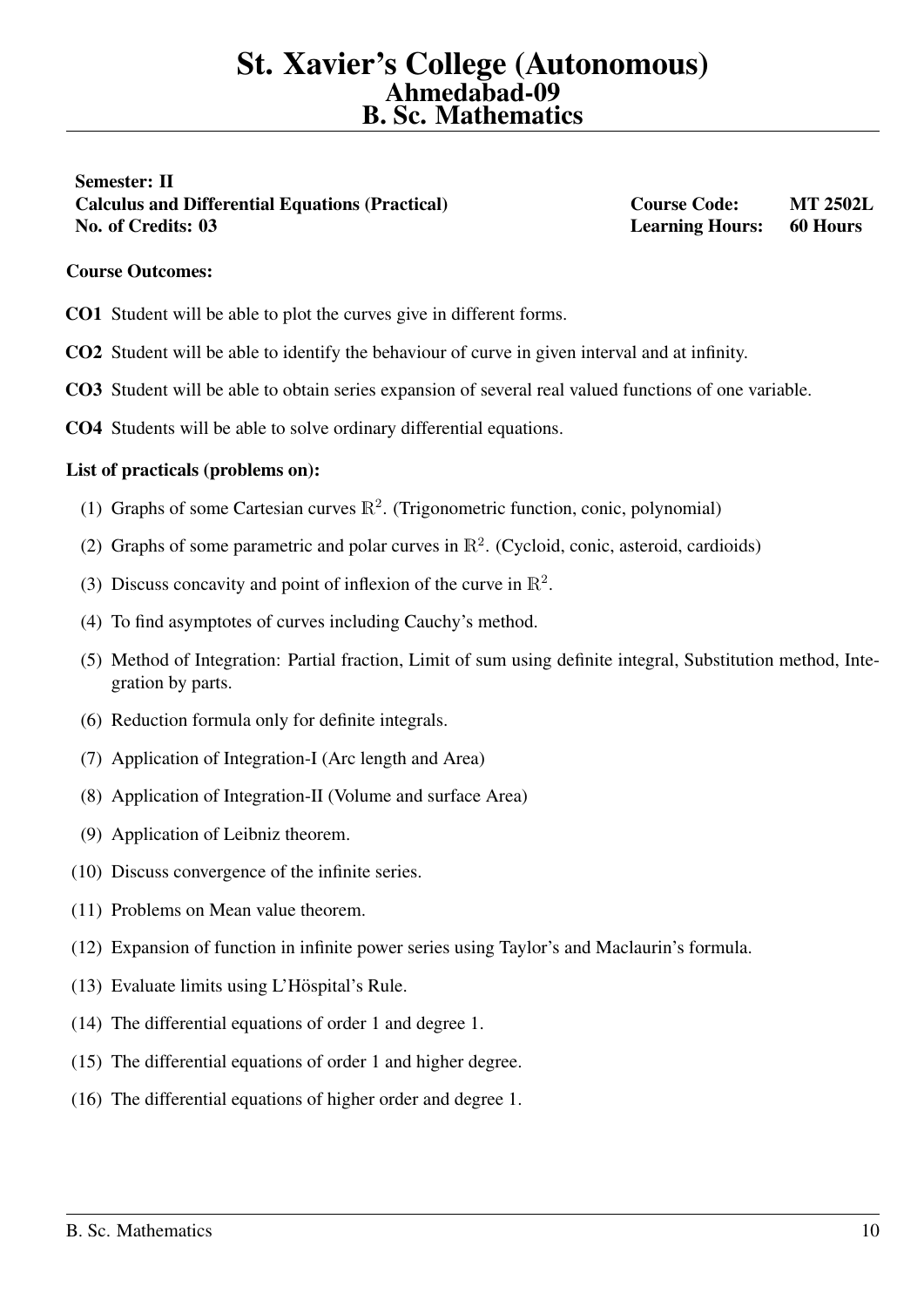<span id="page-10-0"></span>Semester: III Advanced Calculus-I (Theory) Course Code: MT 3501 No. of Credits: 04 Learning Hours: 60 Hours

## Course Outcomes:

CO1 Student will be able to employ concepts of multivariate calculus.

- CO2 Student will be able to obtain series expansion of several real valued functions of more than one variable and use it in real-life estimation problems.
- CO3 Students will be able to employ multivariate differential calculus to extreme value problems.
- CO4 Students will be able to employ multivariate differential calculus to solve geometrical problems.

#### Unit 1: Limit-Continuity of function of several variables and partial derivatives

Introduction to function of several variables, rectangular and spherical neighborhood of a point in  $\mathbb{R}^n$ , Limit of function of several variables, concept of iterated limits, limit and path, continuity of function of several variables.

#### Unit 2: Differentiability of function of several variables-I

Directional derivatives, Introduction to partial derivatives and their geometric interpretation, higher order partial derivatives and problems. Differentiability of function of two variables, theorems on differentiability conditions and their converses, Schwartz's theorem and Young's theorem on mixed partial derivatives.

#### Unit 3: Differentiability of function of several variables-II

Differential of function of two variables, Chain rules for differentiability, derivatives of implicit functions. Homogeneous functions, Euler's theorem for homogeneous functions of n-variables, Extreme values of functions of two variables and its converse, Lagrange's method of undetermined multipliers (only problems to be asked).

#### Unit 4: Applications of partial derivatives

Taylor's Theorem for function of two variables (proof of two variables only), Maclaurin's theorem, problems on Taylor's and Maclaurin's theorems, multiple points, different types of double points and examples, radius of curvature for Cartesian-parametric-polar equations of a curve in Application to geometry.

- 1. Mathematical Analysis S. C. Malik and Savita Arrora, Second Edition, New Age Int. (P) Ltd.
- 2. Differential Calculus Shanti Narayan.
- 3. Calculus David V. Widder- PHI-second edition.
- 4. Calculus & Analytic Geometry G. B. Thomas & R. L. Finney Addison- Wesley pub. India.
- 5. Calculus with Early Transcendental functions James Stewart, Indian Edition, Engage Learning India Pvt Ltd.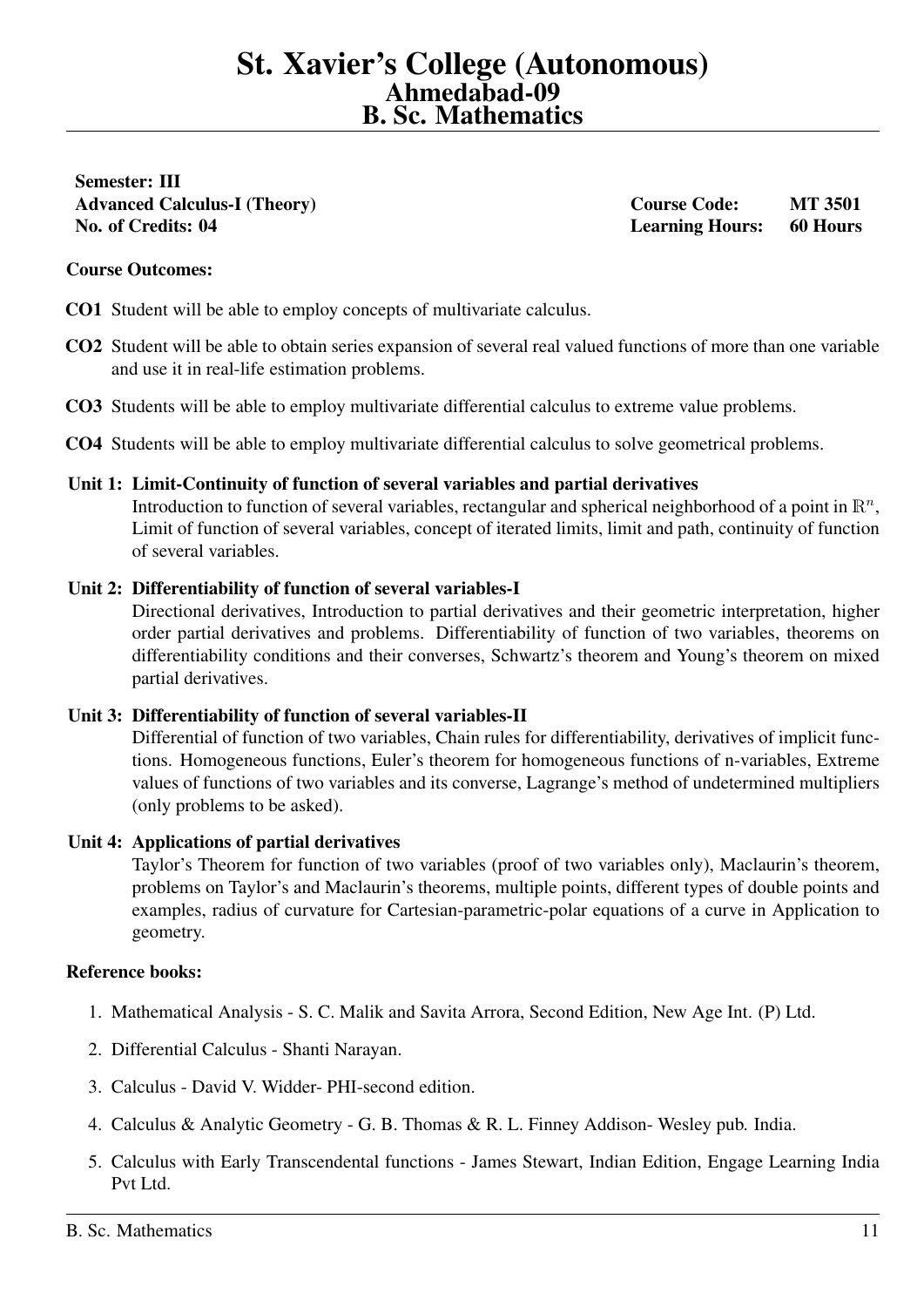- 6. Advanced Calculus Volume I & II T. M. Apostol.
- 7. Howard Anton, Stephen Davis and Irl Bivens. Calculus: a new horizon. New York: Wiley, 1999.
- 8. The calculus with analytic geometry, Louis Leithold, Harper & Row, 5th edition, 1986.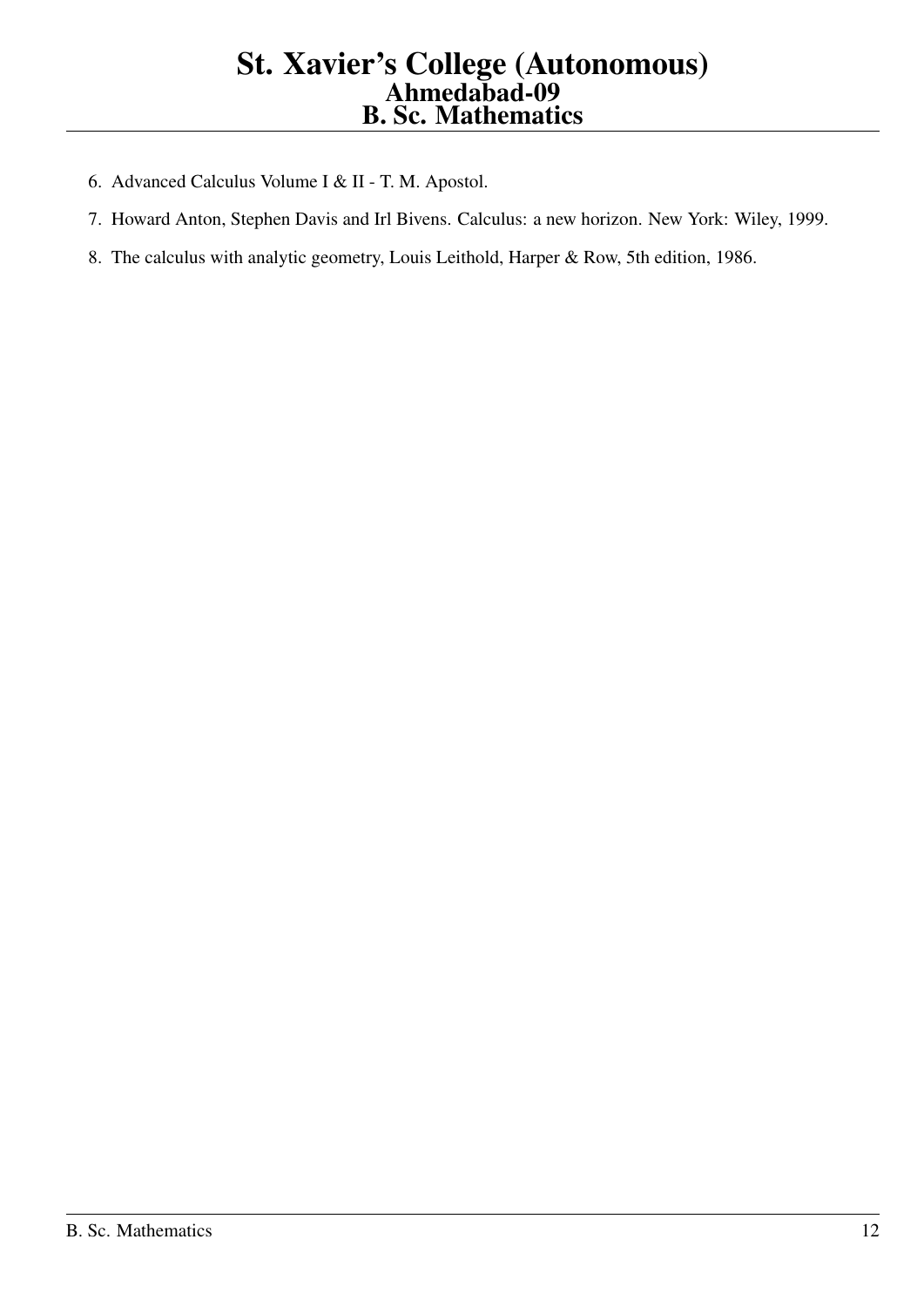<span id="page-12-0"></span>Semester: III

Linear Algebra - I (Theory) Course Code: MT 3502 No. of Credits: 04 Learning Hours: 60 Hours

#### Course Outcomes:

CO1 Student will be able to identify vector space and subspace.

- CO2 Student will be able to obtain basis and determine dimension of vector spaces and subspaces.
- CO3 Students will be able to employ linear algebra to solve some scientific problems.
- CO4 Student will be able to solve different mathematical problems using the transition between vector spaces by some mathematical tools such as linear transformations.

Prerequisites: Relation, Equivalence Relation, Binary Operation.

- Unit 1: Vector space: definition, examples, properties, subspaces, span of a set, operations of subspaces, sum and direct sum of subspaces, linear variety.
- Unit 2: Finite linear combination, linear dependence/independence, basis and dimension of a vector space, dimension theorem.
- Unit 3: Linear transformations, range and kernel of a linear map, rank and nullity of a linear map, rank - nullity theorem, inverse of a linear map, consequences of rank - nullity theorem, isomorphism, operation equation.
- Unit 4: Matrix associated with a linear map, linear map associated with a matrix, linear operations in  $\mu_{(m,n)}$ , dimension theorems for  $\mu_{(m,n)}$  and  $L(U, V)$ . Rank - Nullity of matrices and verification of the ranknullity theorem for matrices.

#### Text book:

An Introduction to Linear Algebra - V. Krishnamurthy & others. (Affiliated East-West press, New Delhi)

- 1. Linear Algebra: a Geometric Approach S. Kumaresan, PHI.
- 2. Linear Algebra with Applications Otto Bretscher, 3rd edition, Pearson Education.
- 3. An Introduction to Linear Algebra I. K. Rana, Ane Books Pvt. Ltd., New Delhi.
- 4. Matrix and Linear Algebra K. B. Datta, Prentice Hall, New Delhi.
- 5. Linear Algebra: Theory & Appl. Ward Cheney & David Kincaid Viva Books, Jones & Bartlett.
- 6. Vector Calculus, Linear Algebra & Differential Forms: A unified approach Hubbard J. & Hubbard B. Prentice Hall 1999.
- 7. Introduction to Linear Algebra Serge Lang, Springer, India.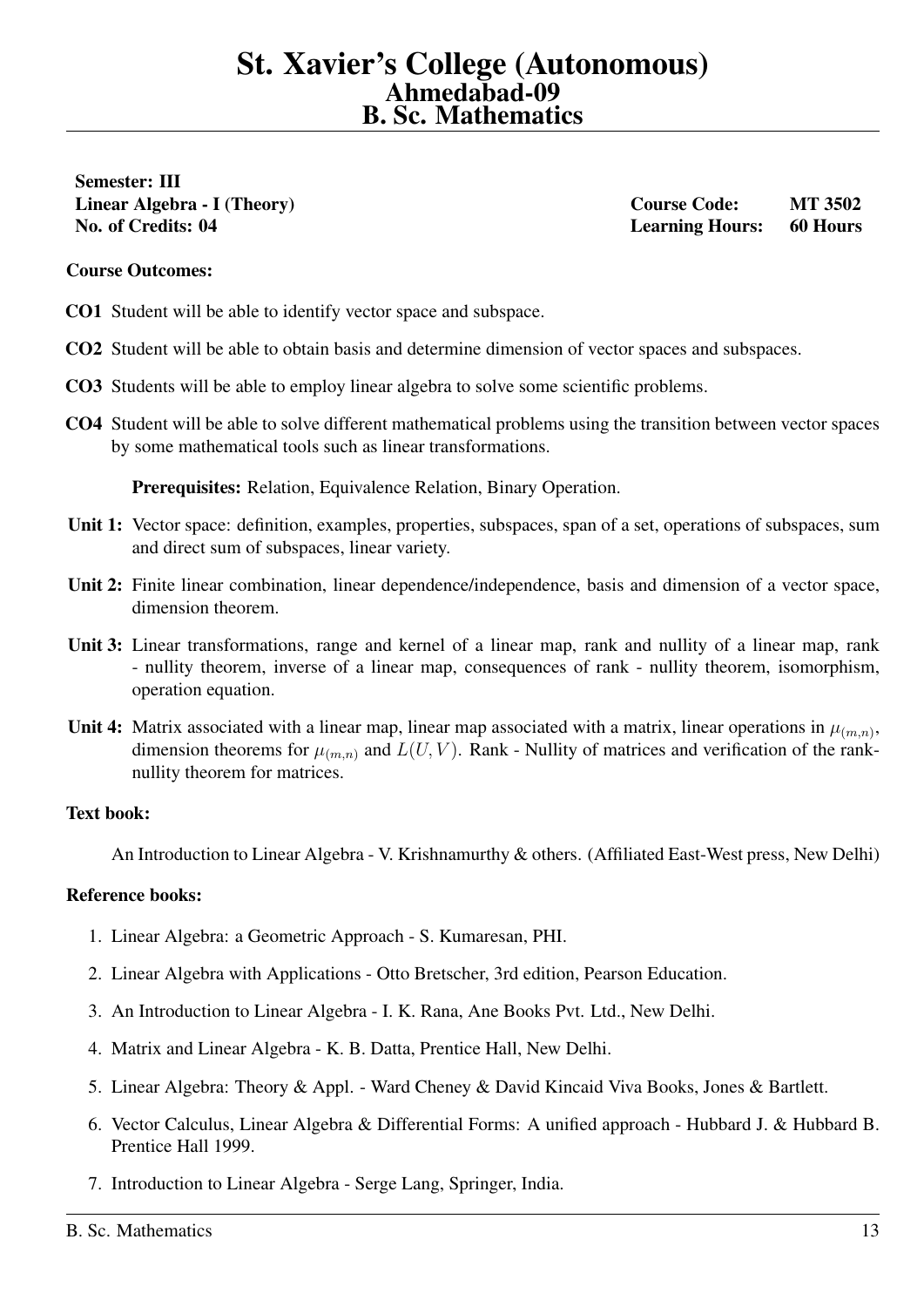- 8. Finite Dimension Vector Spaces P. R. Halmos.
- 9. Linear Algebra Problem Book P. R. Halmos.
- 10. Linear Algebra with Applications Jeanne, L. Agnew & Robert C. Knapp Brooks / Col publishing Co, California.
- 11. A First Course in Linear Algebra Dr. Aloknath Chakrabarti, Tata McGraw-Hill Edu. Pvt. Ltd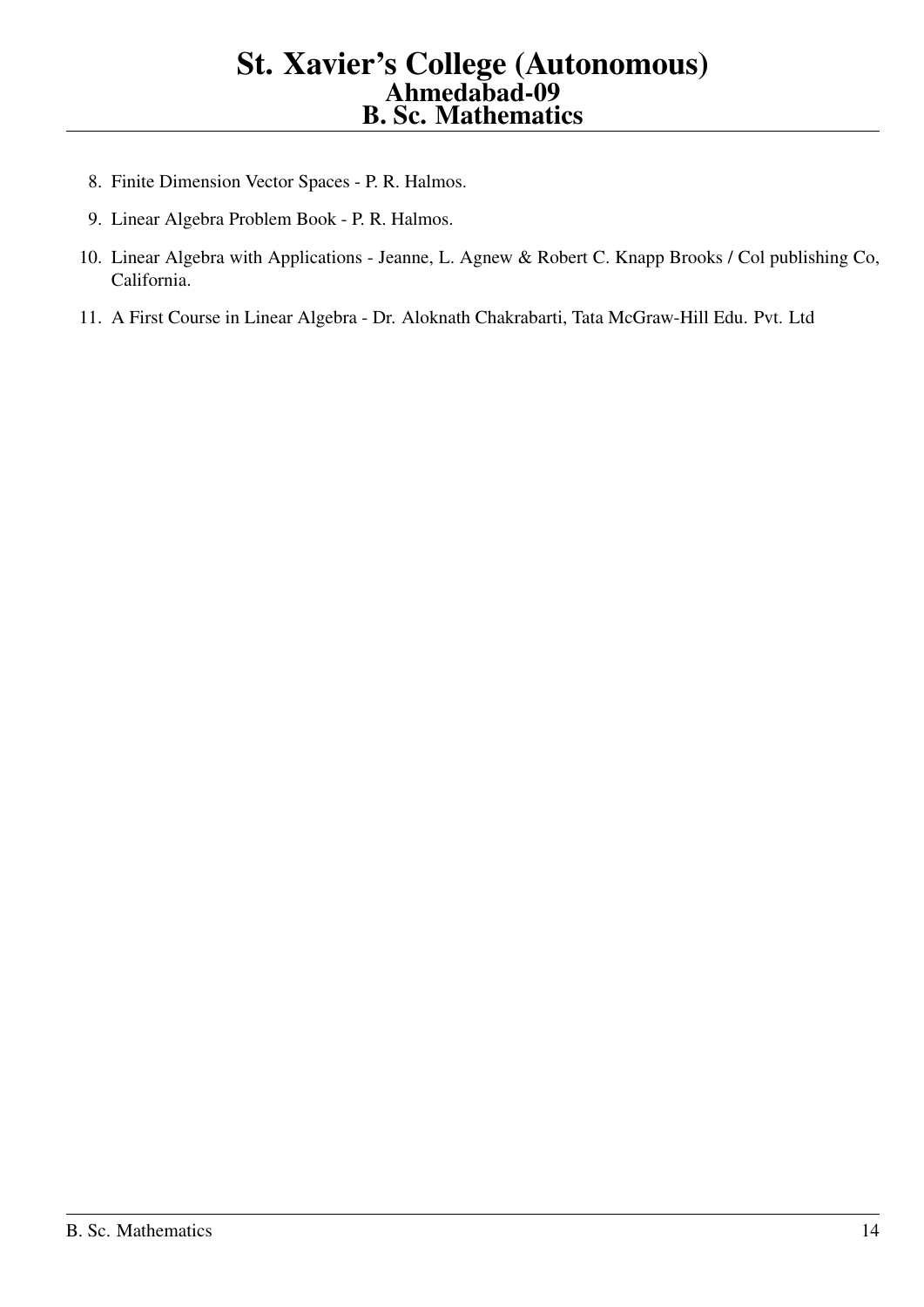# <span id="page-14-0"></span>Semester: III Practical Based on MT 3501, MT 3502 and Numerical Methods Course Code: MT 3503L No. of Credits: 2.5 Learning Hours: 60 Hours

## Course Outcomes:

- CO1 Student will be able to trace curves given in different forms.
- CO2 Student will be able to obtain series expansion of several real valued functions of more than one variable and use it in real-life estimation problems.
- CO3 Students will be able to employ multivariate differential calculus to extreme value problems.
- CO4 Students will be able to approximate function at certain point with limited information of function using various interpolation.

#### List of practicals (problems on):

- (1) Different types of errors and to find missing terms from the given table and to express a polynomial in terms of factorial notations.
- (2) Newton's forward interpolation and Newton's backward interpolation.
- (3) Gauss's forward interpolation and Gauss's backward interpolation.
- (4) Stirling's, Bessel's and Everette's interpolation.
- (5) Lagrange's interpolation and Newton's divided interpolation.
- (6) Inverse interpolation for equispaced arguments (Only Newton's forward interpolation and Newton's backward interpolation and Gauss's forward interpolation)
- (7) Inverse interpolation for unequispaced arguments (Newton's divided and Lagrange's inverse interpolation)
- (8) LU Factorization Method.
- (9) Gauss Jacobi iterative method and Gauss Seidel iterative method.
- (10) Curve Tracing- 1 (Cartesian curves in  $\mathbb{R}^2$ ), some simple graphs.
- (11) Curve Tracing-2 (Parametric curves in  $\mathbb{R}^2$ ), some simple graphs.
- (12) Curve Tracing-3 (Polar curves in  $\mathbb{R}^2$ ), some simple graphs.
- (13) Limit, Continuity and Differentiation of functions of several variables using definition.
- (14) Euler's theorem and Examples on Extreme values.
- (15) Subspace, base and dimension theorem.
- (16) Matrix Associated with Linear map and linear map associated with matrix.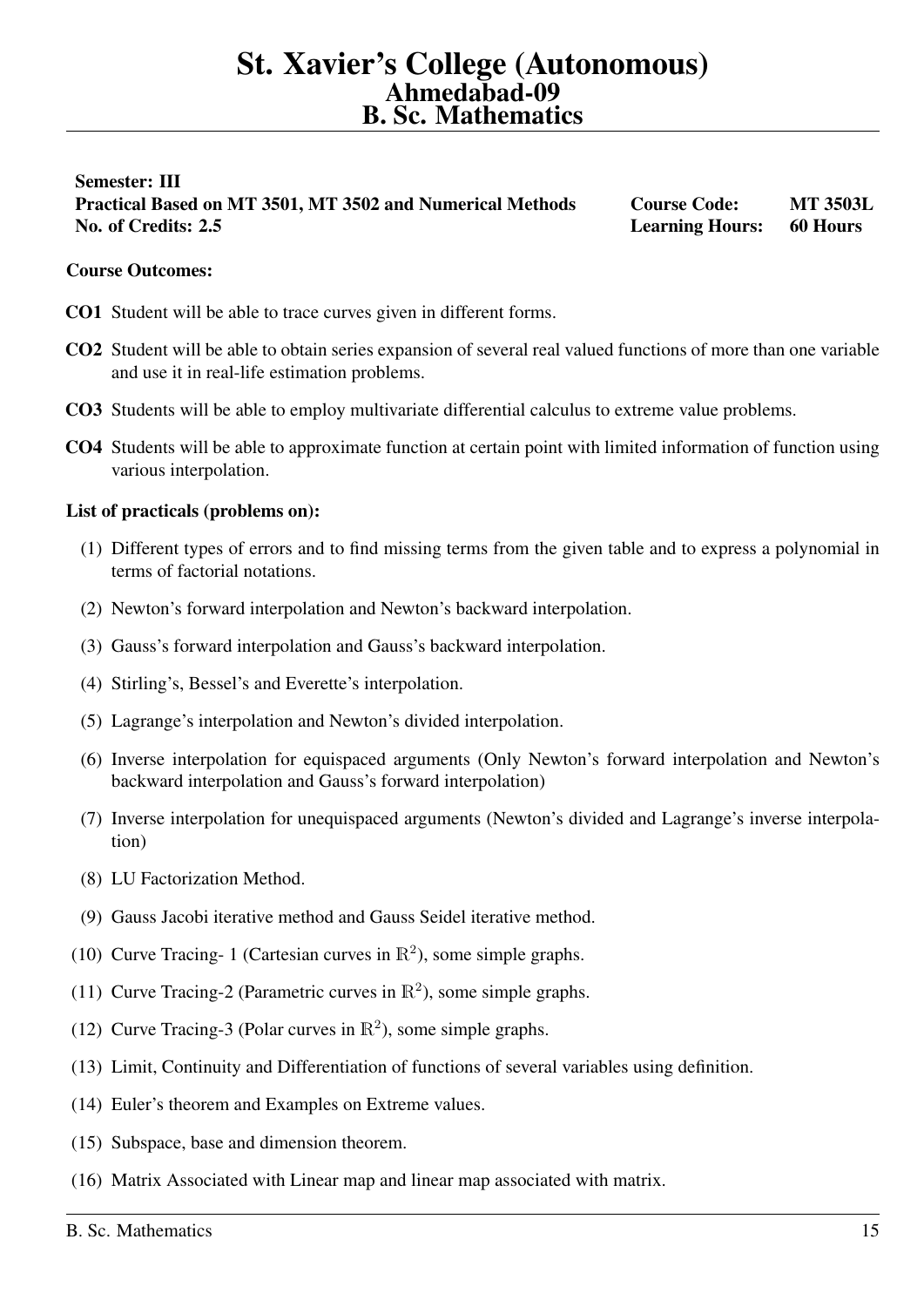- 1. Numerical Analysis and Computational Procedures -S. A. Mollah.
- 2. Elementary Numerical Analysis Shastry.
- 3. Numerical Mathematical Analysis James Scarborough.
- 4. Numerical Analysis S. Kunz.
- 5. Numerical Methods for Scientific and Engineering Computation, 6th Edition, M. K. Jain, S. Iyengar, R. K. Jain, New Age International Publishers.
- 6. Numerical Analysis with C++ programming, Nita H. Shah, PHI Learning Ltd.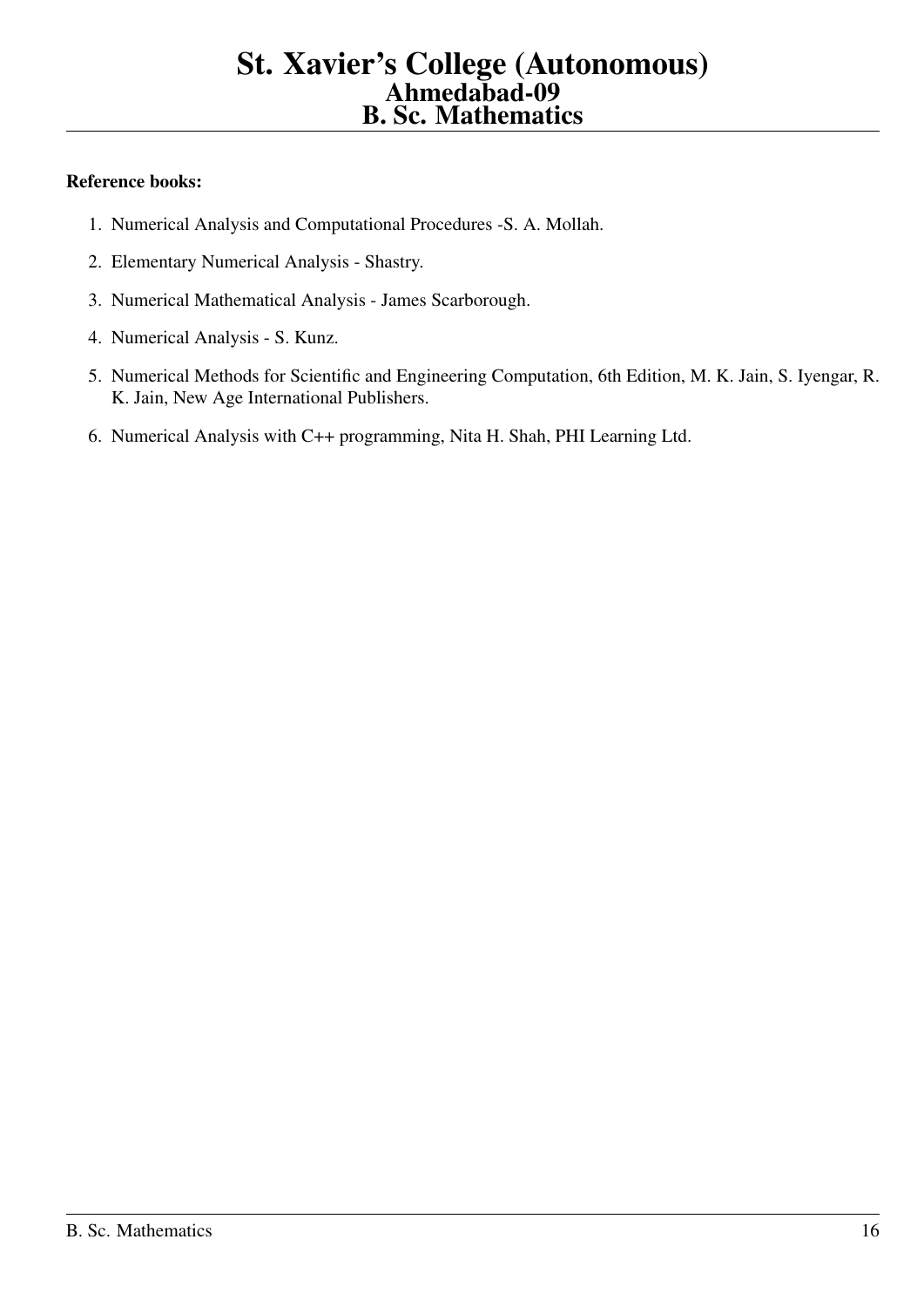<span id="page-16-0"></span>Semester: IV Logical and Analytical Reasoning (Elective) Course Code: EG 3308 No. of Credits: 02 Learning Hours: 30 Hours

# Course Outcomes:

- CO1 Student will be able to engage logic and reasoning to solve logical problems.
- CO2 Student will be able to solve the problems of sequence of letters, numerals or combined.
- CO3 Student will be able to solve seating arrangement problems, clock problems.
- CO4 Students will be able to solve data interpretation problems
- Unit 1: Number System, LCM and HCF, Divisibility Rules, Factors, Remainders and Factors, Progressions.
- Unit 2: Number and Letter Series, Calendars, Clocks, Venn Diagrams, Binary Logic.
- Unit 3: Seating Arrangement, Logical Matching, Logical Connectives, Syllogism, Odd one out.

- 1. A Morden Approach to Logical Reasoning , R.S. Aggarwal, S. Chand, First Edition, 2007.
- 2. 501 CHALLENGING LOGIC AND REASONING PROBLEMS, Gnanadeep, Learning Express, LLC, 2005.
- 3. Analytical Reasoning, N K Pandye, Third Edition, BSC publishing, 2012.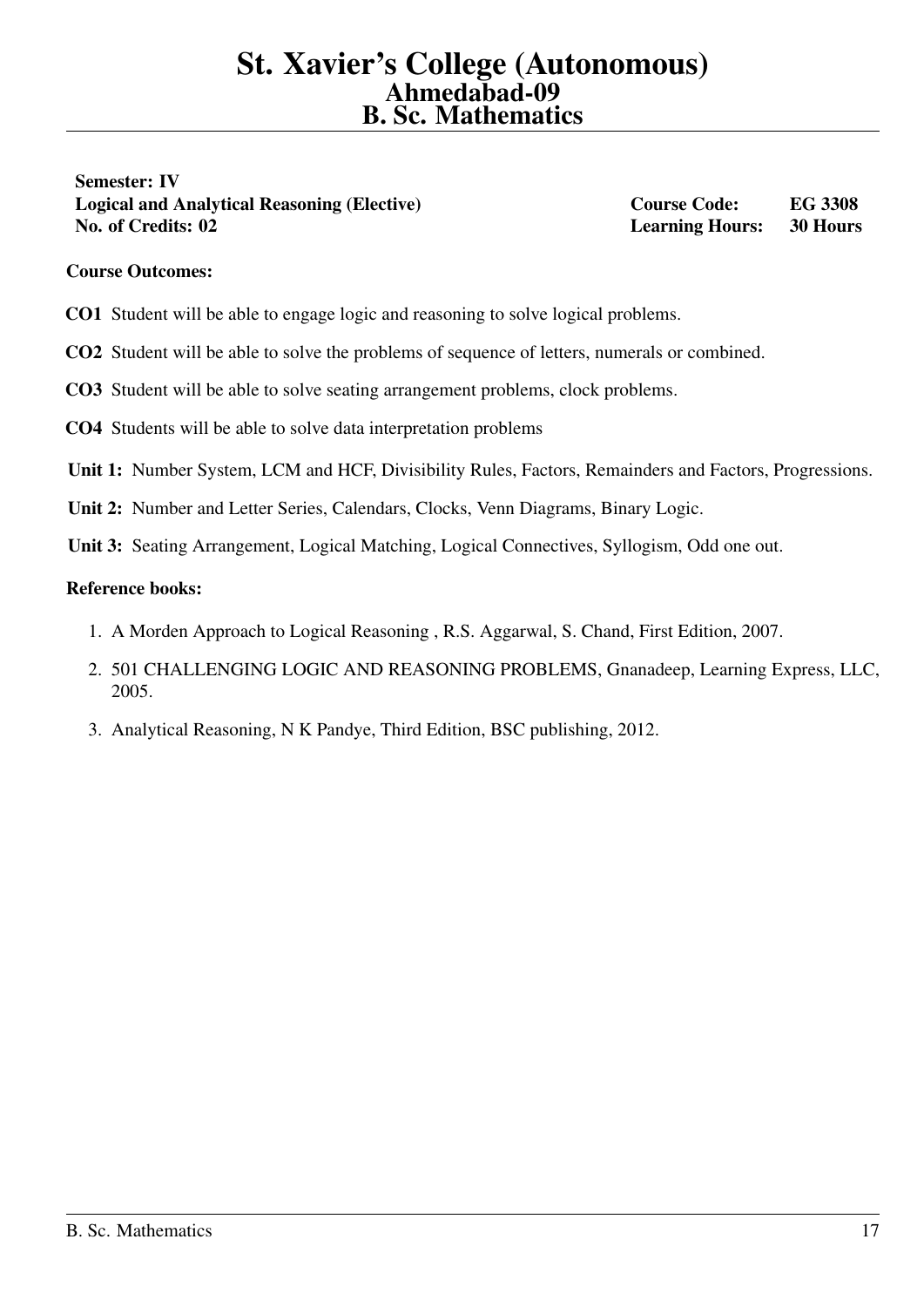<span id="page-17-0"></span>Semester: IV Advanced Calculus-II (Theory) Course Code: MT 4501 No. of Credits: 04 Learning Hours: 60 Hours

## Course Outcomes:

- CO1 Students will be able to solve some real life problems using multiple integral.
- CO2 Students will be able to evaluate definite integral using Beta and Gamma functions.
- CO3 Students will be able to apply vector calculus to solve some scientific problems.
- CO4 Student will be able to formulate and solve partial differential equations.

#### Unit 1: Multiple integrals

Introduction to double integral, repeated or iterated integral, double integral over a closed region, evaluation of double integral, changing the order of double integral, triple integrals, Iterated triple integrals, Geometrical interpretation of double and triple integrals and problems based on it, Introduction to Jacobian (only definition), transformation of double and triple integrals.

#### Unit 2: Beta and Gamma functions and Vector Calculus

Definition of beta and gamma functions, properties of beta and gamma functions, relation between beta and gamma functions, duplication formula, evaluation of definite integrals using beta-gamma functions.

Definition of gradient, divergence and curl, properties of theses operators.

#### Unit 3: Line surface and volume integrals

Definition of line integral, Green's theorem, surface and volume integral, Gauss's divergence theorem, Stoke's theorem, verification of the three theorems and problems based on the theorems.

#### Unit 4: Partial Differential Equations

Formation of' Partial differential equations by the elimination of arbitrary constants and arbitrary functions, Partial differential equations of the first order, the complete and particular integrals, Lagrange's solution of' the linear equation, Some special types of equations which can be solved easily by the methods other than Charpit's method.

- 1. Mathematical Analysis S. C. Malik and Savita Arrora, Second Edition, New Age Int.(P) Ltd.
- 2. Integral calculus Shanti Narayan.
- 3. Calculus David V. Widder, Second Edition, PHI.
- 4. Calculus: Early Transcendentals, James Stewart, Indian Edition, Cengage Learning India Pvt Ltd.
- 5. Partial Differential Equations T. Amarnath.
- 6. Ordinary and Partial Differential Equations Nita H Shah, PHI Learning.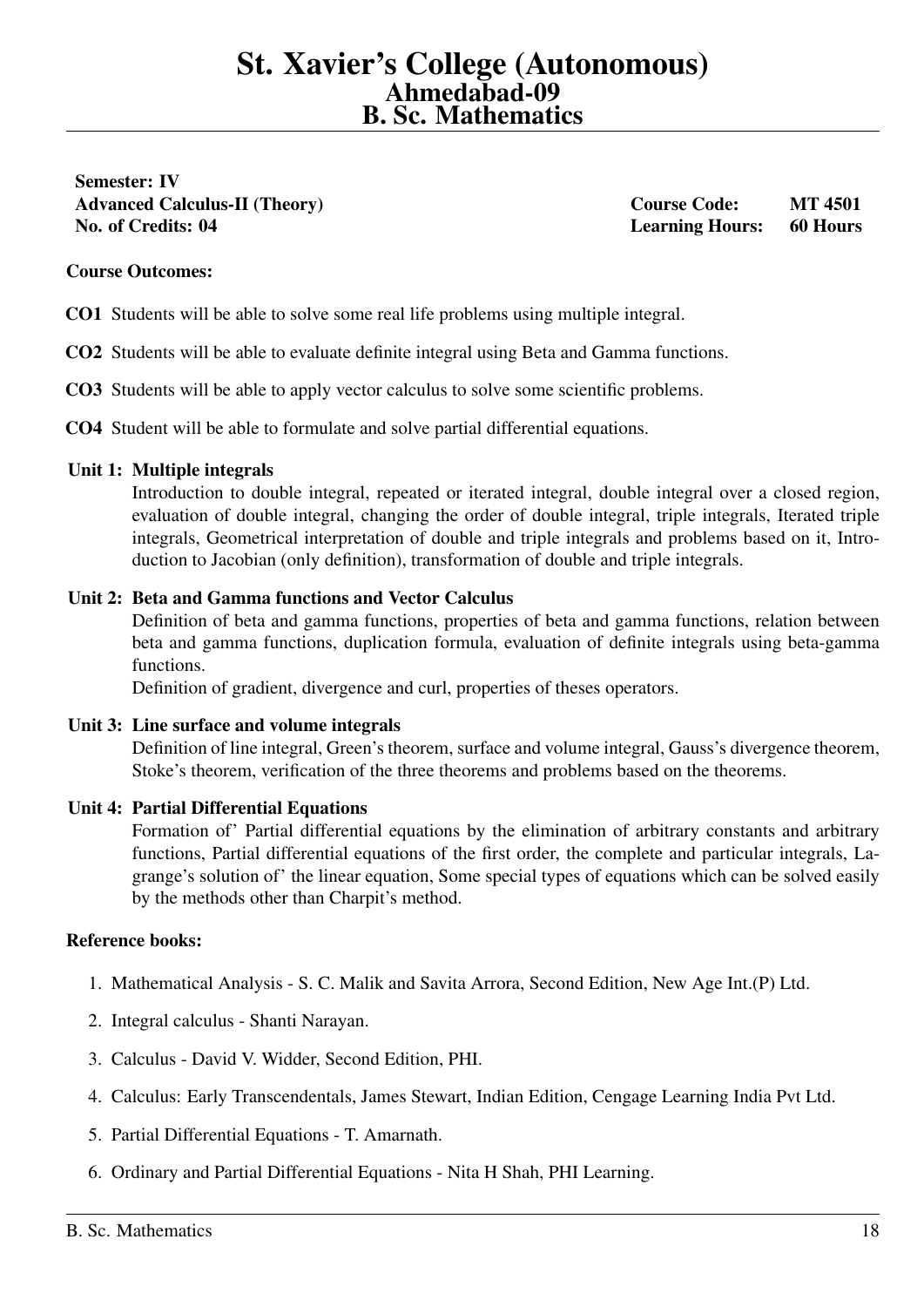- 7. Calculus & Analytic Geometry G. B. Thomas & R. L. Finney, Addison Wesley pub. India.
- 8. Elements of' Partial Differential Equations- Ian N. Sneddon, McGraw Hill co.
- 9. Advanced Calculus Volume I & II T. M. Apostol.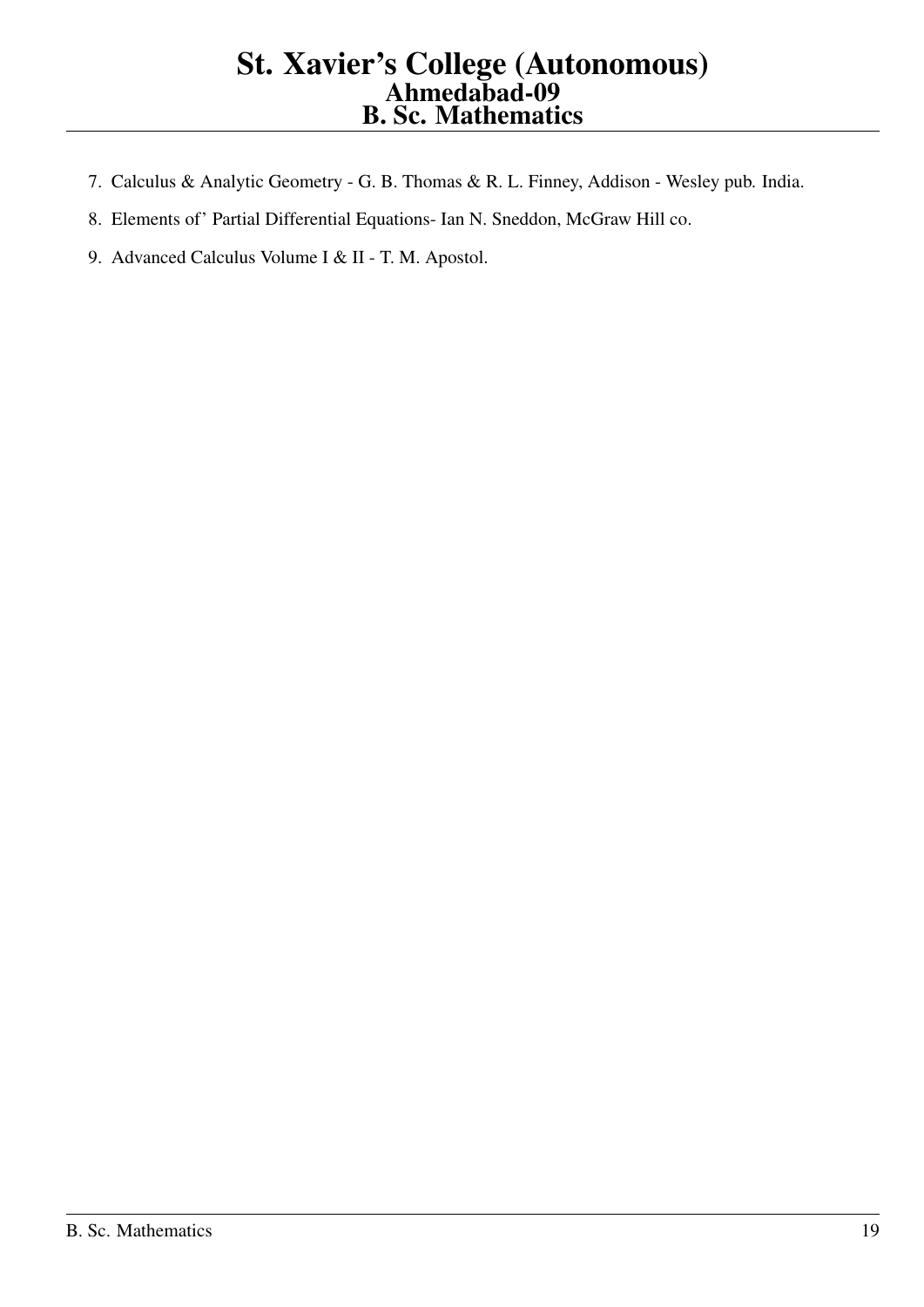<span id="page-19-0"></span>Semester: IV Abstract Algebra-I (Theory) Course Code: MT 4502

No. of Credits: 04 Learning Hours: 60 Hours

#### Course Outcomes:

- CO1 Students will have a working knowledge of important basic mathematical concepts useful in abstract algebra such as relation, equivalence relation, partition of set, binary operations, division algorithm for integers, congruence modulo relation, group and types of group.
- CO2 Students will be to recognize different types of concepts of group theory like subgroup, normalizer, centralizer, order of an element, order of a group, cyclic subgroup and use them in other fields of mathematics.
- CO3 Students will be apply many mathematical concepts studied in abstract mathematics such as permutation groups, Symmetric groups and Alternating groups, Normal subgroup and Quotient group in allied fields of mathematics.
- CO4 Student will be able to solve different mathematical problems using the transition between groups by some mathematical tools such as homomorphism & isomorphism.
- Unit 1: Relation, Equivalence Relation, Partition of set, Binary operations, Division Algorithm for Integers, Congruence modulo Relation in Z, Groups, elementary properties, Finite Groups and Group tables, Commutative and non-commutative groups.
- Unit 2: Subgroups, normalizer and centralizers, order of an element, order of a group, cyclic subgroup generated by an element, Lattice diagrams of finite groups, cosets and their properties, Lagrange's theorem and their applications, Euler's theorem, Fermat's theorem.
- Unit 3: Permutations, cycle, transposition, even and odd permutations, order of a permutation, inverse of a permutation, Symmetric groups and Alternating groups, normal subgroups, quotient group.
- Unit 4: Isomorphism of groups: Definitions and Examples, Cyclic Groups: Properties of Cyclic groups, Isomorphism of Cyclic Groups. Homomorphism of groups: Definitions and Examples, Kernel of a Homomorphism, Fundamental Theorem of Homomorphism, Cayley's Theorem.

#### Text book:

Abstract Algebra - I. H. Sheth, PHI, New Delhi, 2nd edition-2009.

- 1. Topics in Algebra I. N. Herstein, Vikas Publishing, New Delhi.
- 2. A First Course in Abstract Algebra J. B. Fraleigh, Narosa Publishing, New Delhi.
- 3. Basic Abstract Algebra P.B. Bhattacharya, S.K. Jain and S. R. Nagpal, Foundation Books, New Delhi.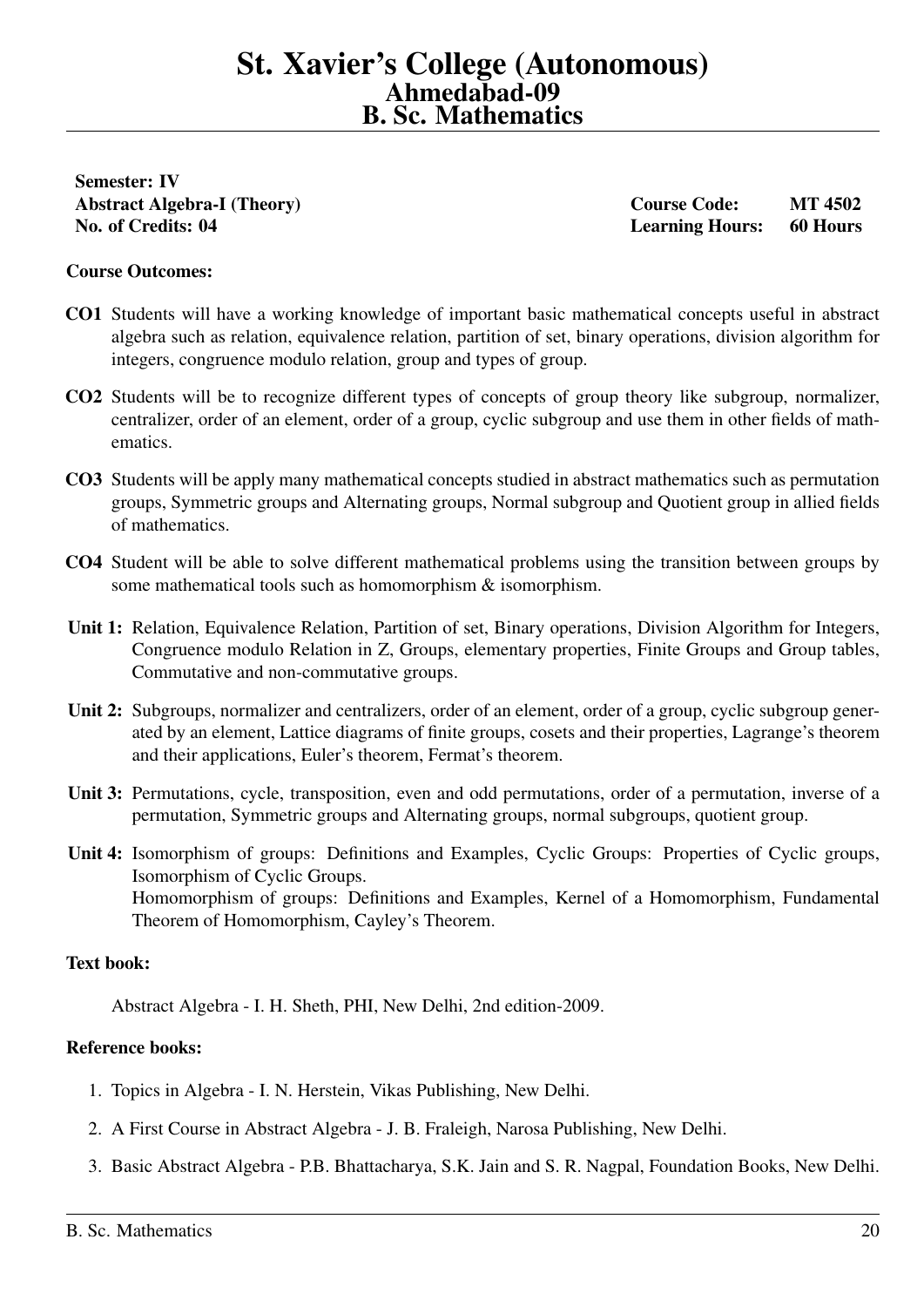- 4. Abstract Algebra Dipak Chatterajee, PHI Learing Pvt. Ltd, New Delhi.
- 5. Algebra Michael Artin, PHI.
- 6. A survey of Modern G. Birkhoff & S. Maclane, Algebra Univ. Press.
- 7. A first course in Abstract Algebra (Rings, Groups & fields) Marlow Anderson & Todd Fel, Chrpman & Halilereivy.
- 8. Contemporary Abstract Algebra, Joseph A. Gallian, 7th EDITION, Cengage learning.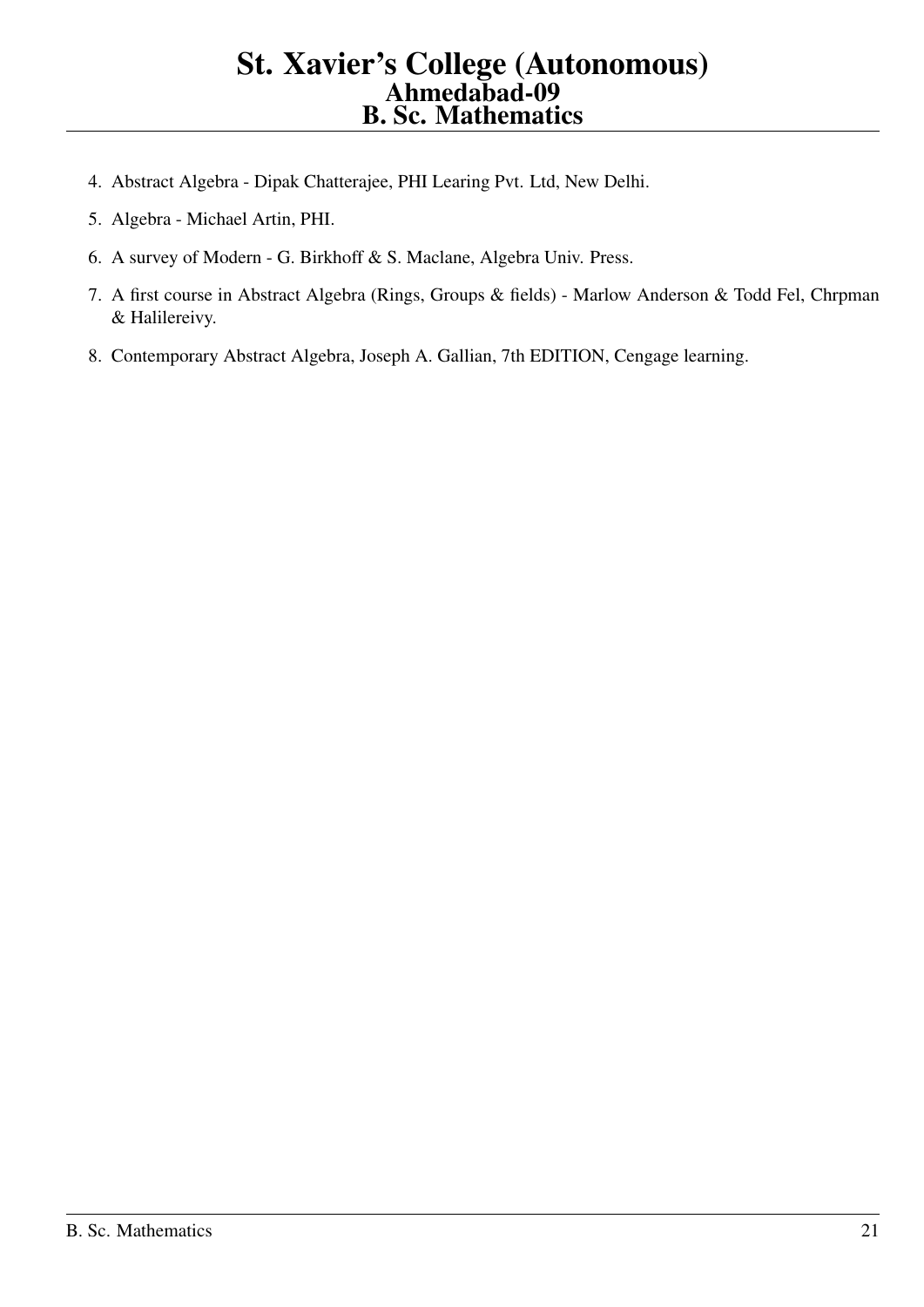# <span id="page-21-0"></span>Semester: IV Practicals based on MT 4501, MT 4502 and Numerical Methods Course Code: MT 4503L No. of Credits: 2.5 Learning Hours: 30 Hours

## Course Outcomes:

- CO1 Students will be able to solve some real life problems using multiple integral.
- CO2 Students will be able to evaluate definite integral using Beta and Gamma functions.
- CO3 Students will be able to find the zeros of given functions with several methods .
- CO4 Student will be able to formulate and solve differential equations.

#### List of practicals (problems on):

- (1) Relation between roots and coefficients of polynomial equations and problems of finding equations from given conditions.
- (2) Cardon's method to solve a cubic polynomial equation
- (3) Ferrari's method to solve a bi-quadratic polynomial equation
- (4) Graphical method to find a real root of an equation.
- (5) Bisection method and method of false position.
- (6) Fixed point iteration method and Newton-Raphson's method.
- (7) Euler's method and Modified Euler's method to solve an IVP.
- (8) Taylor's series method and Picard's method to solve an IVP.
- (9) Runge-Kutta method of order two and order four to solve an IVP.
- (10) Numerical differentiation for equispaced arguments: Newton's forward and backward differentiation formula, Gauss's forward differentiation formula.
- (11) Numerical differentiation for unequispaced arguments: Newton's divided difference interpolation and Lagrange's interpolation formula.
- (12) Numerical integration: Trapezoidal rule, Simpson's 1/3 rule, Simpson's 3/8 rule, Weddle's rule.
- (13) Problems on change of the order of integration.
- (14) Problems on line integrals and volume integrals.
- (15) Group of Symmetries
- (16) Examples of cyclic group and its subgroups and lattice diagrams.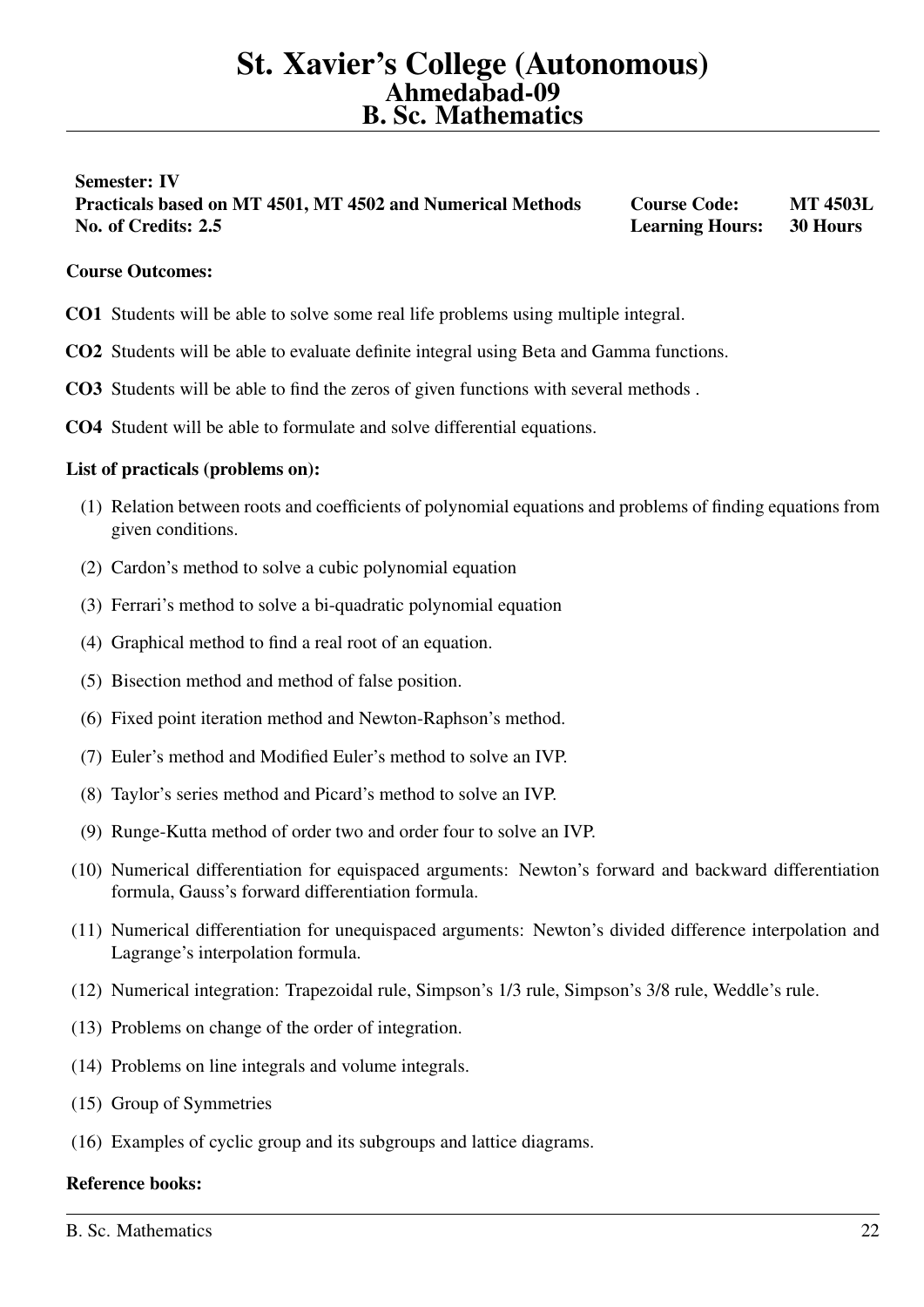- 1. Numerical Analysis and Computational Procedures -S. A. Mollah.
- 2. Elementary Numerical Analysis Shastry.
- 3. Numerical Mathematical Analysis James Scarborough.
- 4. Numerical Analysis S. Kunz.
- 5. Numerical Methods for Scientific and Engineering Computation, 6th Edition, M. K. Jain, S. Iyengar, R. K. Jain, New Age International Publishers.
- 6. Numerical Analysis with C++ programming, Nita H. Shah, PHI Learning Ltd.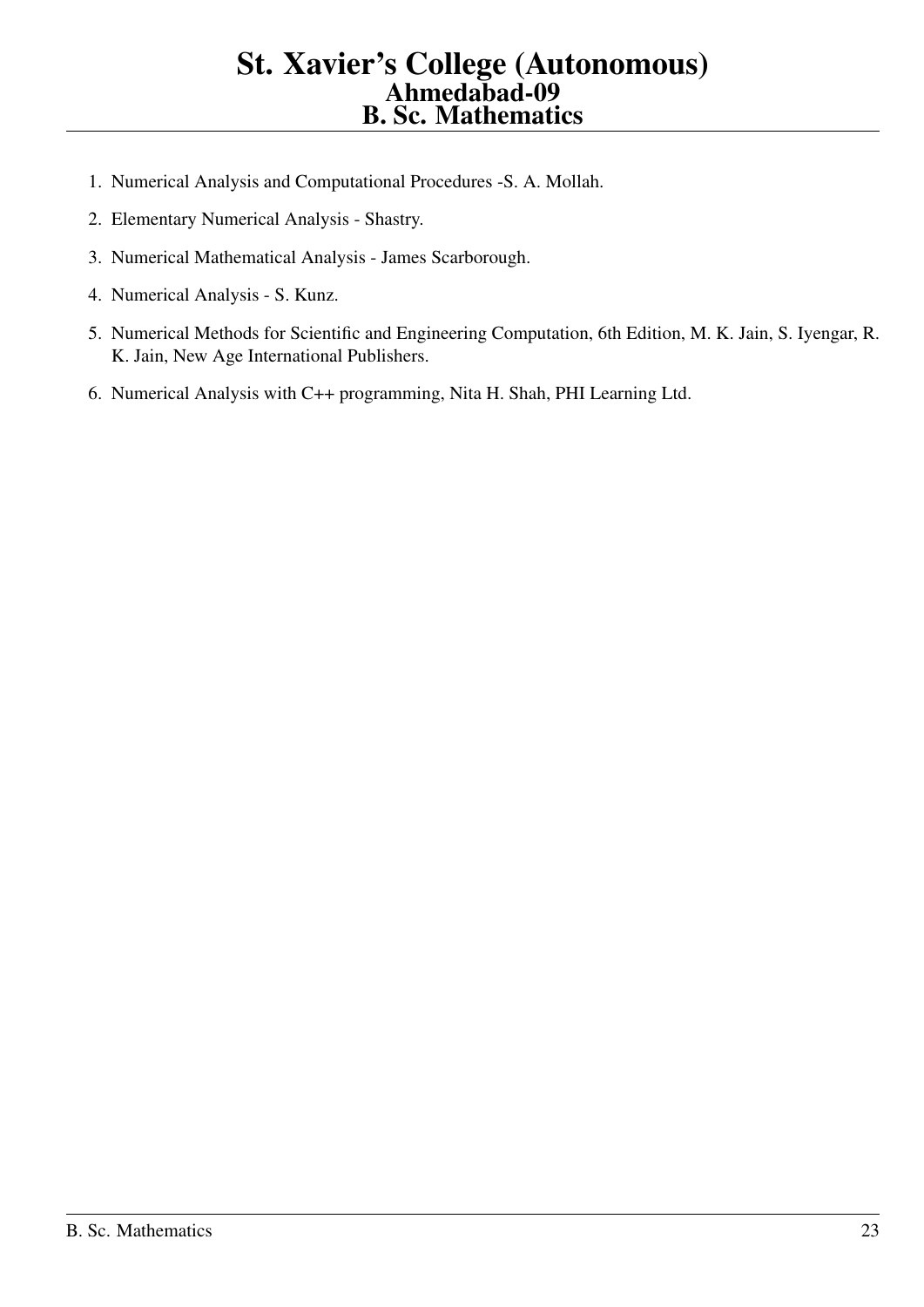<span id="page-23-0"></span>Semester: IV Latex for Mathematics & Science (Elective) Course Code: EG 4308 No. of Credits: 02 Learning Hours: 30 Hours

## Course Outcomes:

- CO1 Student will be able to perform basic typesetting and formatting in LaTeX.
- CO2 Student will be able to insert mathematical symbols and equations in LaTeX.
- CO3 Student will be able to make presentation using LaTeX.
- CO4 Students will be able to create own command, environment, package and class in LaTeX.

#### Unit 1: (a) Software installation

- (b) LATEX typesetting basics
- (c) LATEX math typesetting
- (d) Tables and matrices

## Unit 2: (a) Graphics

- (b) Packages
- (c) User-definable
- (d) Document classes
- Unit 3: (a) Introductory notions. Handling errors.
	- (b) Bibliographies and indices
	- (c) beamer
	- (d) Creating your own packages

#### Reference books:

- 1. http://www.dickimaw-books.com/latex/novices/novices-report.pdf
- 2. http://www.stats.ox.ac.uk/pub/susan/oucs latex/Further LaTeXHandbook:pdf

#### General information

- 1. The TEXUsers Group Web Site
- 2. Getting started with TEX, LATEX, and Friends
- 3. TEXResources on the Web
- 4. LATEX- A document preparation system
- 5. The TEXShowcase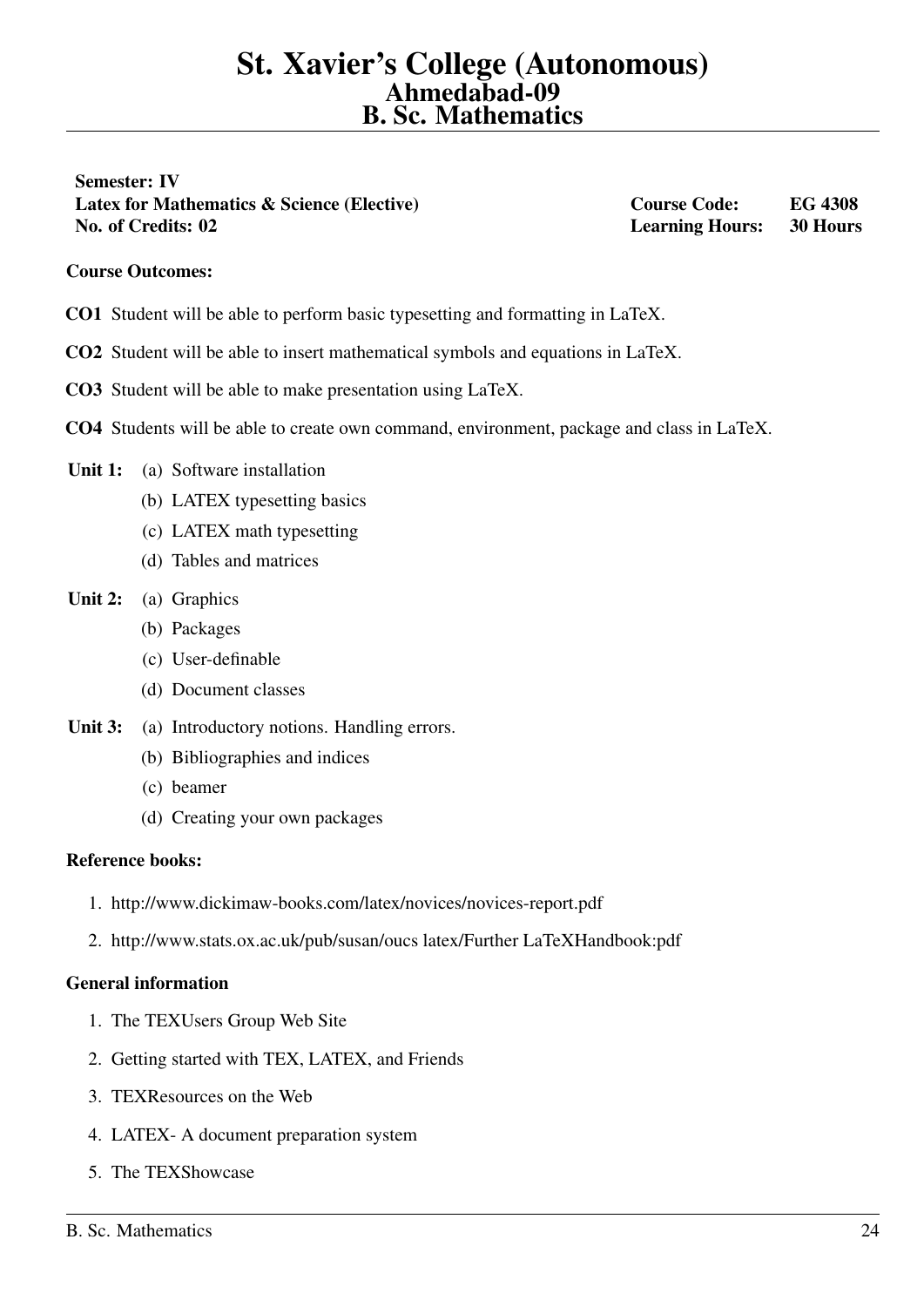- 6. What the heck is LATEX?
- 7. What is TEX?
- 8. LATEXentry from Wikipedia
- 9. TEXblog Typography with TEX and LATEX
- 10. TeXample.net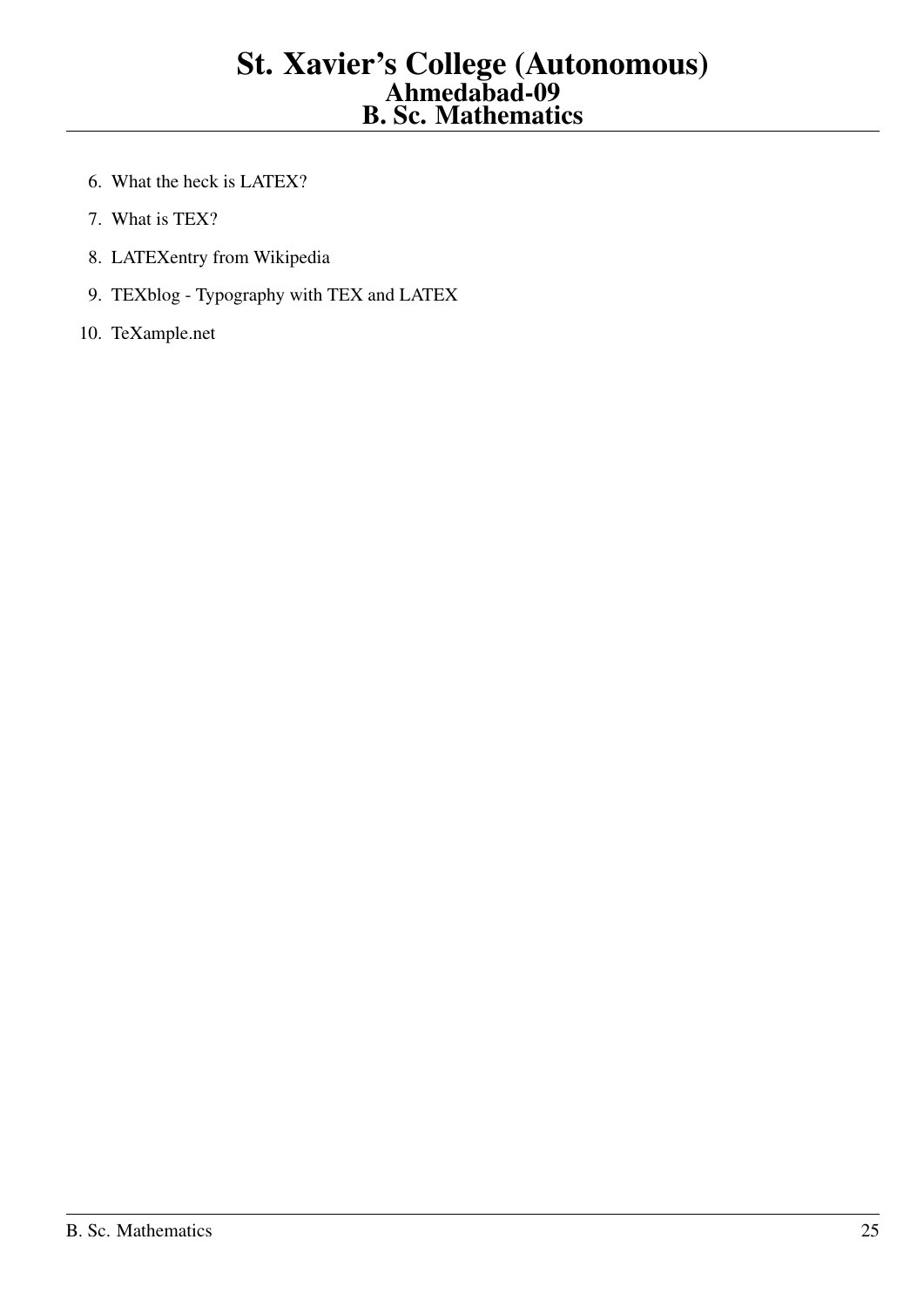<span id="page-25-0"></span>Semester: V

Linear Algebra-II (Theory) Course Code: MT 5501 No. of Credits: 04 Learning Hours: 60 Hours

#### Course Outcomes:

- CO1 Student will be able to transform regions in a vector space by some mathematical tools such as linear operators, linear functional and bilinear forms.
- CO2 Student will be able to solve different mathematical problems using the transition between vector spaces and transform by some mathematical tools such as linear functional.
- CO3 Student will be able to identify quadratic curves as well as quadratic surfaces using diagonalization of a square matrix.
- CO4 Students will be able to employ linear algebra to solve some scientific problems.
- CO5 Student will be able to identify real life problems which can be solved by some advanced concepts in linear algebra.
- Unit 1: Composition of Linear Maps, The Space  $L(U, V)$ , Operator Equation, Linear Functional, Dual Spaces, Dual of Dual, Dual Basis Existence Theorem, Annihilators, Bilinear Forms.
- Unit 2: Inner Product Space, Norm, Cauchy-Schwarz Inequality, Orthogonalization and Orthonormalization of Basis, Gram-Schmidt Orthogonalization Process. Orthogonal Complement and its properties. Orthogonal Transformations.
- Unit 3: Determinants and their properties. Value of determinant, Basic results, Laplace expansion, Cramer's rule.
- Unit 4: Eigenvalues and Eigenvectors of linear operators and square matrices, Caley-Hamilton's Theorem and its verification. Application to reduction of Quadrics, Classification of Quadrics, Diagonalization of real and symmetric Matrices, Spectral Theorem.

#### Text books:

- 1. An Introduction to Linear Algebra V. Krishnamurthy and others, Affiliated East- West press, New Delhi.
- 2. Linear Algebra a Geometric Approach S. Kumaresan, PHI.
- 3. Linear Algebra -I H Sheth, Nirav Prakashan.

- 1. Linear Algebra with Applications Otto Bretscher, 3rd edition, Pearson Education.
- 2. An Introduction to Linear Algebra I. K. Rana, Ane Books Pvt. Ltd., New Delhi.
- 3. Matrix and Linear Algebra by K. B. Datta, Prentice Hall, New Delhi.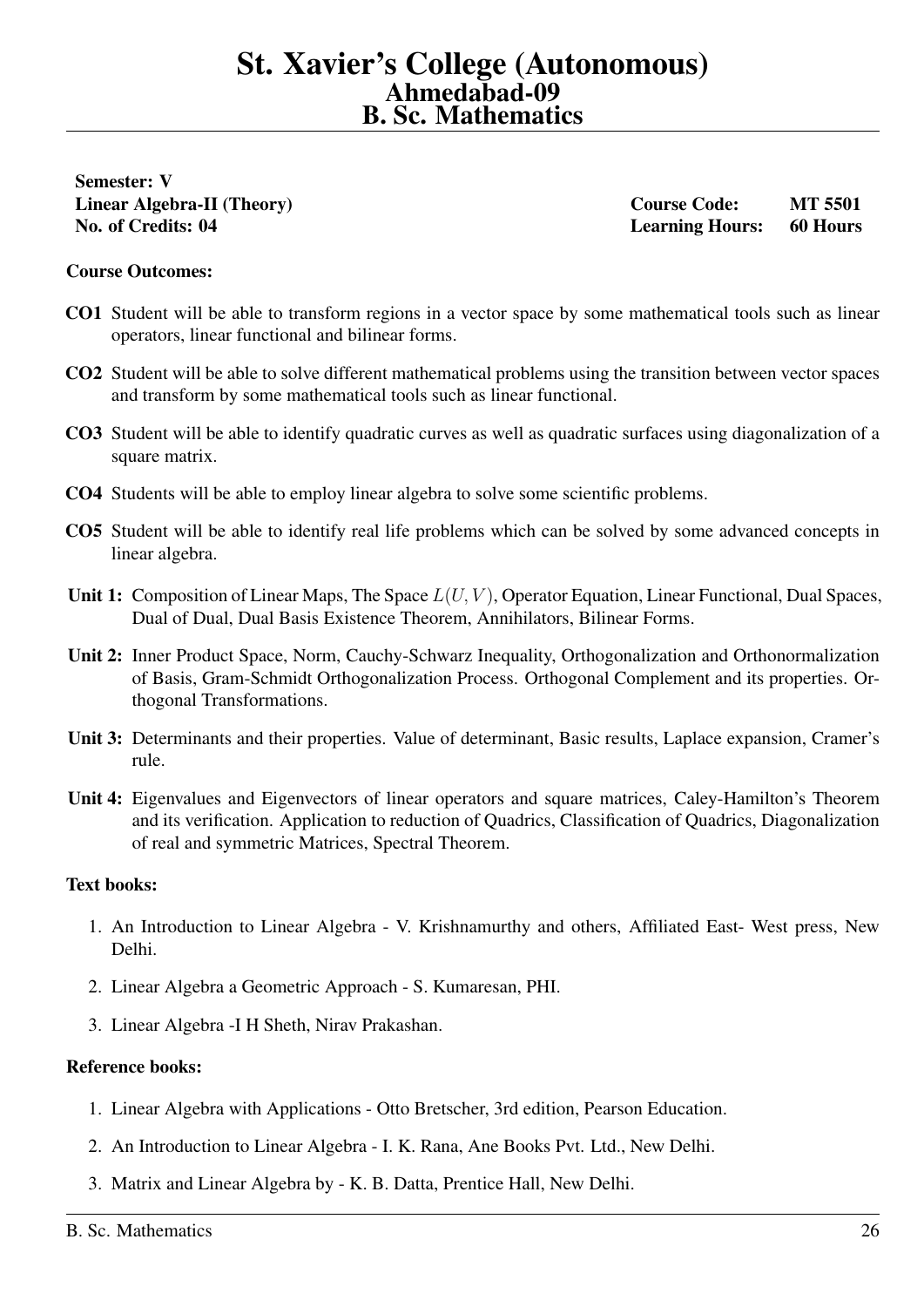- 4. Linear Algebra: Theory & Applications Ward Cheney & David Kincaid Viva Books, Jones & Bartlett.
- 5. Vector Calculus, Linear Algebra & Differential Forms: A unified approach Hubbard J & Hubbard B., Prentice Hall 1999.
- 6. Linear Algebra with Applications -Jeanne, L. Agnew & Robert C. Knapp Brooks / Col publishing Co, California.
- 7. A First Course in Linear Algebra Dr. Aloknath Chakrabarti, Tata McGraw-Hill Edu. Pvt. Ltd.
- 8. Elementary linear algebra with applications- H. Anton, 9th edition, Wiley-India.(2008)
- 9. Linear Algebra and its applications- G. Strang,4th eEdition, Thomson.(2006)
- 10. Linear algebra- Kenneth M Hoffman and Ray Kunze, 2nd edition, Prentice Hall Inc.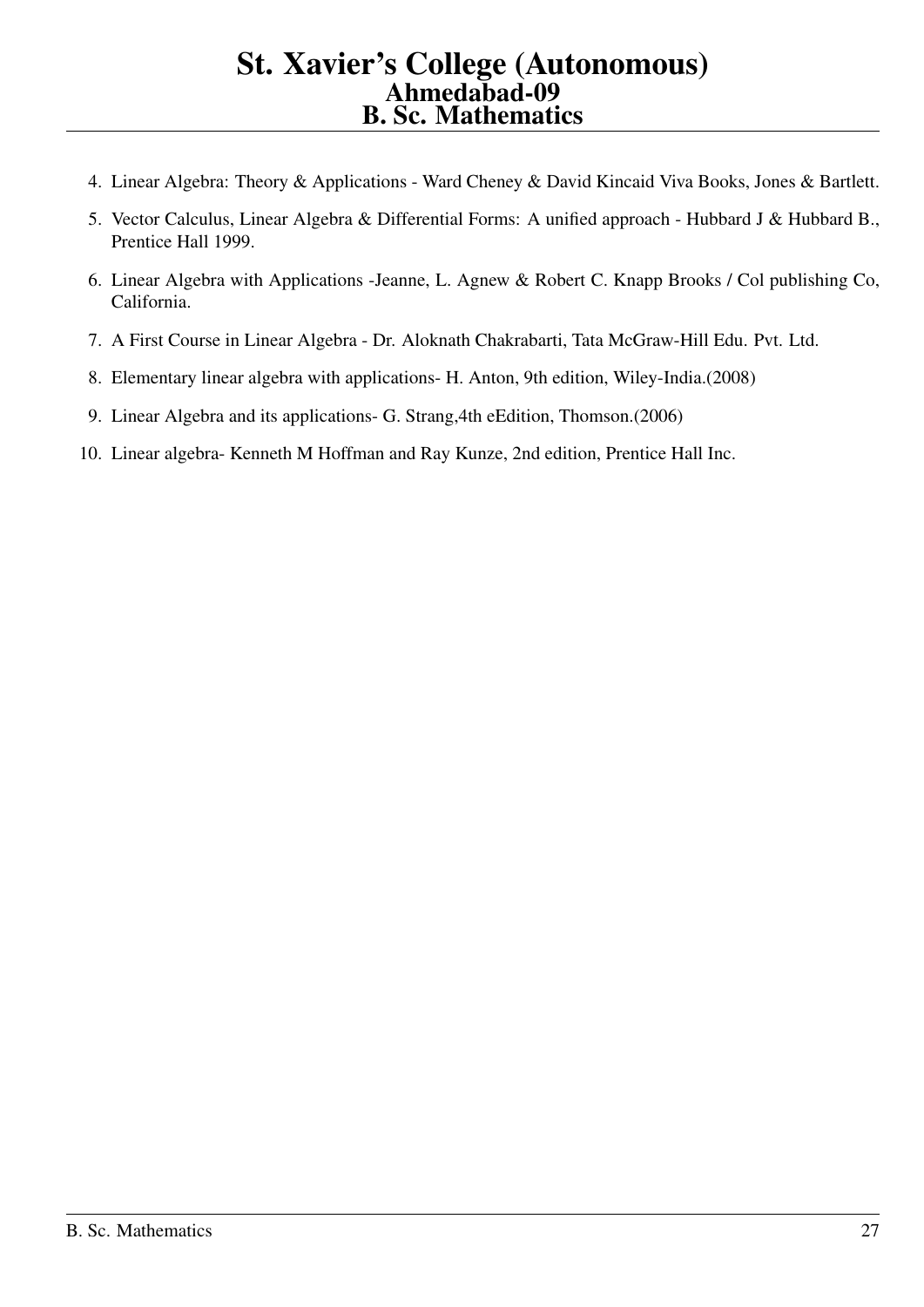# <span id="page-27-0"></span>Semester: V

Analysis-I (Theory) Course Code: MT 5502 No. of Credits: 04 Learning Hours: 60 Hours

#### Course Outcomes:

- CO1 Student will be able to exhibit the analytic properties of the ordered field of real numbers.
- CO2 Student will be able to demonstrate fundamentals of convergence of sequences and related results.
- CO3 Student will be able to exhibit different types of continuity of function in real life in mathematical form.
- CO4 Students will be able to express the most applicable concept of rate of change, the derivative, in different aspects.
- CO5 Student will be able demonstrate some direct applications of the derivative of function and related results in real life problems.

#### Unit 1: The Real Numbers

Sets and functions, finite and infinite sets, algebraic and order properties of R, absolute value and real line, the completeness property of R, the applications of supremum property, intervals. Articles 1.1, 1.3, 2.1 to 2.5 of Text Book (2)

#### Unit 2: Sequences

Sequences and limits, theorems on limits, Monotonic sequences, Sequences defined inductively, Subsequence (includes lim sup and lim inf), Cauchy Sequences, Infinite limits. Articles 2.1-2.7 of Text Book (1)

#### Unit 3: Functions and continuity

Limit of a function, theorems on limits and Other Limits, continuity. Intermediate values, extreme values, Uniform continuity, Monotone and Inverse functions. Articles 3.1-3.6 of Text Book (1), Article 5.6 of Text Book (2)

#### Unit 4: The derivative

Definition and Rules for differentiation, Mean value theorems, Inverse functions, Intermediate value Property of Derivatives, L'Höspital's Rules.

Articles 4.1 to 4.4 of Text Book (2), Sections 6.2.11 and 6.2.12, Article 6.3 of Text Book (2)

# Text books:

- 1. An Introduction to Analysis Gerald G. Bilodeau, Paul R. Thie and G. E. Keough. Jones and Bartlett Student edition.
- 2. Introduction to Real Analysis Robert G. Bartle and Donald R. Sherbert, Wiley Student Edition, 2010.

#### Reference books:

1. A Course in Calculus & Real Analysis - S. R. Ghorpade & B. V. Limaye.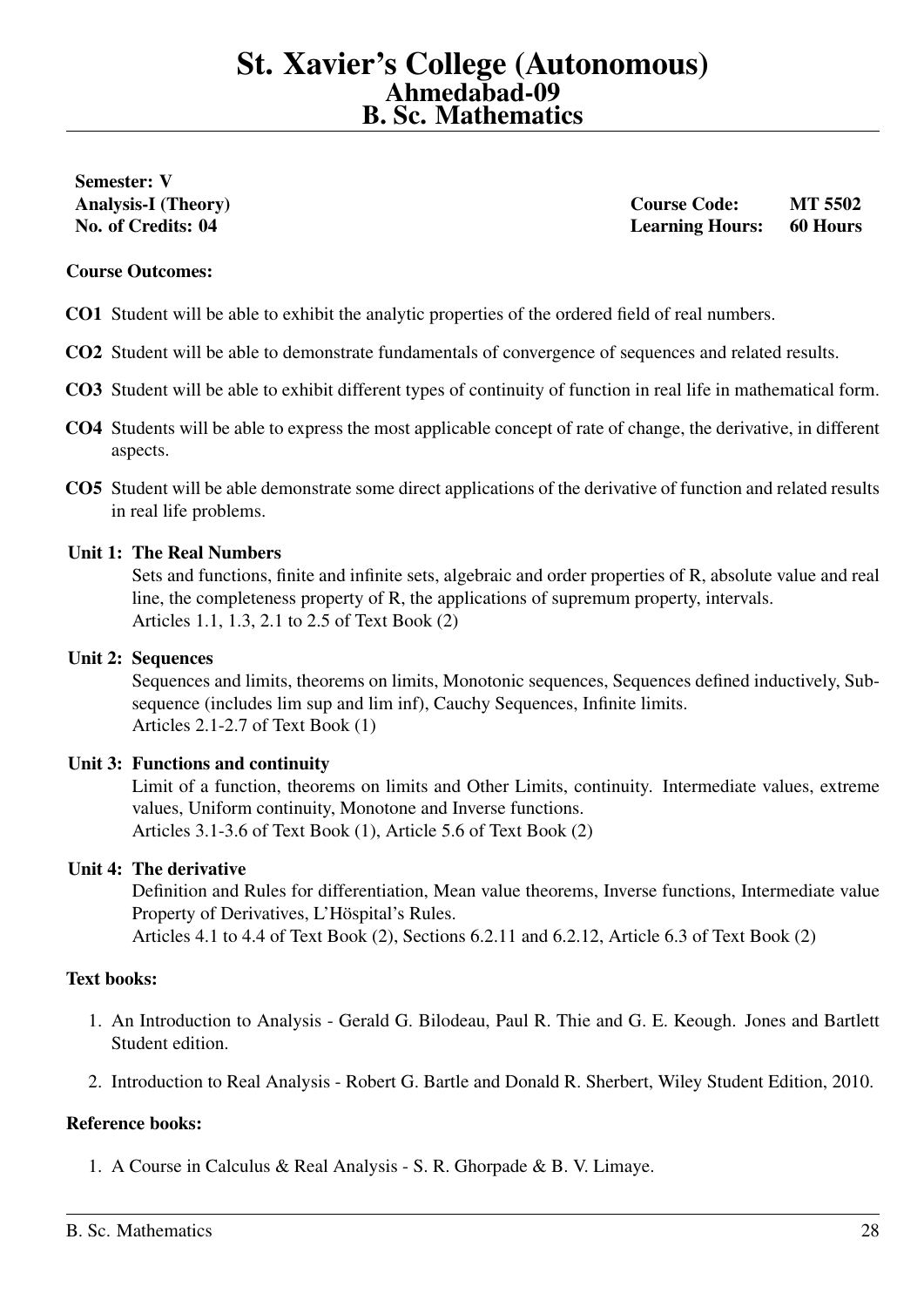- 2. Elementary Analysis: The theory of calculus K. Ross, Springer, India.
- 3. Numbers to Analysis I. K. Rana, World scientific.
- 4. Calculus Michael Spivak.
- 5. Principles of Mathematical Analysis- W. Rudin, McGraw-Hill
- 6. Fundamentals of mathematical analysis- G. Das & S Pattanayak, Tata Mcgraw Hill
- 7. A First course in Analysis- D. Somasundaram & B. Choudhary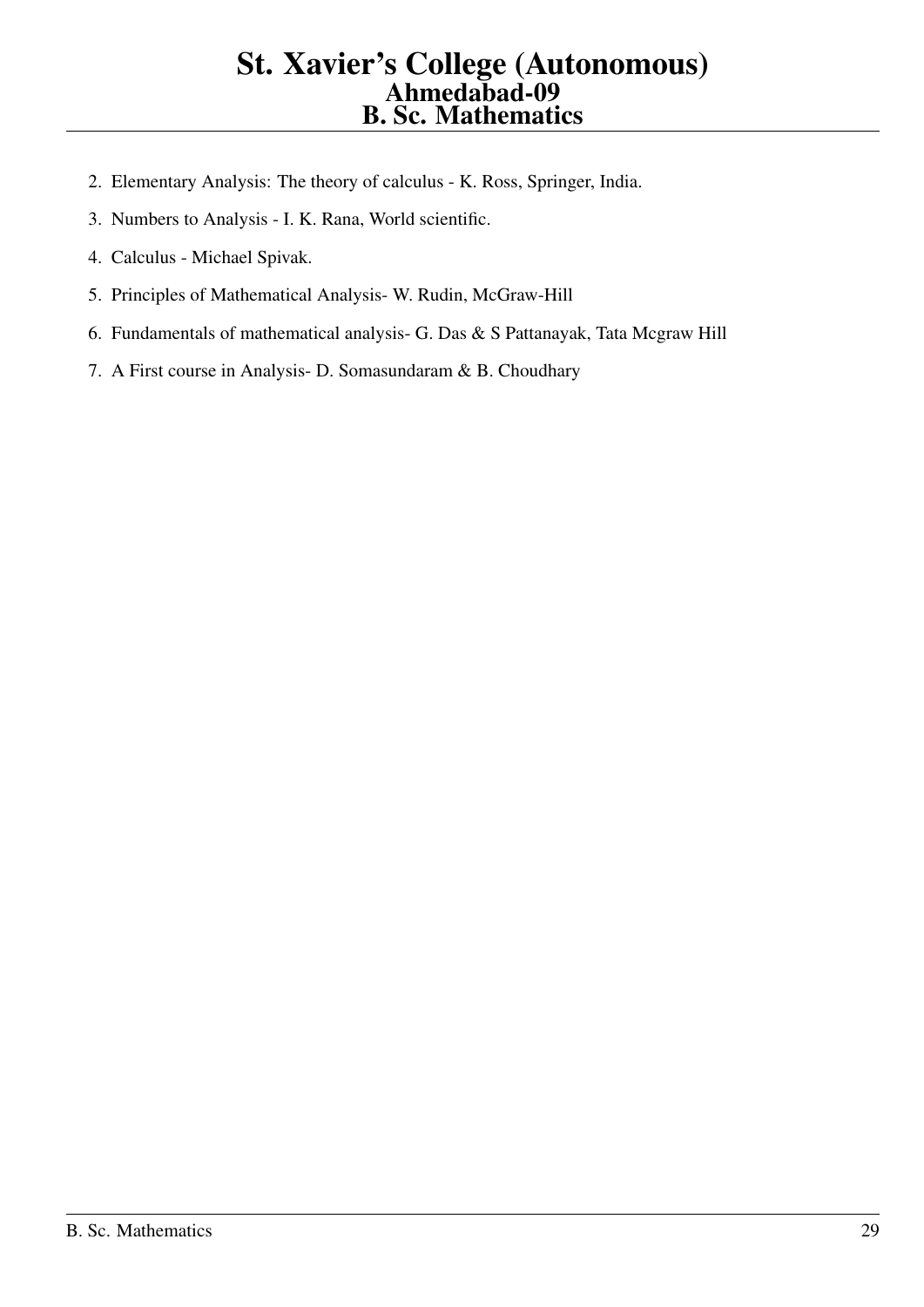# <span id="page-29-0"></span>Semester: V Complex Variables and Fourier series (Theory) Course Code: MT 5503 No. of Credits: 04 Learning Hours: 60 Hours

## Course Outcomes:

- CO1 Student will be able to perform operations on complex numbers and use it in further concepts of complex analysis.
- CO2 Student will be able to identify differentiable and analytic functions and use it in further concepts of complex analysis.
- CO3 Students will be able to transform complex domain using conformal mapping.
- CO4 Students will be able to identify functions of complex variable having Fourier series and obtain their Fourier series.
- Unit 1: Sum and product of complex numbers with properties, moduli and conjugate, triangle inequality, polar coordinates, product and quotients in exponential form, roots of complex numbers, de Moivre's theorem and application, the exponential function, trigonometric functions, hyperbolic functions, convergence of sequence and series.
- Unit 2: Functions of complex variables, theorems on limits, continuity, derivatives, differentiation formulas, Cauchy-Riemann equations, sufficient condition for differentiability, polar coordinates, analytic functions and harmonic functions.
- Unit 3: Linear transformations, linear fractional transformations, Elementary transformation, an implicit form, preservation of angles, further properties.
- Unit 4: Fourier series, Bessel's inequality, Riemann-Lebesgue theorem.

#### Text books:

- 1. Complex variables and applications James W. Brown & Ruel V. Churchill, Mcgraw-hill international. 6th edition, Articles 1 to 7, 23 to 25 and 43. Chapter 2 (omit art. 13). Articles. 68, 69, 70, 71,79, 80.
- 2. A first course in Mathematical analysis D. Somasundaram, Chapter-10.1 and 10.2 (only first two theorems).

- 1. Fundamentals of Mathematical Analysis- G. Das & S Pattanayak, Tata Mcgraw Hill Pub. Co. Ltd.
- 2. Analytical Geometry & Real and Complex analysis T. Veerarajan, Mcgraw Hill.
- 3. Complex Analysis V. Karunakaran, Narosa publishers.
- 4. Higher Engineering Mathematics B. S. Grewal, Khanna Publishers.
- 5. Advance engineering Mathematics H. K. Dass, S. Chand.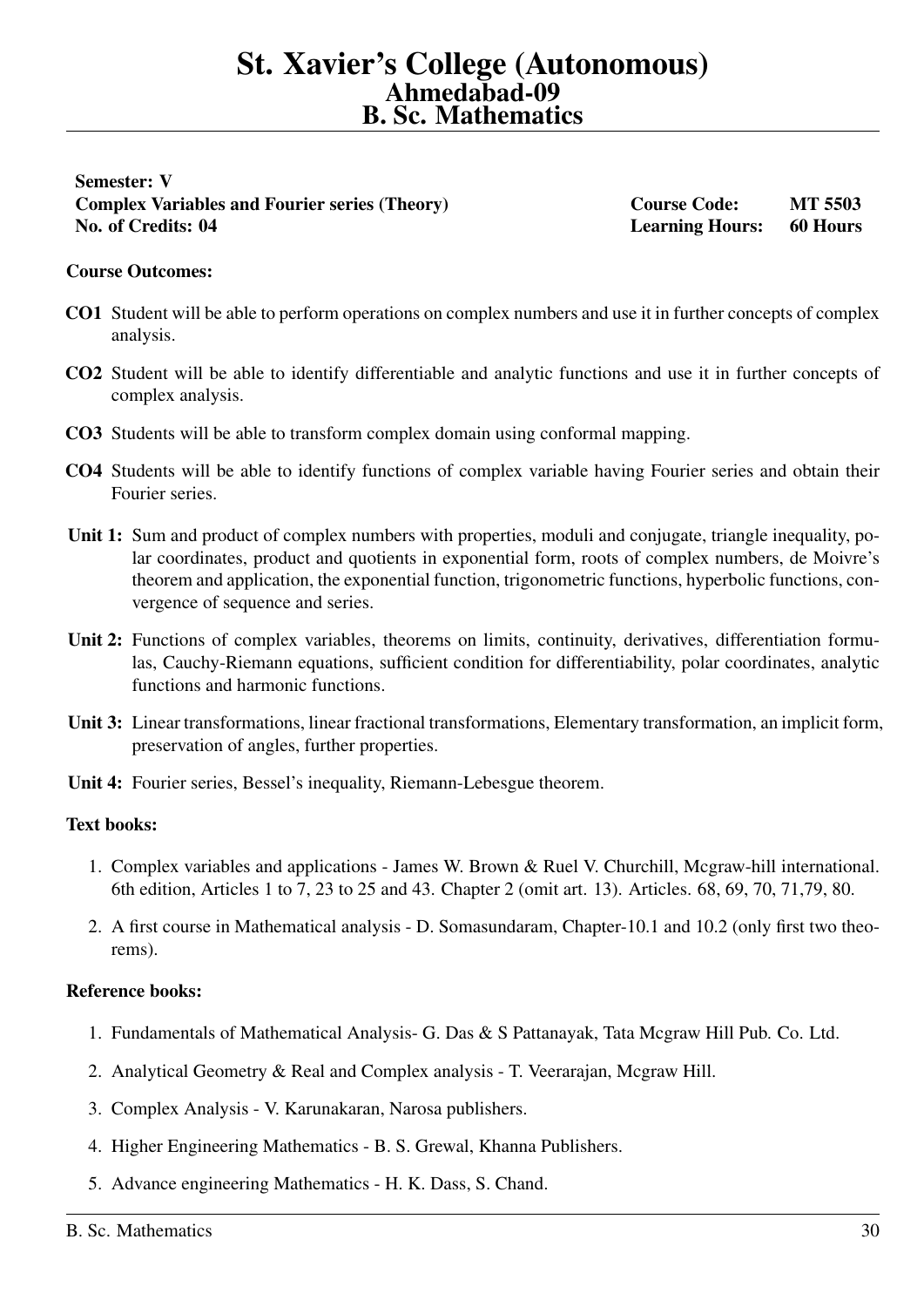- 6. A First Course in Complex Analysis with Applications Dennis G. Zill & Patrick S. Shanahan Jones & Bartlett India Pvt Ltd.
- 7. Complex Analysis T. W. Gamelin, Springer (India) Ltd.
- 8. Theory of Complex functions Marden & Hoffman W. H. Freeman, N.Y.
- 9. Functions of One Complex Variable Conway.
- 10. An Introduction to Complex Analysis A. R. Shastri, Macmilan India.
- 11. Fourier Analysis: An Introduction E. M. Stein & R. Shakarchi, Princeton Uni. Press.
- 12. Fourier Series R. Bhatia, Hindustan Book Agency-2010 corrected edition.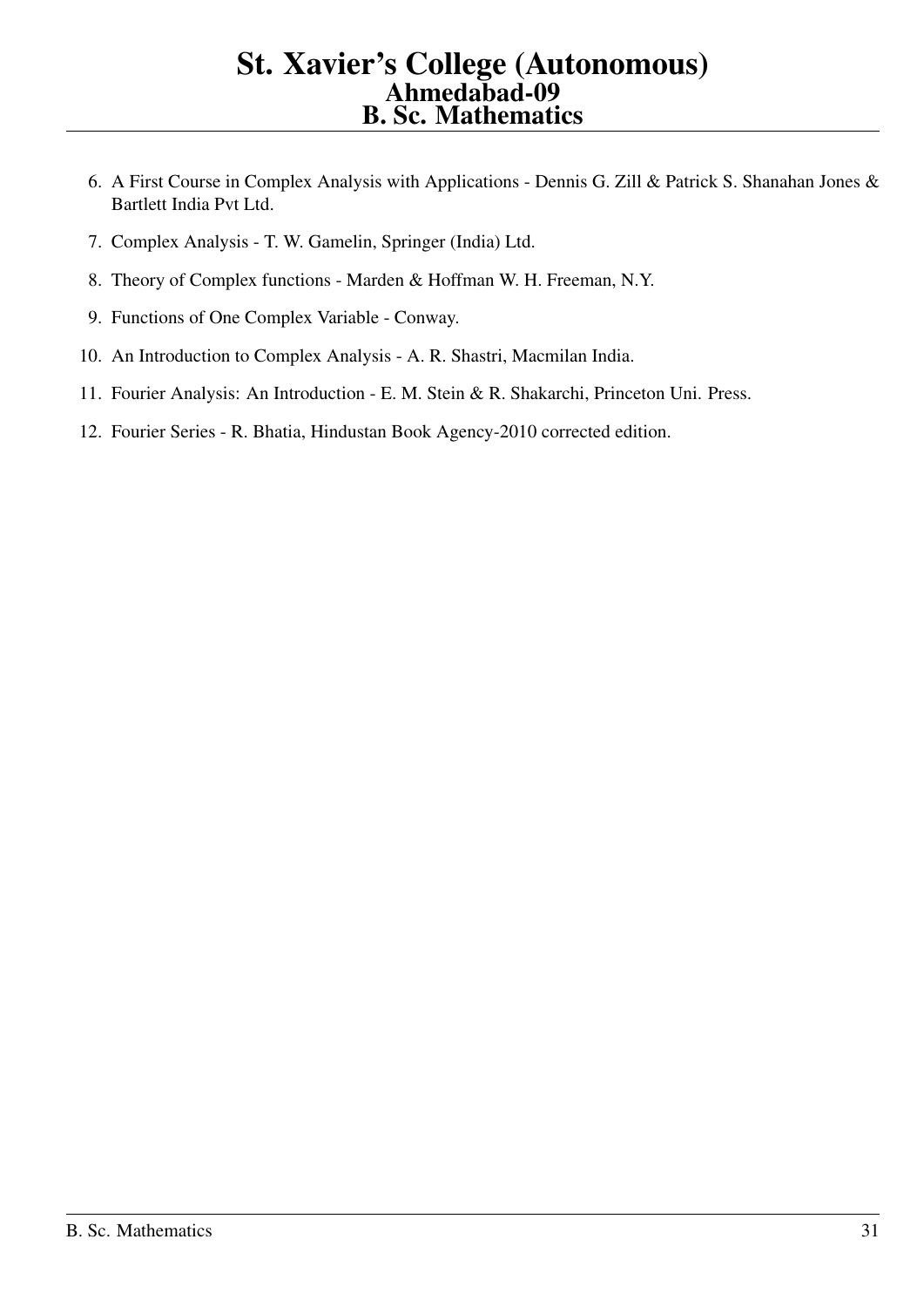<span id="page-31-0"></span>Semester: V Mathematical Programming (Theory) Course Code: MT 5504 No. of Credits: 04 Learning Hours: 60 Hours

#### Course Outcomes:

- CO1 Student will be able to formulate and model linear programming problems.
- CO2 Student will be able to solve linear programming problems and interpret solution of linear programming problems.
- CO3 Student will be able to formulate and model assignment and transportation problems.
- CO4 Student will be able to solve assignment and transportation problems and interpret solution of assignment and transportation problems.

#### Unit 1: Convex Set and Linear Programming Problem:

Convex set, extreme points of a convex set, convex combination, examples of convex sets and theorems on convexity.Formulation techniques of LP problems (only examples), graphical method, simplex method for solving LPP.

# Unit 2: Problem solving techniques for LP problems:

Big-M (penalty) method, two-phase method, integer programming problem (only Gomory's cutting plane method).

Unit 3: Duality and Dual simplex method:

Introduction, definition of the dual problem, general rules for converting any primal problem into its dual, how to interpret the solution of the dual from its primal and vice versa, comparison of the solution of the primal and its dual. Find initial solution for dual simplex table, mathematical procedure to find solution by dual simplex method.

#### Unit 4: Transportation and Assignment Problems:

Introduction, mathematical formulation, tabular representation, definitions, methods for finding initial basic feasible solution (North West corner rule, least cost method, Vogel's approximation method), optimality test (MODI method), degeneracy in transportation problem, unbalanced transportation problem. Introduction of assignment problem, mathematical formulation of assignment problem, method for solving assignment problem (Hungarian method), unbalanced assignment problem, examples.

#### Text book:

Optimization method in O.R. & System Analysis - K. V. Mittal, New Age inter. Publishers.

- 1. Mathematical models in Operations Research J. K. Sharma, Tata-MacGraw Hills book-company.
- 2. Operations Research Nita H Shah, Ravi Gor and Hardik Soni. PHI Learning.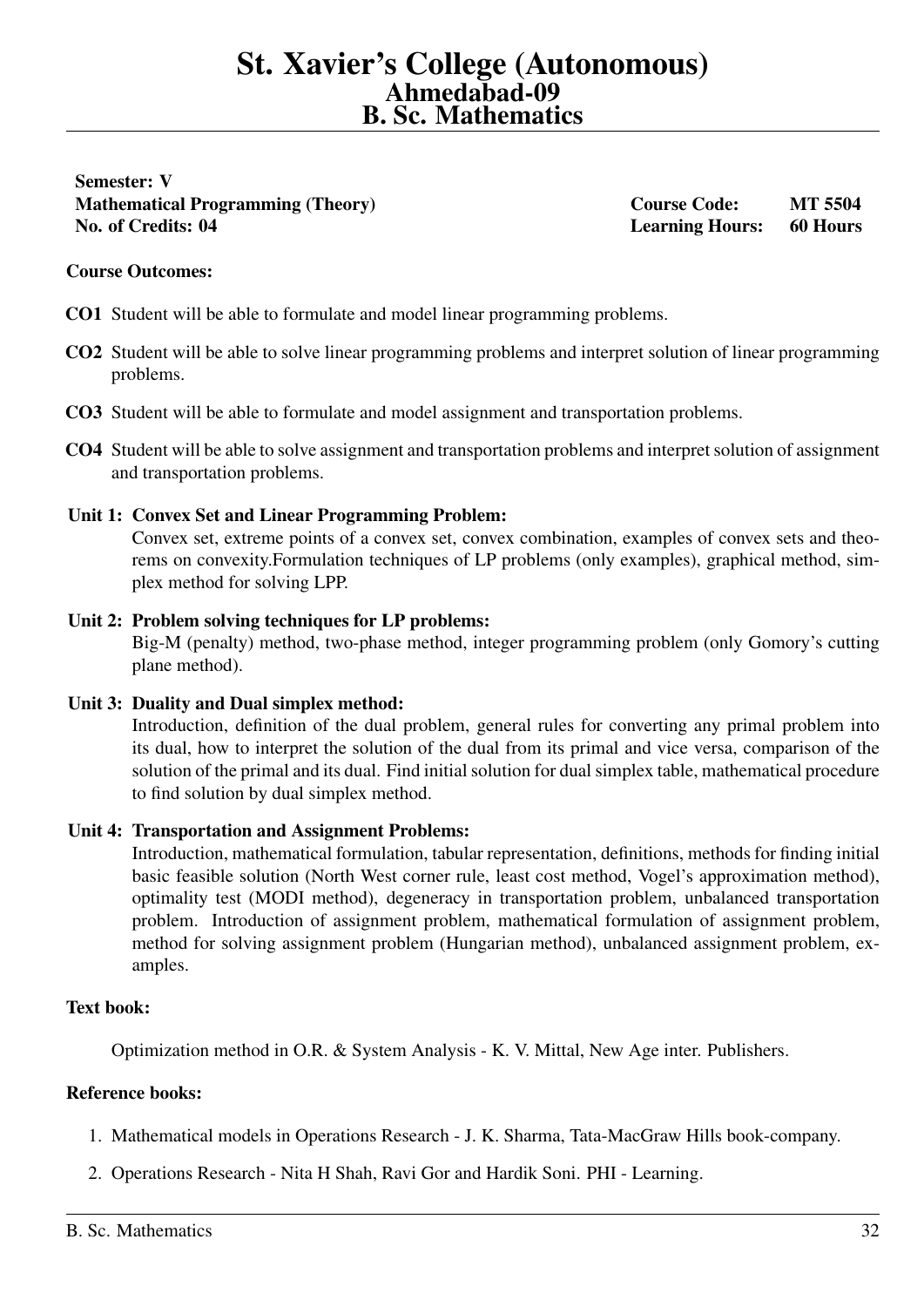- 3. Operation Research S. D. Sharma, Kedarnath Ramnath & Co.
- 4. Operation Research Kanti Swaroop & Man Mohan, Sultan Chand & Co.
- 5. Linear Programming L. I. Gass, Tata MacGraw Hills book-company.
- 6. Linear Programming G. Hadley, Narosa Publishing house.
- 7. Operation Research- A. M. Natarajan, P. Balasubramani, A. Tamilarasi, Pearson Education.
- 8. Operations Research: An Introduction (9th Edition):,Hamdy A Taha, Pearson Education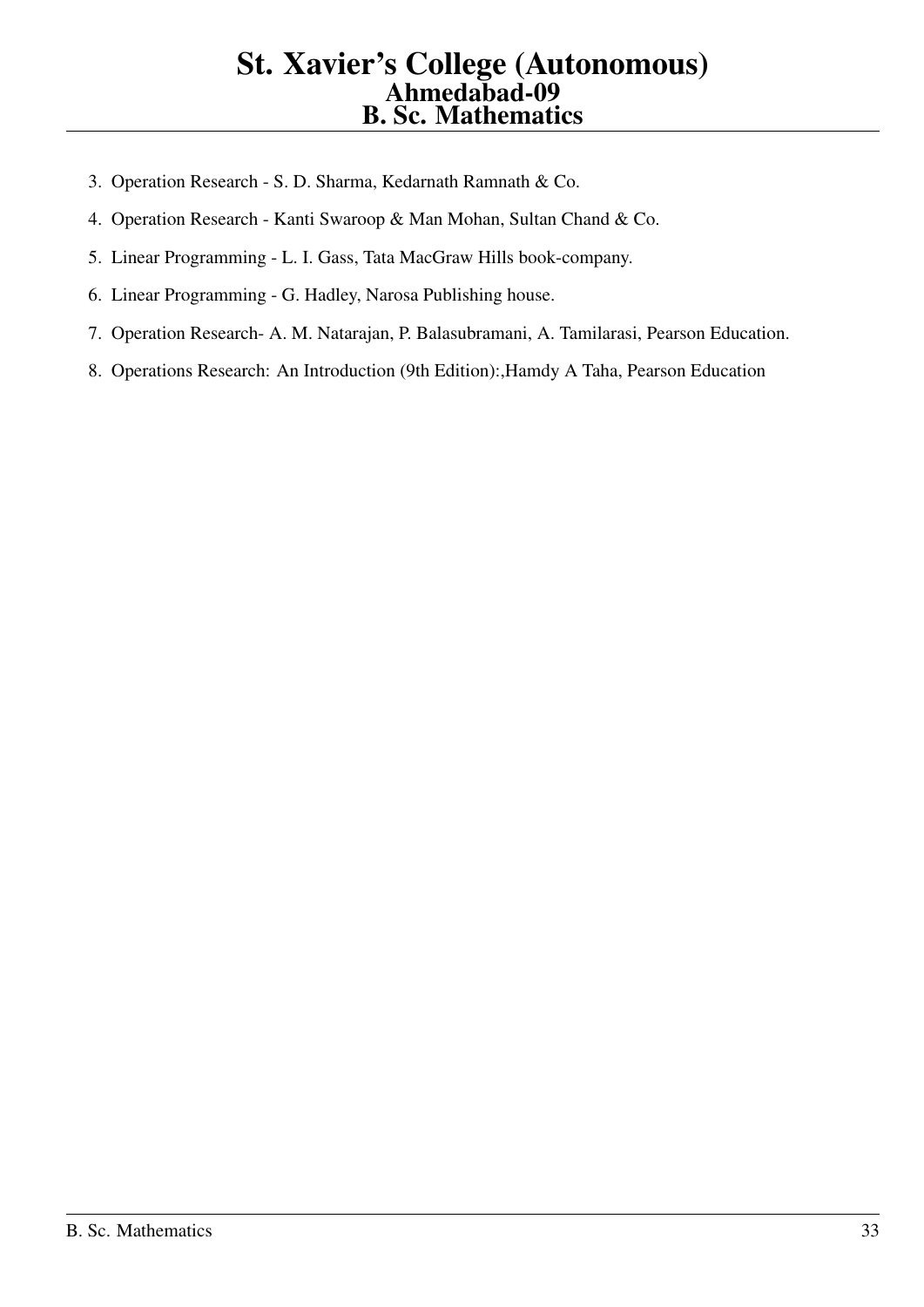<span id="page-33-0"></span>Semester: V Discrete Mathematics (Theory-Elective) Course Code: MT 5401 No. of Credits: 02 Learning Hours: 45 Hours

#### Course Outcomes:

- CO1 Student will be able to use the techniques of discrete mathematics in the problems of logic.
- CO2 Student will be able to convert from SOP to POS and vise-versa.
- CO3 Student will be able to create Hasse diagram to study lattice structure.
- CO4 Student will be able to use Boolean algebra in some scientific applications.
- Unit 1: Binary relation, reflexive, irreflexive, symmetric, antisymmetric, transitive, partial ordering (omit lexicographic ordering), Hasse diagram, upper bound, lower bound, lub, glb, lattice as a poset, properties of lattices.
- Unit 2: Lattice as an algebraic system (only definition), sublattice, homomorphism, some special lattices, Boolean algebra, subalgebra, direct product, homomorphism, join irreducible, atoms.
- Unit 3: Boolean expression, equivalent Boolean expression, minterm, maxterm, values of Boolean expressions, stone's representation theorem for finite Boolean algebra, sum of products canonical forms, product of sums canonical forms.

#### Text book:

Discrete Mathematical Structures with Applications to Computer Science - J. R. Tremblay and R. Manohar, Macgraw-Hill International Editions. Definitions: 2-3.3 to 2-3.7, Definition 2-3.16, 2-3.17 (omit Lexicographic ordering), Article 2-3.9, Chapter 4 up to 4-3.

- 1. Boolean Algebra and its Application J. E. Whitesitt, Addison-Wesley Publishing Co. Inc.
- 2. Foundation of Discrete Mathematics K. D. Joshi, New Age International Limited Publishers.
- 3. Logic and Boolean Algebra B. H. Arnold, P H Inc LCCN 62-19100.
- 4. Introduction to Lattice Theory D. E. Rutherford, University Mathematical Oliver and Boyed Ltd.
- 5. Modern Applied Algebra Garret Birkhoff and Thomas C Bartee, CBS Publishers and Distributors.
- 6. Sets Lattices and Boolean Algebras James C Abbott.
- 7. Lattice Theory: First Concepts and Distributive Lattices George A. Gratzer, Dover Books.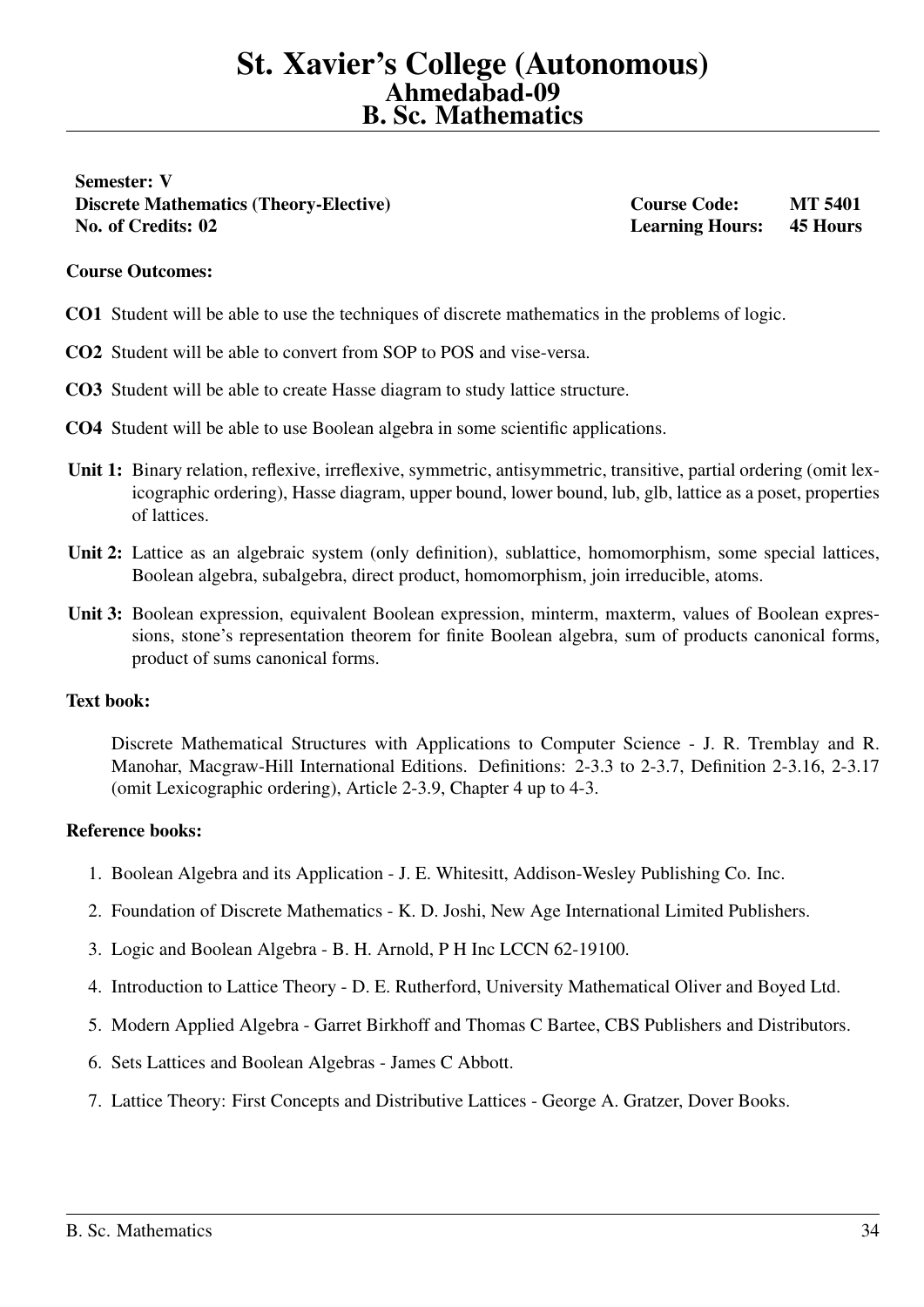<span id="page-34-0"></span>Semester: V Number Theory (Theory-Elective) Course Code: MT 5402 No. of Credits: 02 Learning Hours: 45 Hours

#### Course Outcomes:

- CO1 Student will gain working knowledge of fundamentals of theory of numbers.
- CO2 Student will be able to solve different mathematical problems using the nature of numbers.
- CO3 Student will be able to apply number theory in different area of mathematics.
- CO4 Student will be able to use some number theoretic functions in solving some mathematical problems.
- Unit 1: Some Preliminary Consideration: Well-Ordering Principle, Mathematical Induction, the Binomial Theorem & binomial coefficients. Divisibility Theory: the division algorithm, divisor, remainder, prime, relatively prime, the greatest common divisor, the Euclidean algorithm (Without proof), the least common multiple, the linear Diophantine equation & its solution.
- Unit 2: Prime Numbers: Prime and composite number, the Fundamental Theorem of Arithmetic (without proof), canonical form of a number, the Sieve of Eratosthenes. Theory of Congruence: Definition and basic properties of congruence, Residue class & complete system of residues, special divisibility test, linear congruence, Chinese Remainder Theorem. (without proof)
- Unit 3: Fermat's Theorem: Fermat's Factorization method, Fermat's little theorem, Wilson's theorem. Euler's theorem: Euler's Phi-function and formula for  $\phi(n)$ , Euler's theorem (without proof) and only problems on Euler's theorem.

#### Text book:

Elementary Number Theory - David M. Burton, Sixth Edition, Universal Book stall, New Delhi. Sections: 1) 1.1 & 1.2 2) 2.1 to 2.4 3) 3.1 & 3.2 4) 4.1 to 4.3 5) 5.2 & 5.3 7) 7.2 & 7.3.

- 1. An introduction to the Theory of numbers Niven, Zuckerman and Montgomery, Wiley Eastern Ltd.
- 2. Number Theory S. G. Telang, Tata McGraw-Hill Publishing Co. Ltd, New Delhi.
- 3. Elementary Theory of Numbers C. Y. Hsiung, Allied Publishers Ltd.-India.
- 4. Number Theory George E. Andrews, Hindustan Publishing Corporation- Delhi.
- 5. Elementary Number Theory Gareth A. Jones & J. Mary Jones, Springer Verlag.
- 6. Number Theory J. Hunter, Oliver and Boyd-London.
- 7. Beginning Number Theory Neville Robbins, Narosa Pub. House -New Delhi.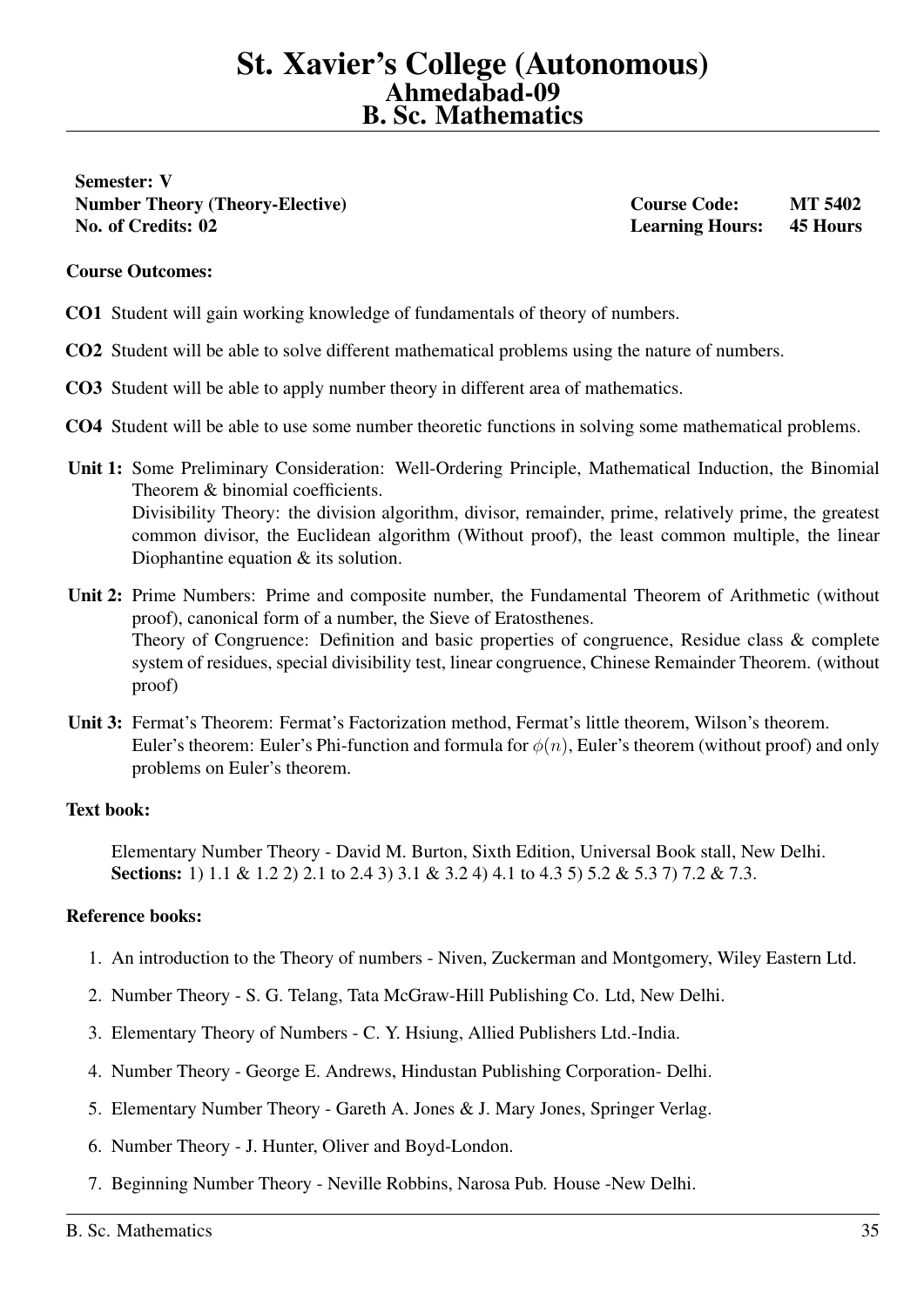- 8. Introduction to the theory of Numbers G. H. Hardy & E. M. Wright, Oxford Uni. Press.
- 9. Higher Algebra S. Barnard & J. M. Child, Macmillan India Ltd.
- 10. Elements of Number Theory I. M. Vinogradov , Dover Pub INC.
- 11. Elementary Number Theory in Nine chapters James J. Tattersall, Cambridge Uni Press.
- 12. A first course in Theory of Numbers K. C. Chowdhary, Asian Books Pvt Ltd New Delhi.
- 13. 1001 problems in Classical Number Theory Jean Marie De Konick Armed Mercier, AMS.
- 14. An Excursion in Mathematics, M. R. Modak, S. A. Katre, V. V. Acharya and V. M. Sholapurkar, Bhaskaracharya Pratishthana, Pune.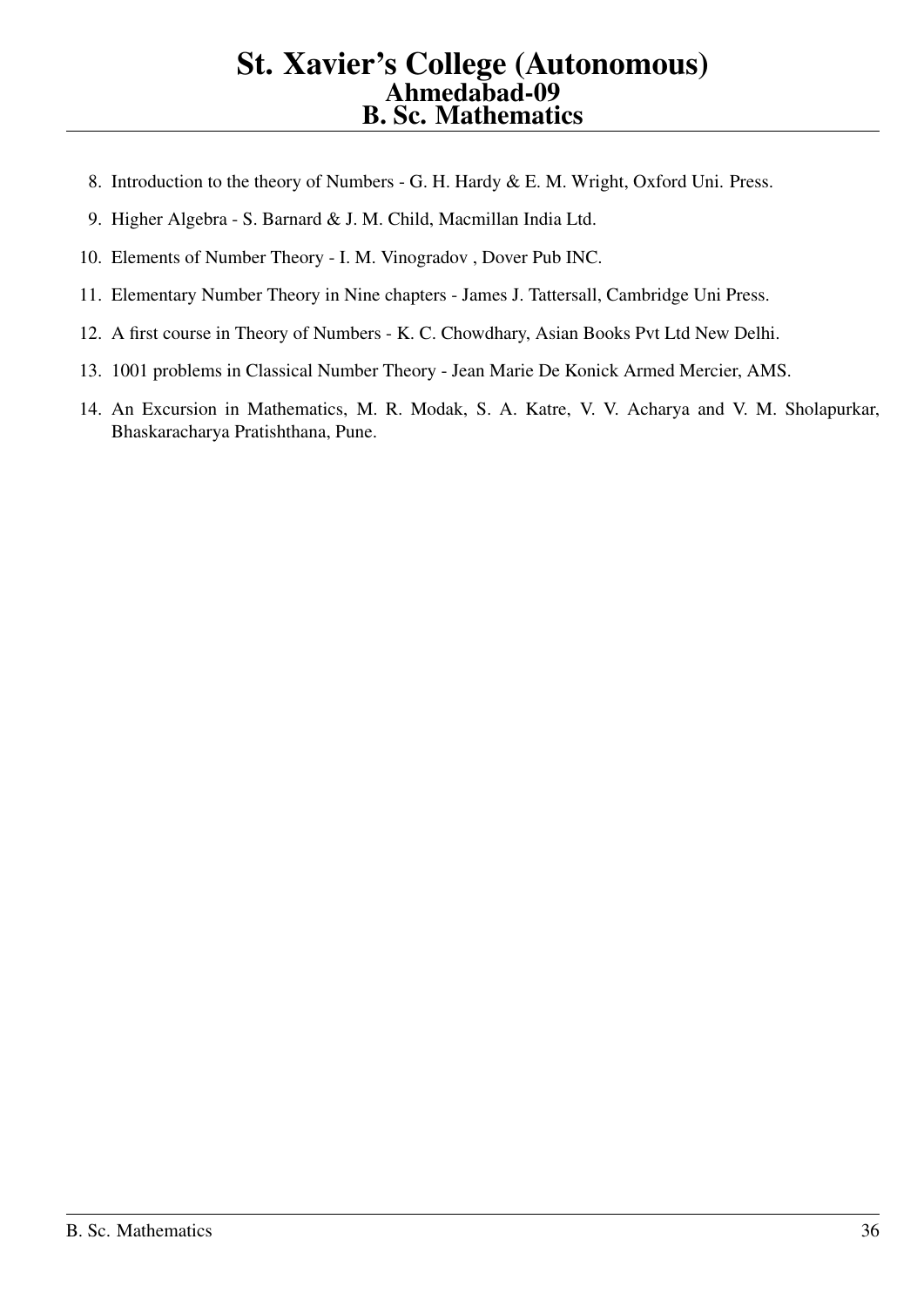# <span id="page-36-0"></span>Semester: V Combinatorics (Theory-Elective) Course Code: MT 5404 No. of Credits: 02 Learning Hours: 45 Hours

# Course Outcomes:

- CO1 Student will be able to apply various elementary counting techniques for counting problems.
- CO2 Student will be able to apply binomial theorem and Pascal's triangle.
- CO3 Student will be able to pigeon hole principle and Ramsey theory for various problems.
- CO4 Student will be able to Principle of Inclusion and Exclusion in various counting problems.

# Unit 1: Permutations and Combinations:

Basic Counting Principles, Permutations, Circular Permutations, Combinations, The injection and Bijection Principles, Arrangements and selection with Repetitions, Distribution Problems.

#### Unit 2: Binomial Coefficients and Multinomial Coefficients:

The Binomial Theorem, Combinatorial Identities, The Pascal's Triangles, Chu Shin-Chie's Identity, Shortest Routes in a Rectangular Grid, Some properties of Binomial Coefficients, Multinomial Coefficients and the Multinomial Theorem.

#### Unit 3: The Pigeonhole Principle, Ramsey Numbers, Principles of Inclusion and Exclusion:

The Pigeonhole Principle and examples, Ramsey Type Problems and Ramsey Numbers, Bounds for Ramsey Numbers, The Principle of Inclusion and Exclusion, A Generalization, Integer Solutions and Shortest Problems, Surjection Mapping and Stirling Number of the second Kind, Derangements and A Generalization, The Sieve of Eratosthenes and Euler's  $\phi$  function.

# Text book:

Principles and Techniques in Combinatorics - Chen Chuan Chong and Koh Khee Meng, World Scientific Chapters 1 to 4 (omit 4.8).

- 1. Combinatorial Techniques, Sharad Sane, Hindustan Book Agency
- 2. Combinatorics including concepts of Graph Theory V. K. Balakrishnan, Schaum's Outline Series, McGraw-Hill, INC.
- 3. A Path to Combinatorics for Undergraduates Counting Strategies Titu Andreescu and Zuming Feng, Birkhauser.
- 4. Introduction to Combinatorial Mathematics C. L. Liu, McGraw Hill Book Company.
- 5. Introduction to Combinatorics 4th edition, Richard A. Brualdi, Pearson Education.
- 6. An Excursion in Mathematics, M. R. Modak, S. A. Katre, V. V. Acharya and V. M.
- 7. lapurkar, BhaskaracharyaPratishthana, Pune.
- 8. A First Course in Graph Theory and Combinatorics, Sebastian M. Cioaba and M. Ram Murty, Hindustan Book Agency.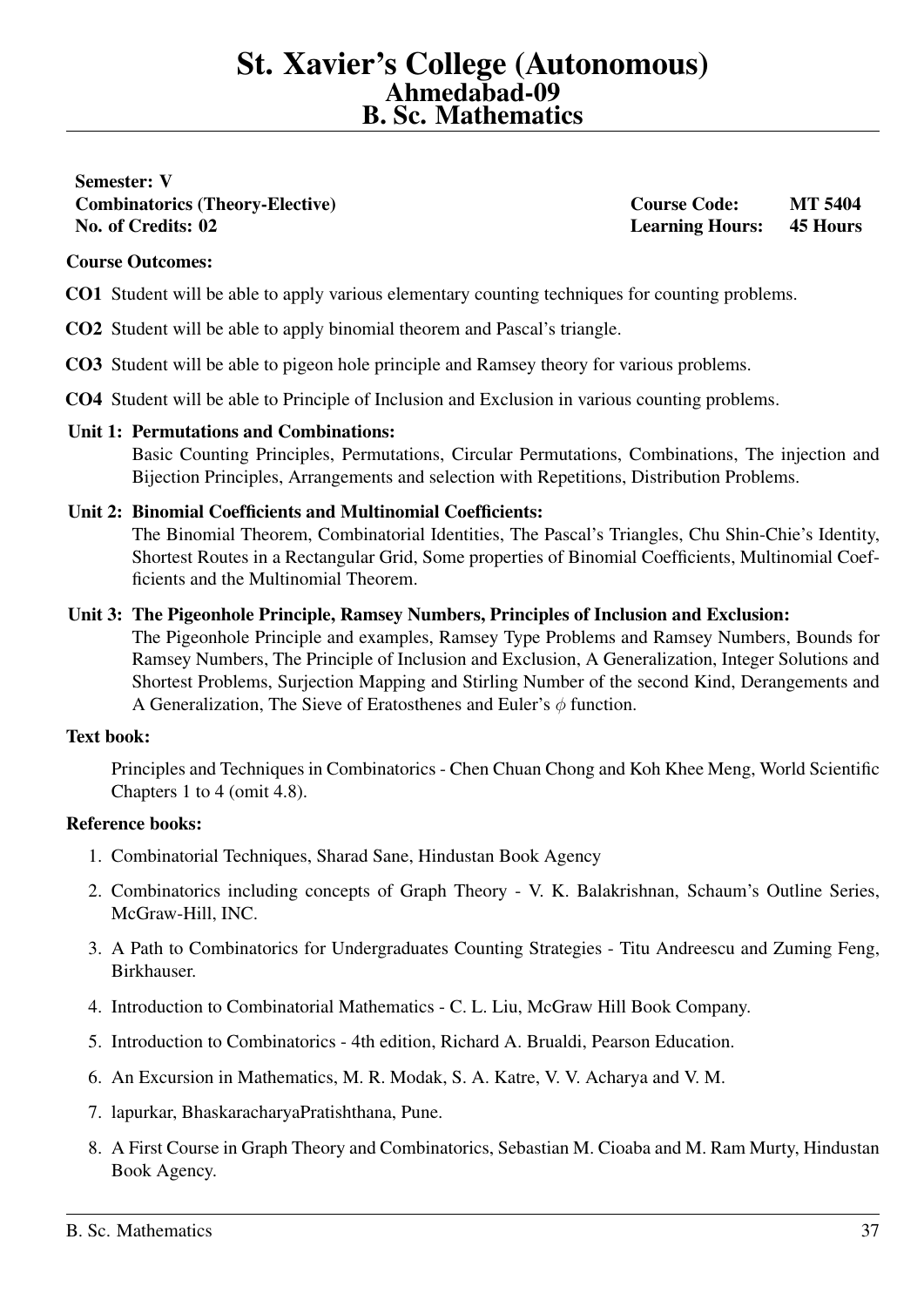<span id="page-37-0"></span>Semester: V Financial Mathematics (Theory-Elective) Course Code: MT 5405 No. of Credits: 02 Learning Hours: 45 Hours

#### Course Outcomes:

- CO1 Student will be able to demonstrate arbitrage, return and interest, time value of money, bonds, shares and indices, models and assumptions.
- CO2 Student will be able to exhibit Net Present Value (NPV) and Internal Rate of Return (IRR).
- CO3 Student will be able to exhibit clean and dirty price, price yield curves, duration, term structure of interest rates, immunization and convexity.
- CO4 Student will be able to exemplify random returns, portfolio diagrams and efficiency, feasible set.
- Unit 1: Basic Concepts: Arbitrage, Return and Interest, Time Value of Money, Bonds, Shares and Indices, Models and Assumptions.
- Unit 2: Deterministic Cash Flows: Net Present Value (NPV), Internal Rate of Return (IRR), Comparison of IRR and NPV, Bonds price and yield, Clean and Dirty Price, Price - Yield Curves, Duration, Term structure of Interest rates, Immunization, Convexity.
- Unit 3: Random Cash Flows: Random Returns, Portfolio Diagrams and Efficiency, Feasible Set, Markowitz Model.

#### Text book:

The Calculus of Finance - Amber Habib, University Press, Chapters 1, 2, 3 (upto 3.4).

- 1. Financial Calculus: An Introduction to Derivative Pricing Hardcover Martin Baxter & Andrew Rennie.
- 2. Introduction to Mathematics of Finance R.J. Williams, American Mathematical Society.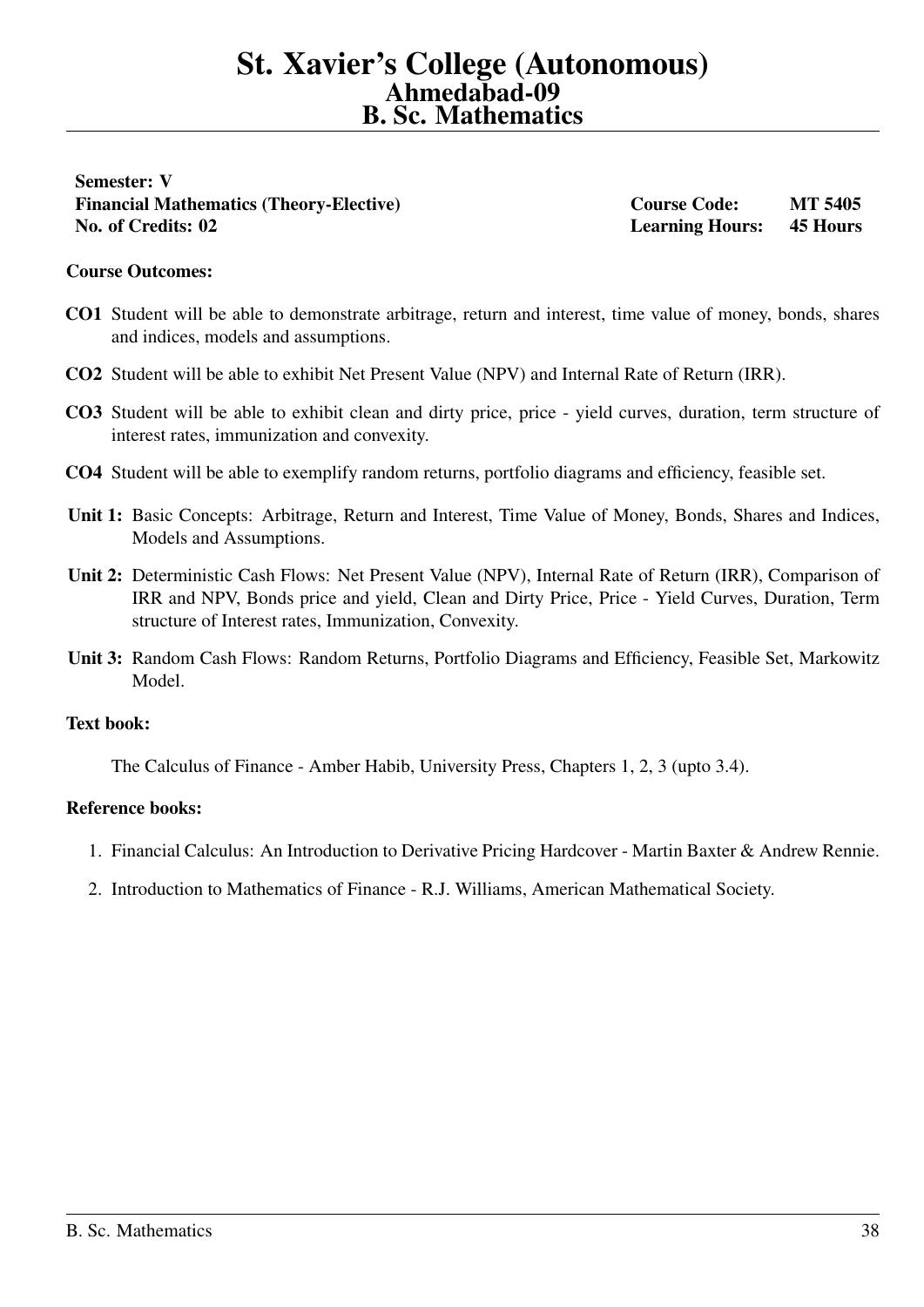<span id="page-38-0"></span>Semester: V Mathematical Statistics (Theory-Elective) Course Code: MT 5406 No. of Credits: 02 Learning Hours: 45 Hours

## Course Outcomes:

CO1 Student will be able to exemplify probability.

- CO2 Student will be able to formulate a problem in statistical terms.
- CO3 Student will be able to exemplify properties of variance and covariance
- CO4 Student will be able to analyze statistical data graphically using frequency distributions and cumulative frequency distributions.

#### Unit 1: Theory of probability

Introduction, basic terminology, mathematical and statistical probability, subjective probability, mathematical tools (sets and elements of sets, operation on sets, algebra on sets, limit of sequence of sets, classes of sets), random experiment, sample space, elementary events, event, addition theorem of probability, Boole's inequality, conditional probability, multiplication theorem of probability, independent events, multiplication theorem of probability for independent events, mutually independent events, Bayes' theorem.

#### Unit 2: Random variable and some basic idea of distribution

Introduction, distribution function, discrete random variable (probability mass function, discrete distribution function), continuous random variable (probability mass function, continuous distribution function), mathematical expectation, expected value of function of random variable, properties of expectation, properties of variance, covariance, moment generating function (M.G.F), cumulate generating function (C.G.F).

# Unit 3: Discrete and Continuous Probabilities distributions

Introduction, Bernoulli distribution, binomial distribution (moments, recurrence relation for the moments, recurrence relation for the probabilities, moment generating function (M.G.F), cumulate generating function (C.G.F), characteristic), Poisson distribution (moments, recurrence relation for the moments, recurrence relation for the probabilities, moment generating function (M.G.F), cumulate generating function (C.G.F), characteristic), negative binomial distribution, normal distribution (mode, median, moments, moment generating function (M.G.F), cumulate generating function (C.G.F), characteristic), exponential distribution (moment generating function (M.G.F)), beta distribution of first kind, beta distribution of second kind.

#### Text book:

Fundamentals of Mathematical Statistics - S. C. Gupta and V. K. Kapoor, Sultan Chand and Sons, Educational Publishers, New Delhi.

#### Reference books:

1. An introduction to Probability Theory and Mathematical Statistics - V. K. Rohatgi, Wiley Eastern limited, New Delhi.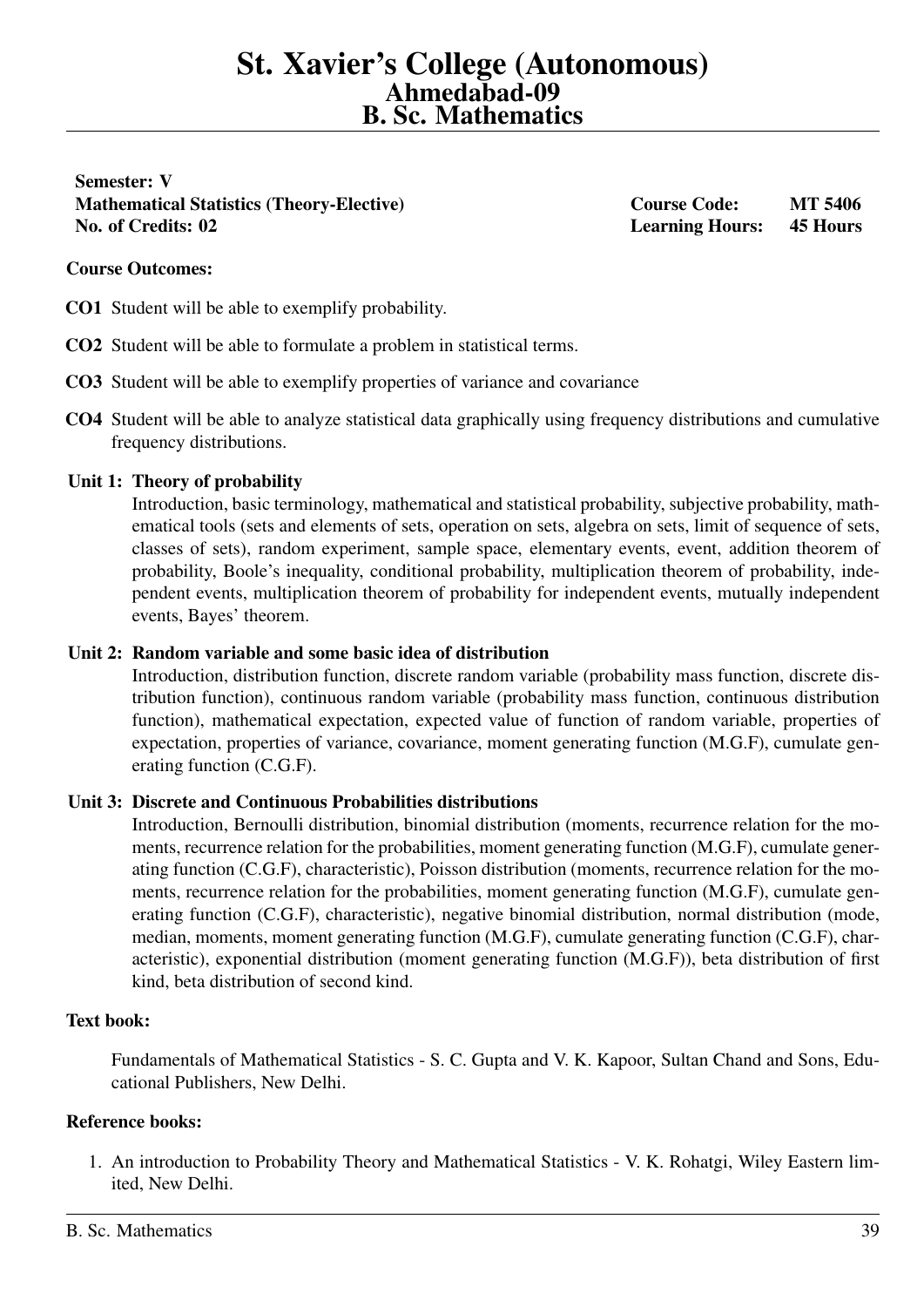- 2. Elementary Mathematical Statistics S. C. Gupta and V. K. Kappor, Sultan Chand and Sons, Educational Publishers, New Delhi.
- 3. Mathematical Statistics Parimal Mukhopadhyay.
- 4. Modern Probability Theory B. R. Bhatt.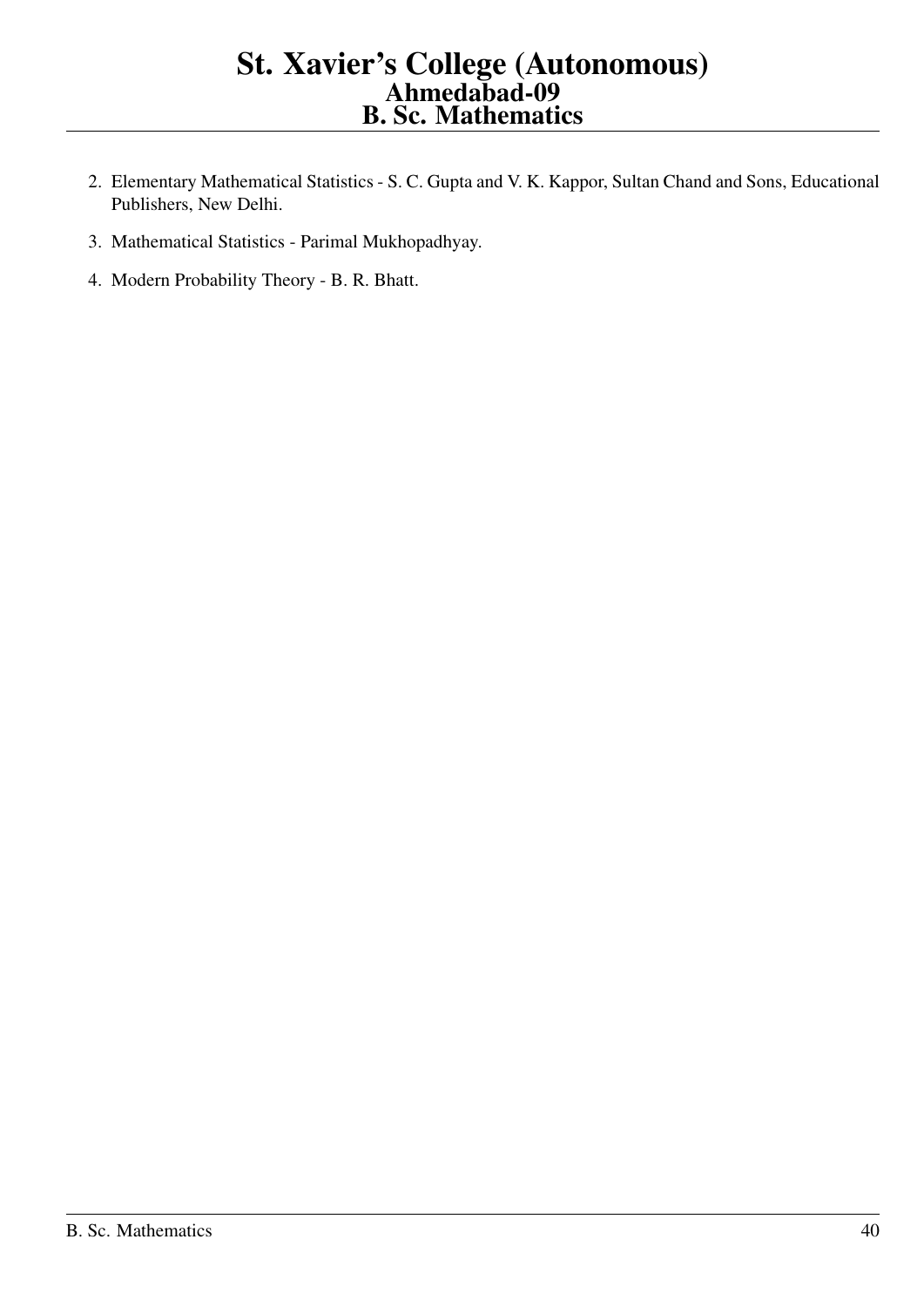# <span id="page-40-0"></span>Semester: V Practical based on MT 5501, MT 5502, MT 5503 and MT 5504 Course Code: MT 5505L No. of Credits: 5 Learning Hours: 180 Hours

# Practical based on MT 5501 and MT 5502 (Practical 1)

## Course Outcomes:

- CO1 Student will be able to transform regions in a vector space by some mathematical tools such as linear operators, linear functional and bilinear forms.
- CO2 Students will be able to employ linear algebra to solve some scientific problems.
- CO3 Student will be able to demonstrate fundamentals of convergence of sequences and related results.
- CO4 Student will be able to exhibit different types of continuity of function in real life in mathematical form.

#### List of practicals (problems on):

- (1) Solving an operator equation.
- (2) Finding dual bases for  $\mathbb{R}^2$  and  $\mathbb{R}^3$  from their given bases through the dual-basis-existence-theorem.
- (3) Orthogonalization and orthonormalization of basis through Gram-Schmidt orthogonalization process.
- (4) Determinants using their properties.
- (5) Some geometrical linear transformations (Reflection, Rotation, Shear etc.
- (6) Applications of Cayley-Hamilton Theorem.
- (7) Diagonalization of square matrices.
- (8) Identifications of conic and Quadrics.
- (9) Countable and uncountable sets.
- (10) Completeness property of R, problems related to infimum, supremum of sets.
- (11) Limits of sequence including inductively defined sequence, limit inferior and superior.
- (12) Cauchy sequence.
- (13) Types of discontinuities-discussion and examples.
- (14) Uniform continuity.
- (15) Problems based on Mean Value Theorems and L'Höspital's Rule.
- (16) Application of Intermediate Value Theorem and modelling using differentiation.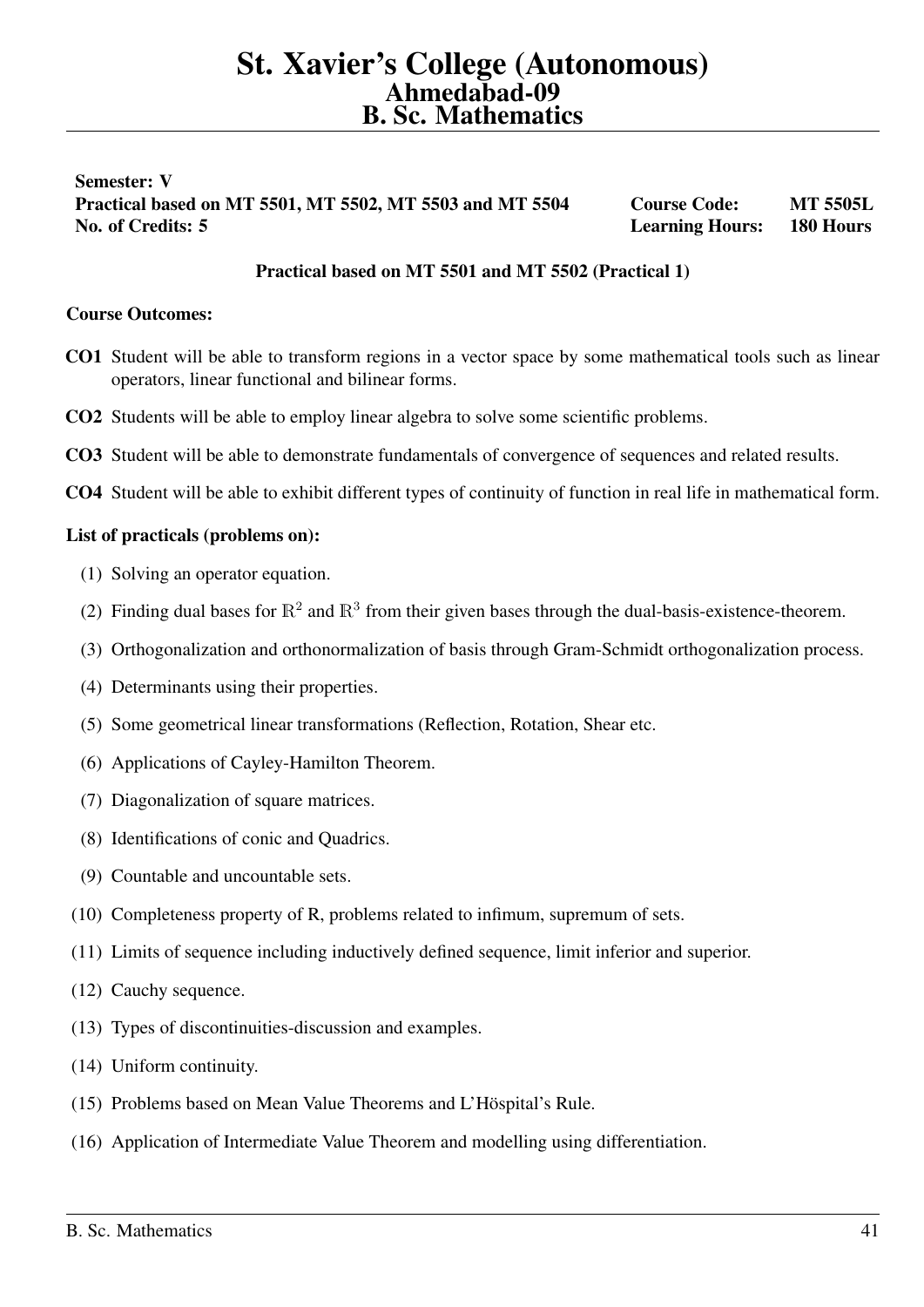# Practical based on MT 5503 and MT 5504 (Practical 2)

#### Course Outcomes:

- CO1 Students will be able to identify functions of complex variable having Fourier series and obtain their Fourier series.
- CO2 Student will be able to solve linear programming problems and interpret solution of linear programming problems.
- CO3 Student will be able to formulate and model assignment and transportation problems.
- CO4 Student will be able to solve assignment and transportation problems.

#### List of practicals (problems on):

- (1) Application of De-Moivere's theorem
- (2) Verification of Cauchy-Riemann equations (Cartesian & polar form).
- (3) Find the harmonic conjugate of a function and hence find corresponding analytic function.
- (4) Solving equation involving elementary complex valued functions
- (5) Problems on transformation under elementary complex valued functions
- (6) Problems on verification of conformal mappings.
- (7) Find the Fourier series of functions -I.
- (8) Find the Fourier of functions-II.
- (9) Solve linear programming problem by simplex method-I. (3 problems)
- (10) Solve linear programming problem by big-M method and two-phase method. (4 problems)
- (11) Solve linear programming problem by graphical method. (3 problems)
- (12) Solve integer programming problem (only Gomory's cutting plane method). (3 problems)
- (13) Using duality solve linear programming problem. (3 problems)
- (14) Using MODI method to solve transportation problem (balanced). (3 problems)
- (15) Using MODI method to solve transportation problem (unbalanced). (3 problems)
- (16) Using 'Hungarian method' to solve assignment problem (balanced and unbalanced). (3 problems)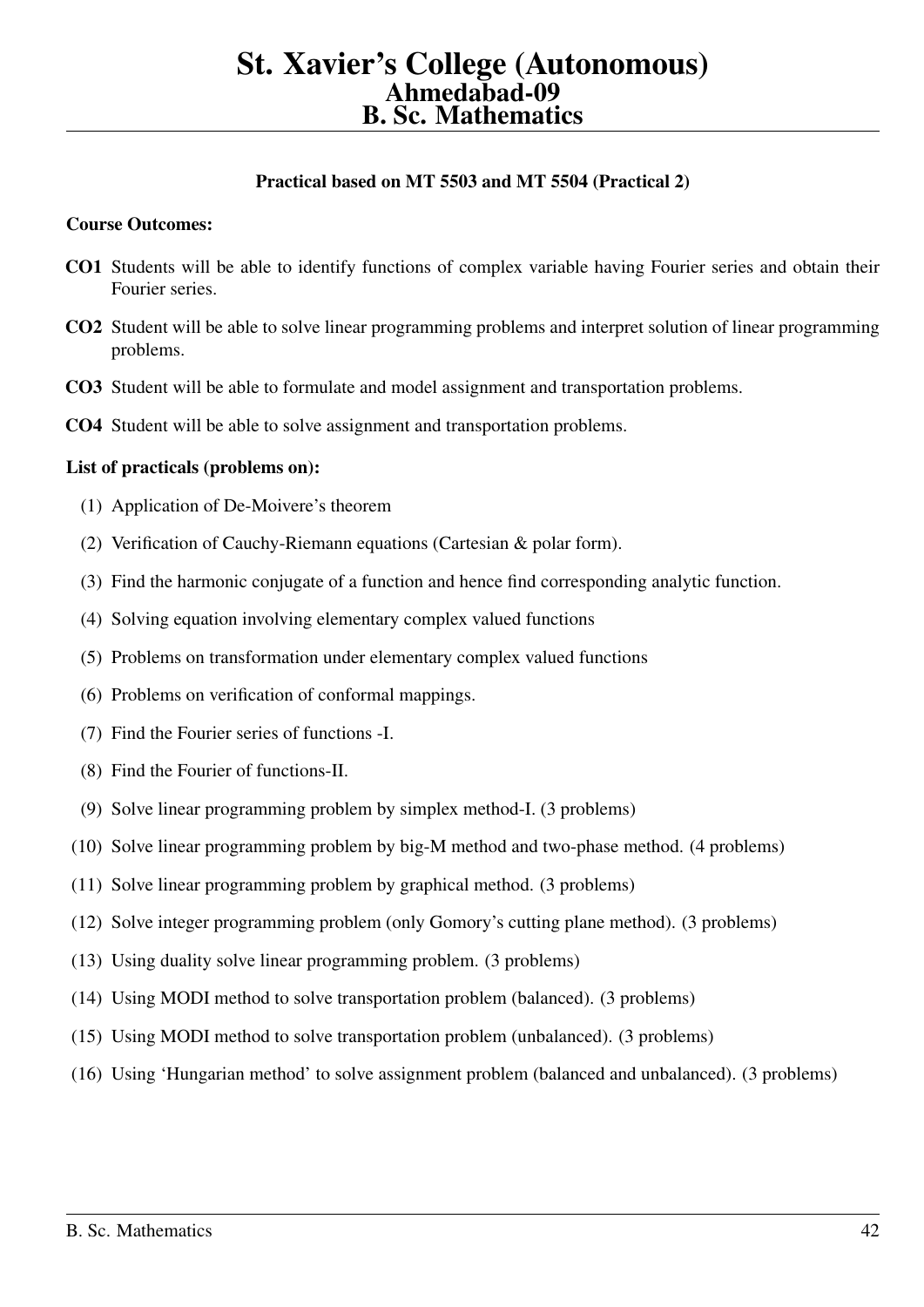# <span id="page-42-0"></span>Semester: VI Abstract Algebra-II (Theory) Course Code: MT 6501 No. of Credits: 04 Learning Hours: 60 Hours

## Course Outcomes:

- CO1 Student will be able to recognize rings and demonstrate the concepts related to ring.
- CO2 Student will be able to demonstrate the transition between rings using homomorphism and exhibit related properties.
- CO3 Student will be able to demonstrate division algorithm theorem and obtain factors of a polynomial, and roots of a polynomial in the ring  $R[x]$ .
- CO4 Student will be able to determine ideals, ideals of special types in a ring and identify quotient ring.
- Unit 1: Ring: Definition and examples, commutative ring, division ring, unity and unit elements of a ring, field, properties of a ring, Boolean ring, finite rings. Integral domain: Zero divisor, definition and examples of integral domain (finite and of infinite order), characteristic of a ring.
- Unit 2: Subring: Definition and examples, necessary and sufficient criterion for subring. Ideals: Definition and examples, necessary and sufficient criterion for ideal, principal ideal ring, quotient ring and its operation tables. Homomorphism: Definition and some examples, Kernel of homomorphism, isomorphism of rings, fundamental theorem on homomorphism, homomorphism and characteristic.
- Unit 3: Polynomial ring: Introduction and definition of polynomial, degree of polynomial, operation between polynomials, integral domain  $D[x]$ , different types of polynomials, factorization of polynomials, division algorithm for polynomials, irreducibility of polynomial over field, remainder and factor theorem, solution of polynomial equation, zero of polynomial, Eisenstein's criterion for irreducibility, rational zero of polynomial.
- Unit 4: Field: fields, subfields, extension field, the field of quotients and integral domain, prime fields, finite fields, maximal ideals, prime ideals and their characterization through quotient ring.

#### Text book:

Abstract Algebra - I. H. Sheth, Prentice-Hall of India Pvt. Ltd. New Delhi, Second edition - 2003.

- 1. Abstract Algebra Theory and Applications -Thomas W. Judson, Stephen F. Austin State University, 2009.
- 2. Basic Abstract Algebra Bhattacharya P.B., Jain S. K. and Nagpal S. R., Foundation Books, New Delhi.
- 3. A First Course in Abstract Algebra Fraleigh J.B., Narosa Publishing, New Delhi.
- 4. Topics in Algebra I. N. Herstein, Vikas Publishing, New Delhi.
- 5. Algebra Michael Artin, PHI.
- 6. A survey of Modern Algebra G.Birkhoff & S. Maclane, Uni. Press.
- 7. Proofs from the Book -M Aigner, G M Ziegler and Hofmann, Springer.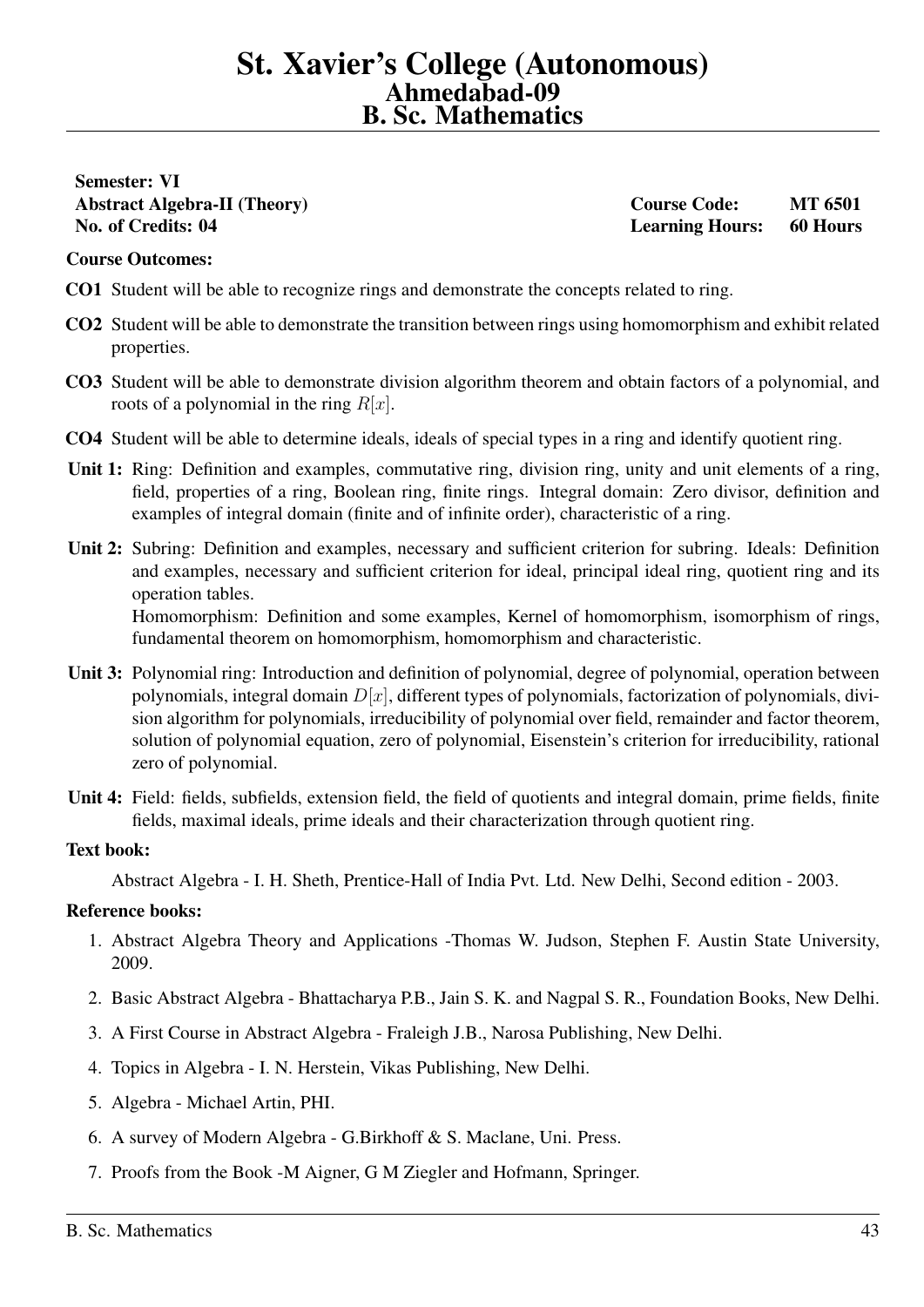# <span id="page-43-0"></span>Semester: VI

Analysis-II (Theory) and the course Course Code: MT 6502 No. of Credits: 04 Learning Hours: 60 Hours

#### Course Outcomes:

- CO1 Student will be able to recognize use of real analysis in different real-life problems.
- CO2 Student will be able to solve mathematical problems using integrability of functions.
- CO3 Student will be able to obtain series expansion of several real valued functions of one variable.
- CO4 Student will be able to solve differential equations using power series method.

#### Unit 1: Riemann Integration:

- 1.1. Definition of the integral.
- 1.2. Properties of the integral.
- 1.3. Existence theory (monotone, continuous functions etc. (includes Riemann sums).
- 1.4. Fundamental theorem.
- 1.5. Integration by parts and change of variable.
- 1.6. Mean value theorems (Weierstrass's Form and Bonnet's Form). Articles 5.1 to 5.5 of (I); 1.5 and 1.6 to be supplemented from reference books

# Unit 2: Infinite series - I:

- 2.1. Basic Theory (covers upto comparison test).
- 2.2. Series with positive terms (Condensation Test, Pringsheim's Test).
- 2.3. Absolute convergence (includes alternating series), ratio and root tests with lim sup and lim inf. Articles 6.1, and 6.2 of (I); 2.2 to be supplemented from reference books.

# Unit 3: Infinite Series -II:

- 3.1. Rearrangement of series, Cauchy Product of Series, Merten's theorem.
- 3.2. Power Series.
- 3.3. Improper integrals of the first and second kind.
	- 3.1 to be supplemented from reference books; others from Articles 6.3 and 5.5 of (I).

# Unit 4: Taylor Series:

- 4.1. Taylor's Theorem with Lagrange and Cauchy form of remainders.
- 4.2. Expansions of exponential,logarithmic and trigonometric functions.
- 4.3. Binomial series theorem.
- 4.4. Power series solutions of differential equations.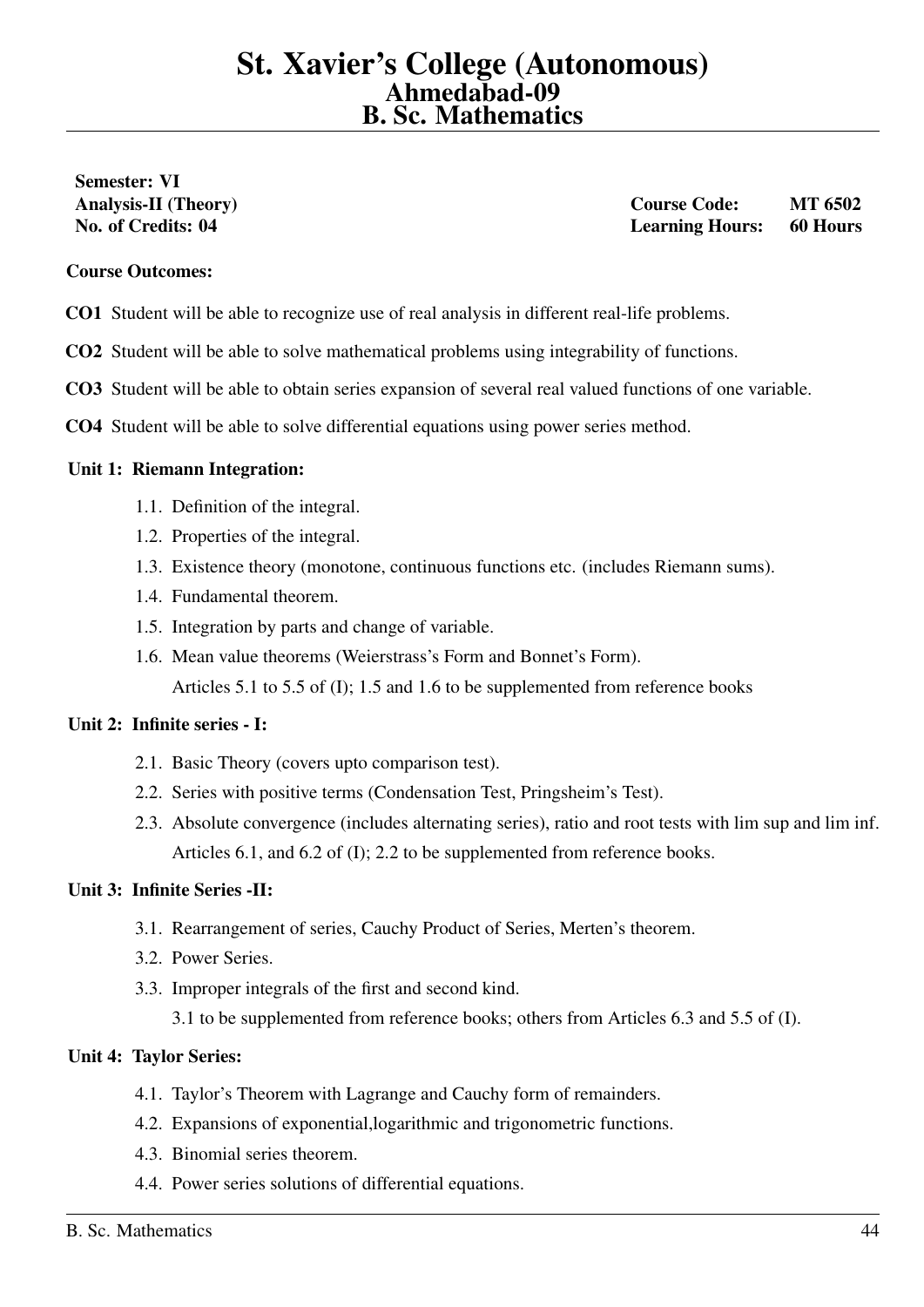Articles 6.4 and 8.3 of (I); 4.2 and 4.3 to be supplemented from reference books.

# Text book:

An Introduction to Analysis, Gerald G. Bilodeau, Paul R. Thie and G.E. Keough. Jones and Bartlett Student edition.

- 1. Fundamentals of Mathematical Analysis, Das and Pattanayak, TMH.
- 2. Calculus Vol 1, Tom M. Apostol.
- 3. Principles of Mathematical Analysis, W. Rudin, McGraw-Hill.
- 4. Mathematical Analysis by Tom M. Apostol, Narosa Publ. House India.
- 5. Calculus, Michael Spivak.
- 6. Understanding Analysis Stephen D. Abbott.
- 7. A Course in Calculus & Real Analysis S. R. Ghorpade & B. V. Limaye.
- 8. Elementary Analysis: The theory of calculus K. Ross, Springer, India.
- 9. Numbers to Analysis I. K. Rana, World Scientific.
- 10. Mathematical Analysis- Andrew Browder, Springer.
- 11. A First course in Analysis- D. Somasundaram & B. Choudhary, Narosa Publication.
- 12. Introduction to Real Analysis Robert G. Bartle and Donald R. Sherbert, Wiley Student Edition, 2010.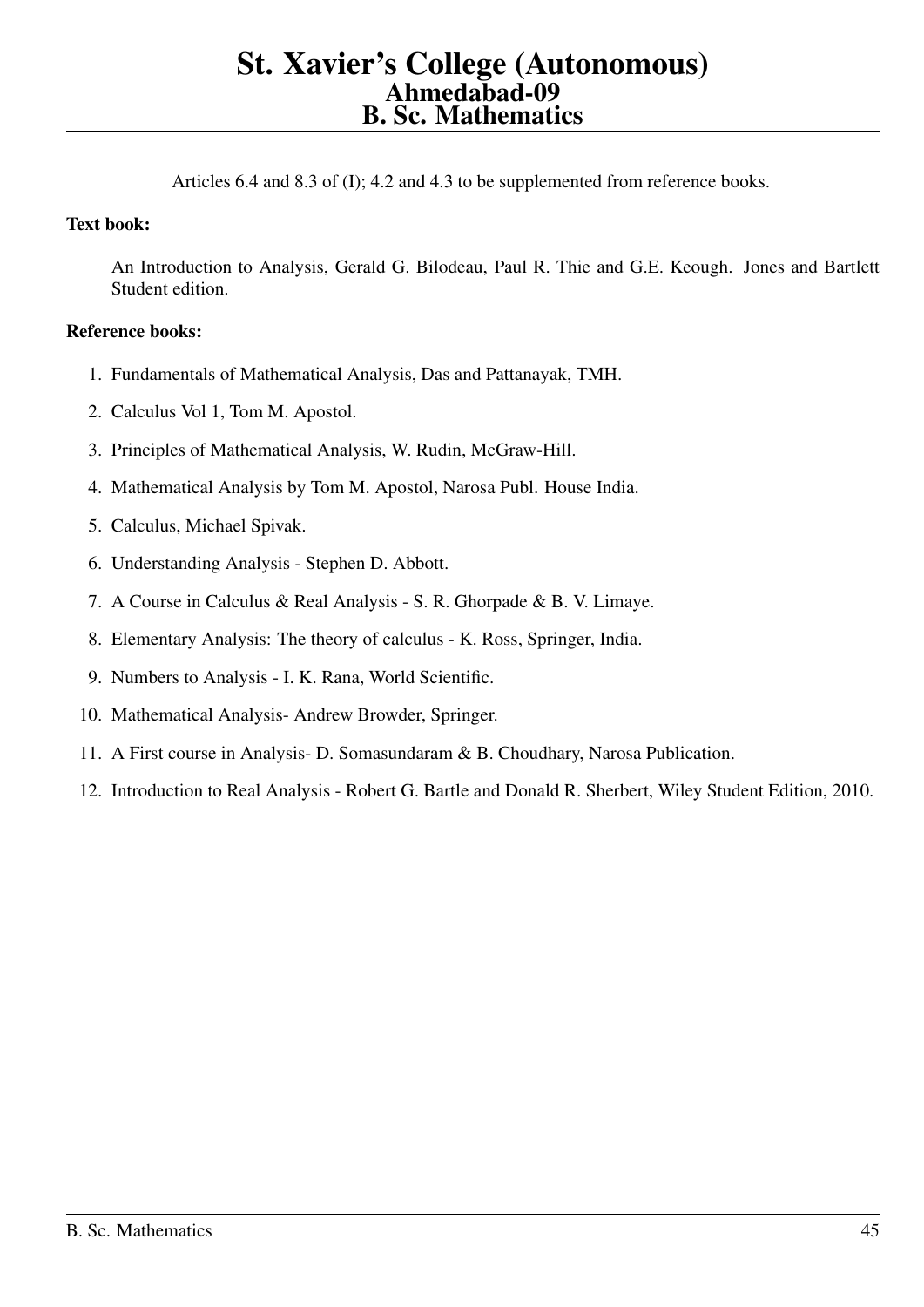# <span id="page-45-0"></span>Semester: VI

Analysis-III (Theory) and the contract of the Course Code: MT 6503 No. of Credits: 04 Learning Hours: 60 Hours

#### Course Outcomes:

- CO1 Student will be able to identify open sets and closed sets in metric space.
- CO2 Student will be able to identify continuous mappings on metric spaces.
- CO3 Students will be able to identify connected and compact metric spaces.
- CO4 Students will be able to test and use convergence in different form in metric space.

#### Unit 1: Metric Spaces:

- 1.1 Definition and Examples.
- 1.2 Open Sets.
- 1.3 Closed Sets.
- 1.4 Convergence, Completeness and Baire's Theorem. Articles 9, 10, 11 and 12 of Text Book (1)

#### Unit 2: Continuity, Compactness and Connectedness:

- 2.1 Continuous mappings.
- 2.2 Compactness.
- 2.3 Continuous function on compact set.
- 2.4 Connected set.
- 2.5 Continuous function on connected set.

To be covered from Text Book (4)

#### Unit 3: Uniform Convergence:

- 3.1 Pointwise Convergence.
- 3.2 Uniform Convergence.
- 3.3 Uniform Convergence and Continuity.
- 3.4 Uniform Convergence and Differentiation.
- 3.5 Term by Term Integration of Series.
- 3.6 Term by Term Differentiation of Series. Articles 9.1-9.5 of Text Book (2)

#### Unit 4: Applications of Uniform Convergence:

4.1 Abel's Limit Theorem, Multiplication of Power Series.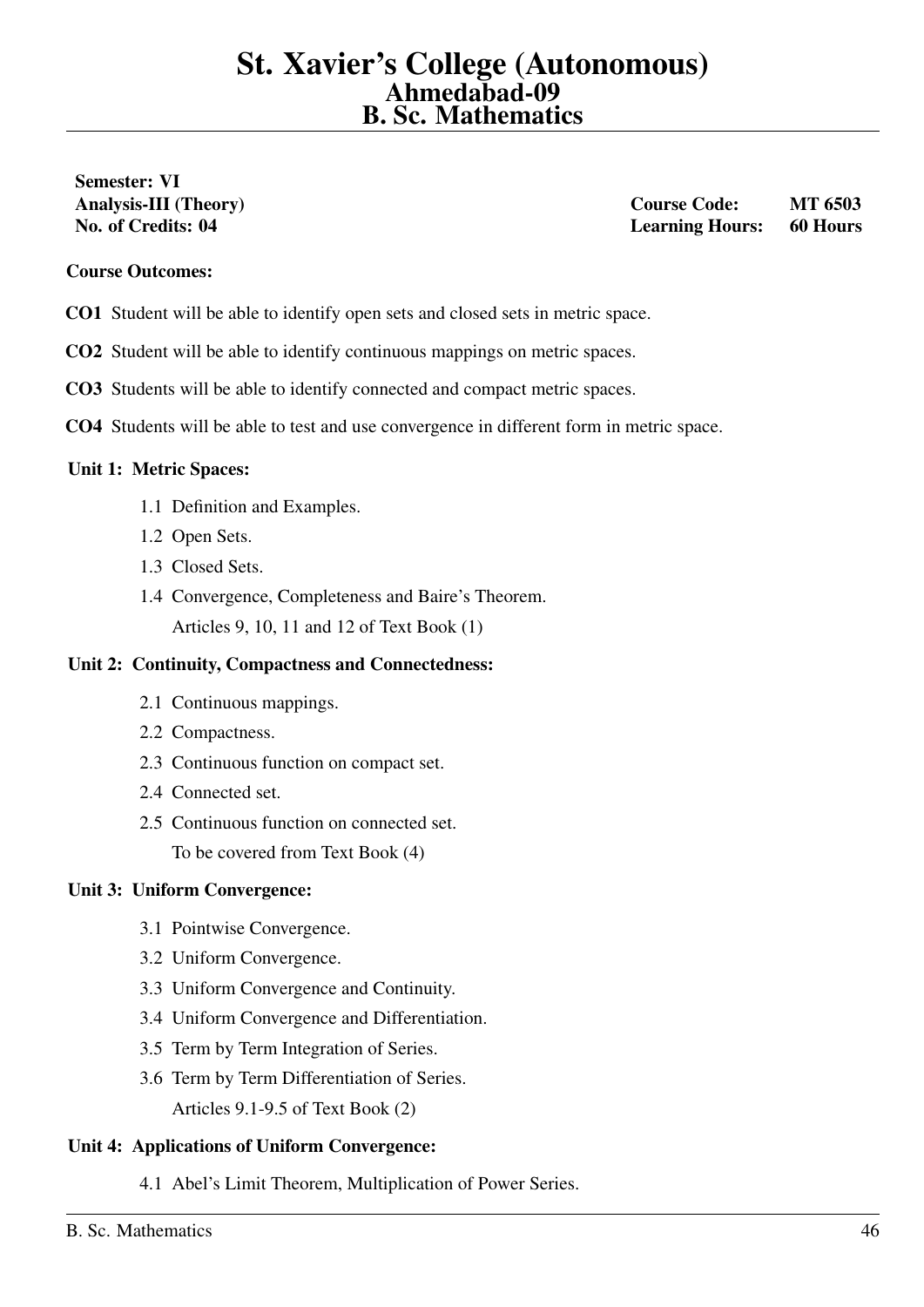- 4.2 Taylor's Series.
- 4.3 Weierstrass' Approximation Theorem.
- 4.4 Exponential, Logarithmic and Trigonometric Functions. Articles 9.6-9.8 of Text Book (2), 4.5 from section 8.3 and 8.4 of Text Book (3)

#### Text books:

- 1. Topology and Modern Analysis G. F. Simmons.
- 2. Fundamentals of Mathematical Analysis Das and Pattanayak, TMH.
- 3. Introduction to Real Analysis Robert G. Bartle and Donald R. Sherbert, Wiley Student Edition, 2010.
- 4. A First course in Analysis- D. Somasundaram & B. Choudhary, Narosa Publication.

- 1. A Course in Calculus & Real Analysis S. R. Ghorpade & B. V. Limaye.
- 2. Elementary Analysis: The theory of calculus K. Ross, Springer.India.
- 3. Numbers to Analysis I. K. Rana, World Scientific.
- 4. Metric Spaces Shirali, Springer, India.
- 5. Topology of Metric Spaces S. Kumaresan, Narosa.
- 6. An Introduction to Analysis Arlen Brown & Carl Pearcy, Springer, India.
- 7. Analysis I by Herbert Amann & Joa Chim Escher, Birkhauser Verlag, Berlin.
- 8. Mathematical Analysis: Linear & Metric Structure & Continuity Mariano Giaquinta & Giuseppe Modica Birkhauser, Boston.
- 9. Mathematical Analysis Andrew Browder, Springer.
- 10. Introduction to Real Analysis, William F. Trench, free online.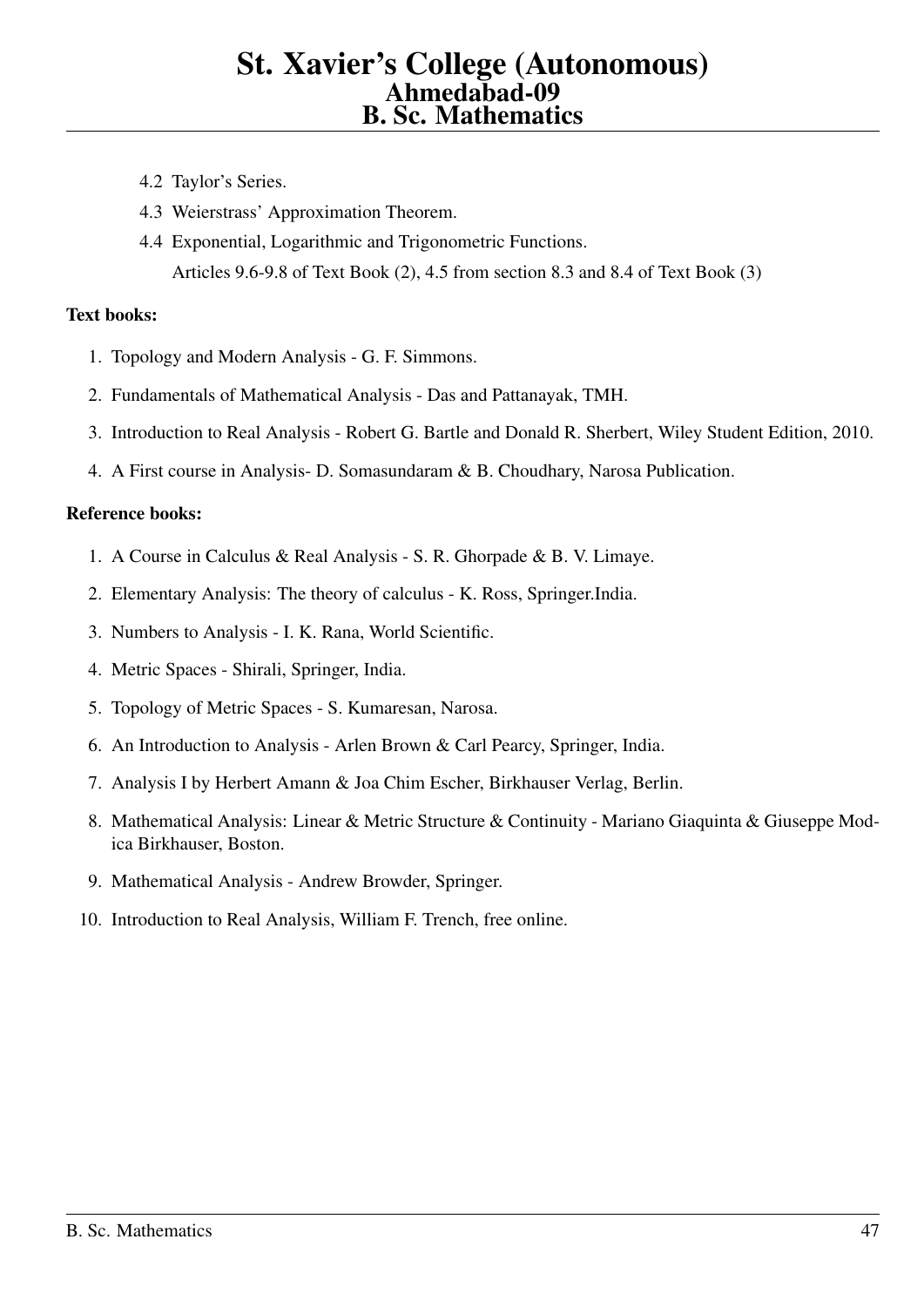# <span id="page-47-0"></span>Semester: VI

Graph Theory (Theory) Course Code: MT 6504 No. of Credits: 04 Learning Hours: 60 Hours

#### Course Outcomes:

- CO1 Student will be able to demonstrate properties of different graphs.
- CO2 Student will be able to use to solve mathematical problems using isomorphism of graphs.
- CO3 Student will be able to use to solve mathematical problems using isomorphism invariant properties of graphs.
- CO4 Student will be able to apply the relationship between the matrix representation of a graph and the structure of the underlying graph.
- CO5 Student will be able to apply various graph theoretical algorithms to solve some real life problems.
- Unit 1: Graph, Graphs as Models, More Definitions, Vertex Degrees, Subgraphs, Path and Cycles.
- Unit 2: Matrix Representation of Graphs, Fusion, Tree: Definition and simple properties, Bridges.
- Unit 3: Spanning Trees, Connector problems (Omit the proofs of theorems 2.14-2.18), Shortest path Problems, Cut vertices and Connectivity.
- Unit 4: Euler Tours, (Omit the proof of Theorem 3.5), Hamiltonian Graphs.

# Text book:

A First Look at Graph Theory - John Clark and Derek Allan Holton, Allied Publishers Limited, Chapters 1 to 3 (Omit 3.2 and 3.4).

- 1. Introduction to Graph Theory R. J. Wilson, Longman.
- 2. Introduction to Graph Theory Douglas B. West, Prentice-Hall of India, Second Edition, 2006.
- 3. Invitation to Graph Theory S. Arumugam, S. Ramchandran, Scitech Publication (India) Pvt. Ltd, Chennai.
- 4. A First Course in Graph Theory S. A. Choudum, Macmillan India Limited.
- 5. Graph Theory G. Suresh Singh, Prentice Hall of India,
- 6. A First Course in Graph Theory and Combinatorics, Sebastian M Cioaba and M Ram Murty, Hindustan Book Agency.
- 7. Graph Theory Frank Harrary,
- 8. Graph Theory with Application- John Bondy and U.S.R Murty, Palgrave.
- 9. Graph Theory- Reinhard Diestal, 4th edition 2010, Springer- Verlag.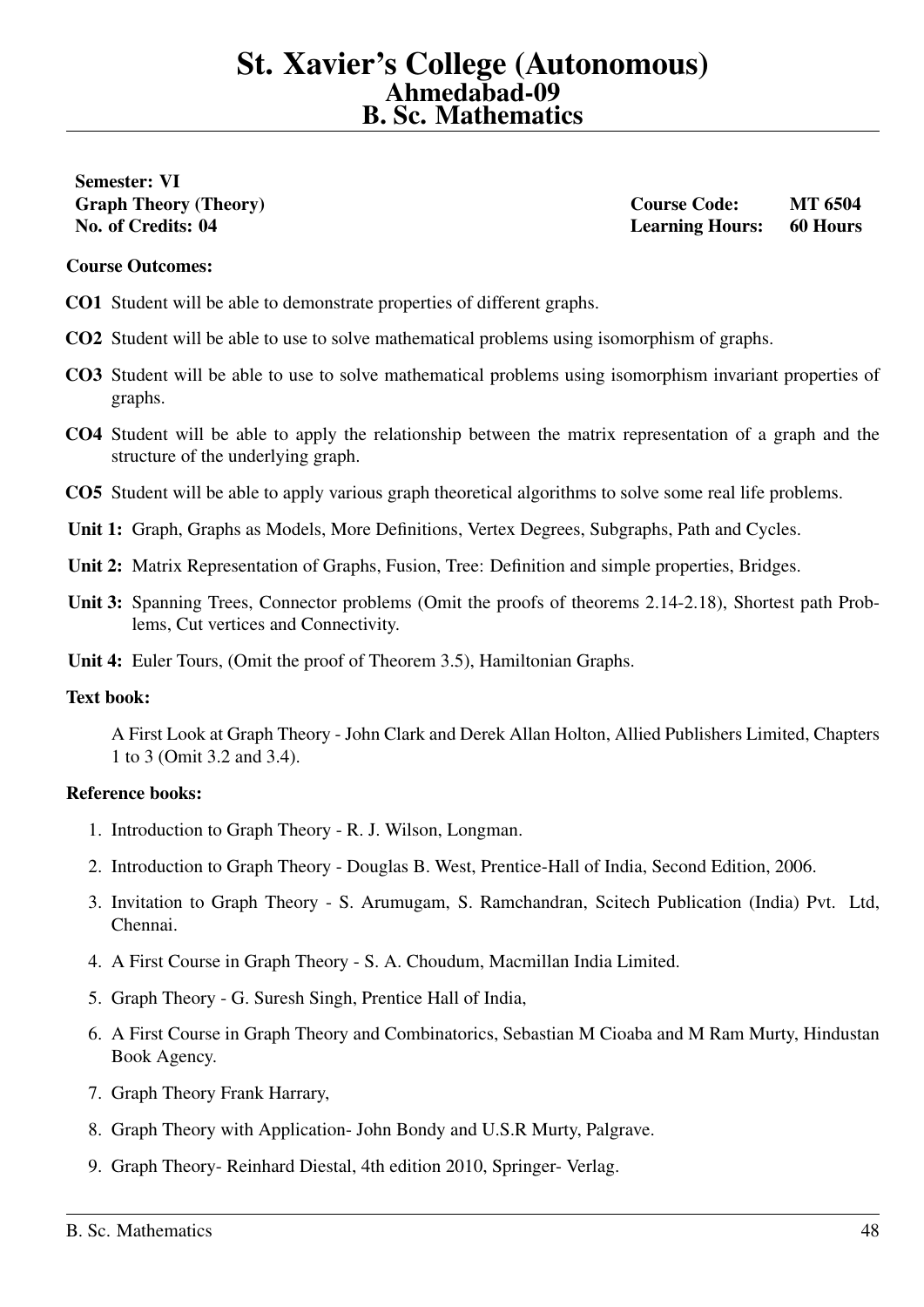<span id="page-48-0"></span>Semester: VI Operations Research (Theory-Elective) Course Code: MT 6401 No. of Credits: 02 Learning Hours: 45 Hours

#### Course Outcomes:

- CO1 Student will be able to develop the inventory models with different characteristics like model with finite replenishment rate, with shortages, Order-level Lot-size model, Order-level Lot-size model with finite replenishment rate.
- CO2 Student will be able to exhibit the notion of PERT & CPM and its applications.
- CO3 Student will be able to set up framework of PERT & CPM and construct project network.
- CO4 Student will be able to set up different game strategies and solve some real life problems.

#### Unit 1: Inventory Problems:

Introduction, types of inventory, cost involved in inventory problems, notations, EOQ model, limitations of EOQ formula, EOQ model with finite replenishment rate, EOQ model with shortages, Order - level Lot - size model, Order - level Lot - size model with finite replenishment rate.

#### Unit 2: PERT and CPM:

Introduction, origin of PERT & CPM, applications of PERT & CPM, framework of PERT & CPM, construction of project network, dummy activities and events, rules for network construction, finding the critical path, concepts of float, total float and free float and its interpretations.

#### Unit 3: Game Theory:

Introduction, Two person zero-sum games, Maximin and Minimax Principles, Mixed strategies, expected pay-off, solution of mixed strategy game, solution of mixed strategy game by the method of oddments, Dominance Principle, solution of mixed game by matrix method, solution of a two person zero-sum game, Algebraic method for solving a game, solution of games with mixed strategy by the method of oddments, Iterative method for approximate solution.

#### Text book:

Operations Research - Nita H. Shah, Ravi M. Gor and Hardik Soni, PHI learning. Chapter 11 (11.1 - 11.10), Chapter 15 (15.1 - 15.9) and Chapter 18 (18.1 - 18.14).

- 1. Operations Research: An Introduction (9th Edition): Hamdy A Taha, Pearson Education
- 2. Mathematical models in O.R. J. K. Sharma,Tata-MacGraw Hills book-company.
- 3. Operation Research S. D. Sharma, Kedarnath Ramnath & Co.
- 4. Operation Research Kanti Swaroop & Man Mohan, Sultan Chand & Co.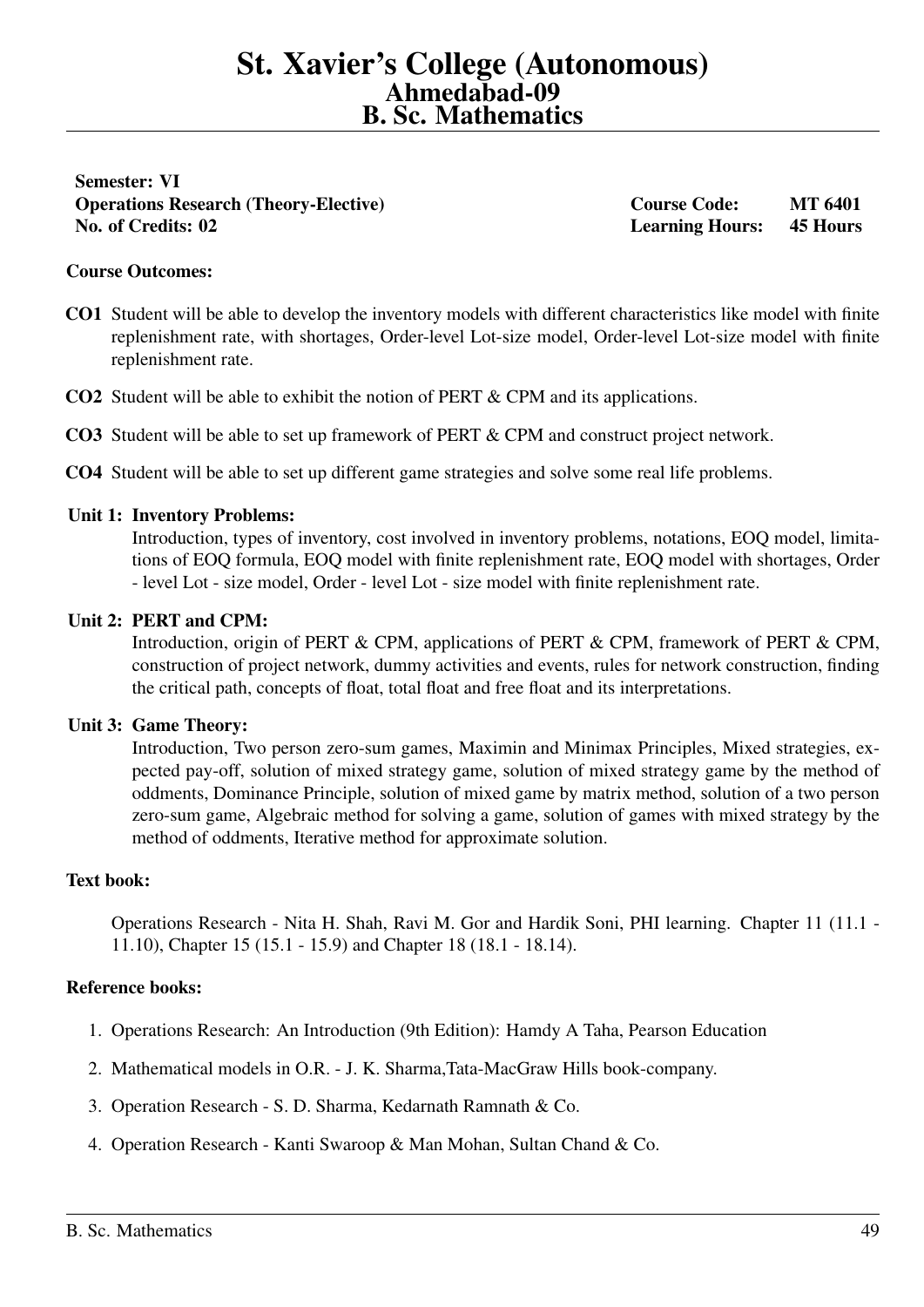# <span id="page-49-0"></span>Semester: VI C Programming for Mathematical Problems (Practical-Elective) Course Code: MT 6402 No. of Credits: 02 Learning Hours: 45 Hours

# Course Outcomes:

- CO1 Student will be able to insert/use variables and data types, operators and expressions.
- CO2 Student will be able to develop algorithms and understand mathematical concepts in order to create algorithms
- CO3 Student will be able to create 'C' program.
- CO4 Student will be able to analyze some of the mathematical concepts using 'C' programs.

#### Instructions:

- 1. The programming language 'C' should be used only for syntax and semantics. Detailed non-mathematical examples, which divert the attention, should be discarded from the discussion.
- 2. Each student should have to perform one practical for each week.
- 3. Each practical is of three lecture hours.

# Syllabus:

Importance of C, Basic Structure of C programs, Programming style, Executing a C program, Constants, Variables and Data types, Operators and Expressions, Managing Input Output Operations, Decision making and Branching, Decision making and Looping, Arrays.

# Programs for Practical:

Design an algorithm and write a program for each of the following:

- Unit 1: 1. To generate the first terms of the Fibonacci sequence.
	- 2. To find the greatest common divisor and the least common multiple factorial of given two nonzero integer.
	- 3. To find all the prime numbers in the first positive integers.
	- 4. To find (i) all the prime divisors (ii) all the divisors (iii) the prime power factorization of a given positive integer.
- Unit 2: 5. To evaluate for a given positive integer and a given real number.
	- 6. To find the n-th Fibonacci number without finding all the preceding Fibonacci numbers.
	- 7. To remove all duplicates from an ordered array and contract the array accordingly.
	- 8. To partition the elements of a given randomly ordered array of elements and a given an element into two subsets such that the elements x are in one subset and the elements are in the other subset.

Unit 3: 9. To merge two monotonically increasing arrays into a single monotonically increasing array.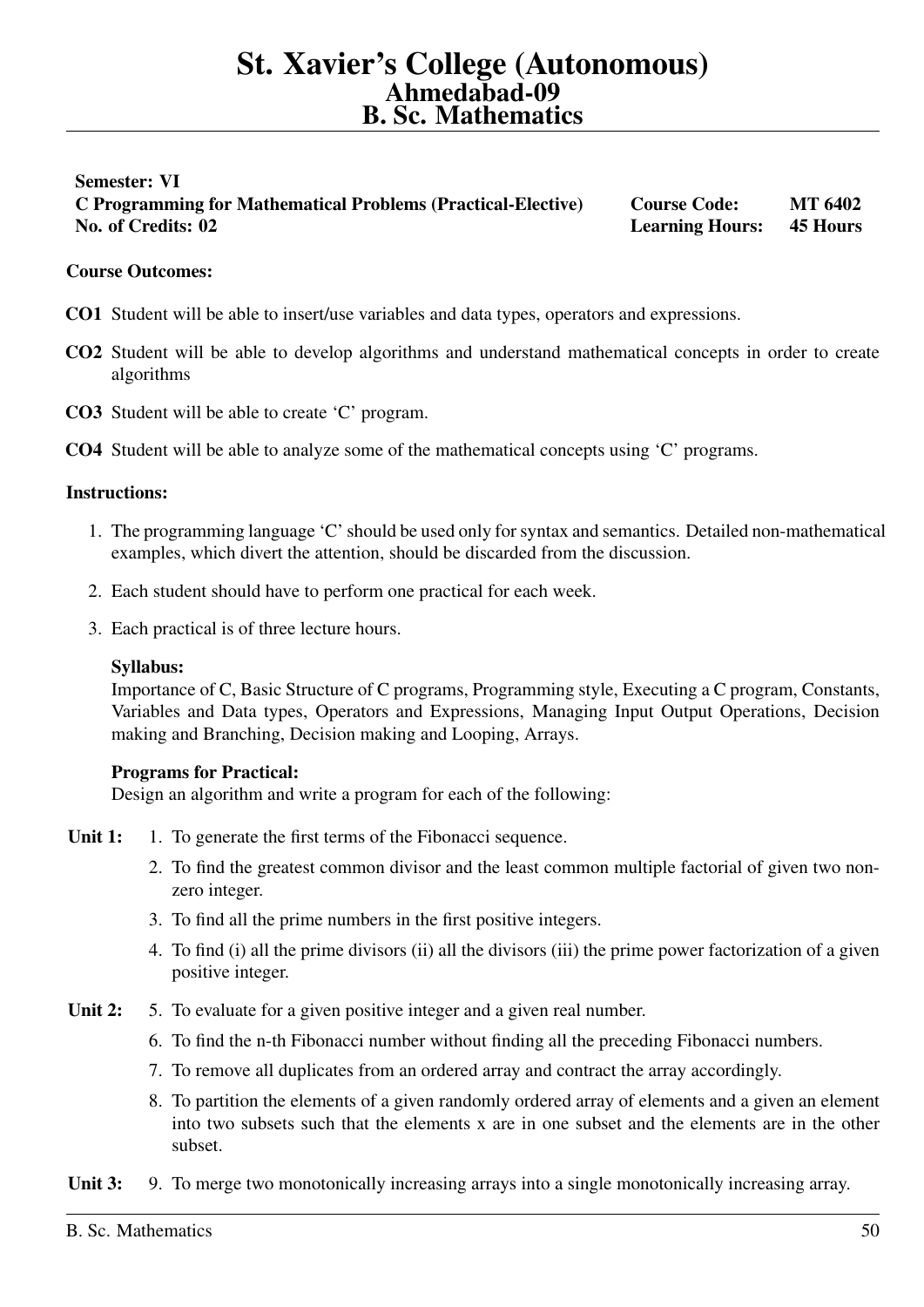10. To sort a given randomly ordered array of elements into non-descending order using (i) the selection sort method (ii) the exchange method (iii) Shell's diminishing increment insertion method.

# Text books:

- 1. For "C programming language "Programming in ANSI C covers the course -second edition E. BAL-AGURUSAMY, Tata McGraw-Hill Publishing Company Limited. Chapter 1-7, 9,11,13 (omit case studies, 7.8, 9.20, 11.16, 13.14)
- 2. Algorithms and practicals are covered by "How to Solve It by Computer-R. G. Dromey (second edition) Prentice Hall of India.

- 1. Algorithms + Data Structures = Programs Niklaus Wirth-Prentice-Hall of India ISBN-81- 203-05698.
- 2. Numerical Methods with C++ programming Nita H Shah. PHI Learning.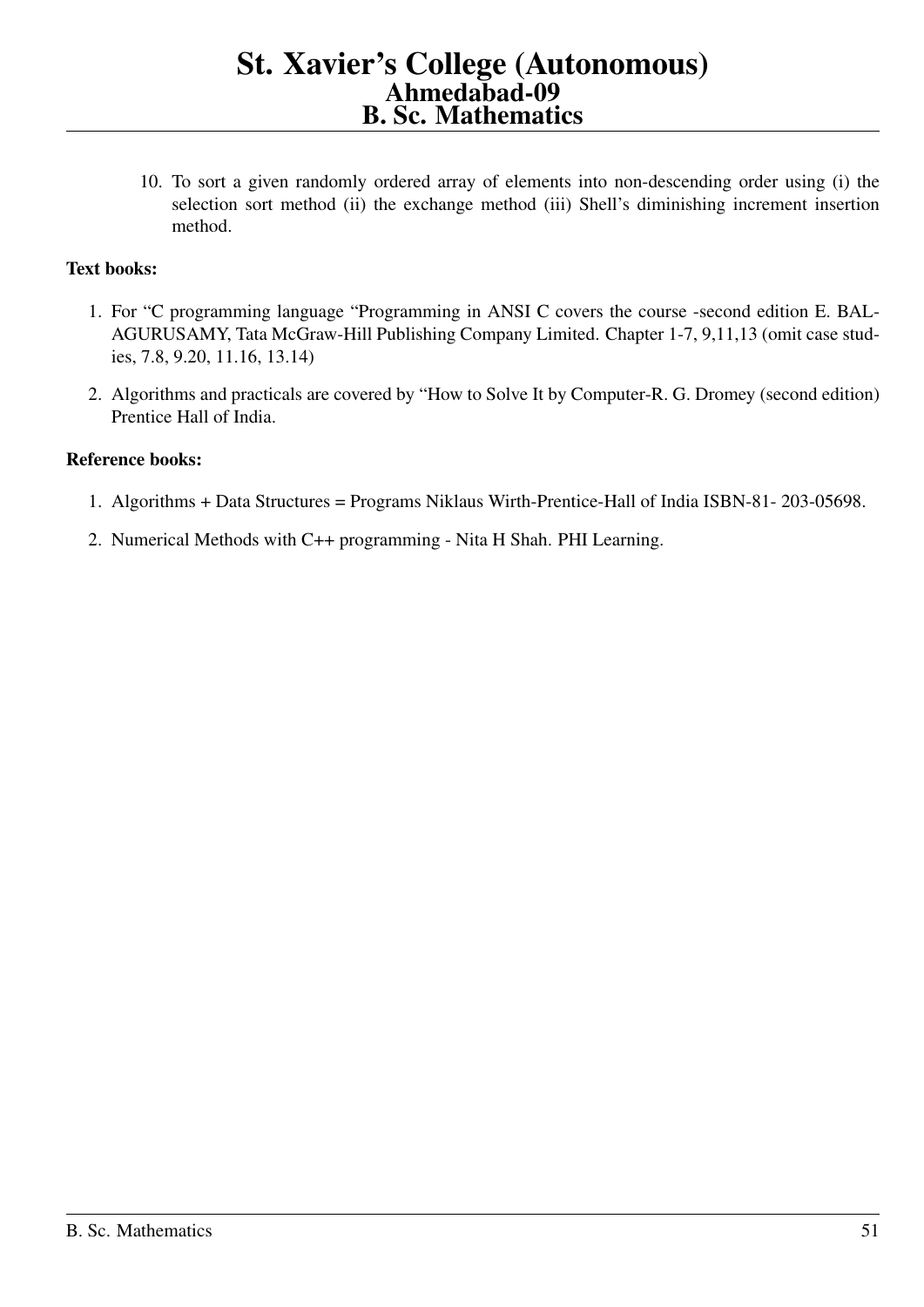<span id="page-51-0"></span>Semester: VI Cryptography (Theory-Elective) Course Code: MT 6403 No. of Credits: 02 Learning Hours: 45 Hours

## Course Outcomes:

- CO1 Student will be able to set up privacy or secrecy of information.
- CO2 Student will be able to maintain information and keep it safe from unauthorized people.
- CO3 Student will be able to describe and implement some of the techniques for encryption, public-key cryptosystems, hashing, and digital signature schemes.
- CO4 Student will be able to apply some of the mathematical concepts like number theory and group theory in implementing different encryption techniques.
- Unit 1: Rings, Modular Arithmetic, Prime Numbers, Primitive Elements, Discrete Logarithm.
- Unit 2: Conventions in Representation, Shift Cipher, Substitution Cipher, Affine Cipher, Vigenere Cipher, Hill Cipher, Permutation Cipher, A Case for Modern Cryptography.
- Unit 3: Trapdoor Function, Diffie-Hellman(DH) Algorithms for Key Exchange, Algorithms for discrete logarithms, ElGamal Public-Key Cryptosystem, RSA Cryptosystem, Digital Signature.

#### Text book:

Cryptography and Security - C K Shyamala, N Harini and Dr T R Padmanabhan Wiley-India. Ch-1(omit1.5.6), ch-2(omit 2.9), ch-5(up to 5.5), ch-7.5(up to 7.5.2).

- 1. Cryptography & Network Security Behrouz A Forouzan and Debdeep Mukhopadhyay, McGraw Hill.
- 2. Cryptography Atul Kahate.
- 3. Cryptography and information Security V K Pachgrare, PHI, EEE.
- 4. Public-Key Cryptography Theory and Practice Abhijit Das, Madhvan and C E Veni Pearson.
- 5. Cryptograph, An Introduction- V.V. Yaschenko, Americal Mathematical Soc.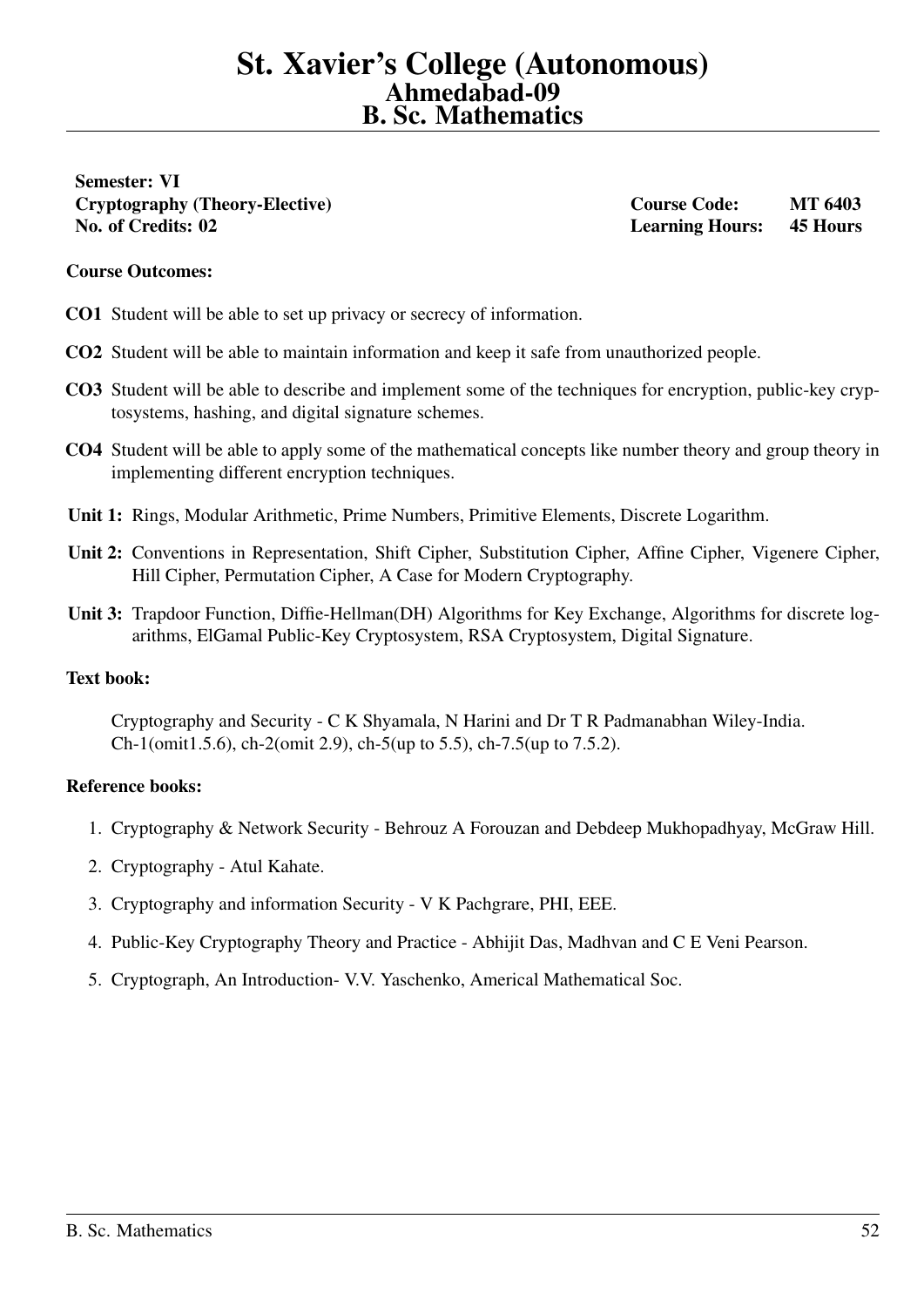# <span id="page-52-0"></span>Semester: VI Computational Mathematics with SageMath Course Course Code: MT 6404 No. of Credits: 02 Learning Hours: 30 Hours

## Course Outcomes:

- CO1 Student will be able to solve mathematical problems of mathematical analysis using SageMath.
- CO2 Student will be able to solve mathematical problems of linear algebra using SageMath.
- CO3 Student will be able to solve mathematical problems of algebra of polynomials using SageMath.
- CO4 Students will be able to use mathematical computing software in studying and analysing mathematical concepts.
- Unit 1: Analysis : Limit, sequence, series, evaluation of sum, power series, derivative, partial derivative, integral, solution of ordinary differential equations, displaying solution of ordinary differential equations.
- Unit 2: Solving linear systems, vector computations, reduction of a square matrix, spaces of vectors and matrices, basis for range and null space, Eigen values and Eigen vectors, diagonalization and similarity transformation..
- Unit 3: Creating polynomials on different rings, basic operations on polynomials, Euclidean division and computation of the greatest common divisor of polynomials, factorization and roots of polynomials.
- Unit 4: Practical based on the Unit-I, Unit-II, Unit-III
	- 1. To input sequence and obtain limit of convergent sequence.
	- 2. To input finite sum and series and obtain sum of finite terms and sum of convergent series.
	- 3. To obtain derivative, partial derivative and integral of function.
	- 4. To obtain solution of ordinary differential equation and displaying solution of ordinary differential equation.
	- 5. To solve the system of linear equations.
	- 6. To obtain basis for range and null space of a matrix.
	- 7. To obtain Eigen values and Eigen vectors and diagonalization of a matrix.
	- 8. To create polynomials on different rings and basic operations on polynomials.
	- 9. To perform Euclidean division and computation of the greatest common divisor of polynomials.
	- 10. To obtain factors and roots of polynomials.

#### Text book:

'Computational Mathematics with SageMath' – Paul Zimmermann et. al., SIAM, 2018.

Unit I Sections : 2.3, 10.1.1, 10.1.2, 10.1.3, 4.1.6.

Unit II Sections : 2.4, 8.1.1, 8.1.2, 8.2.2, 8.2.3.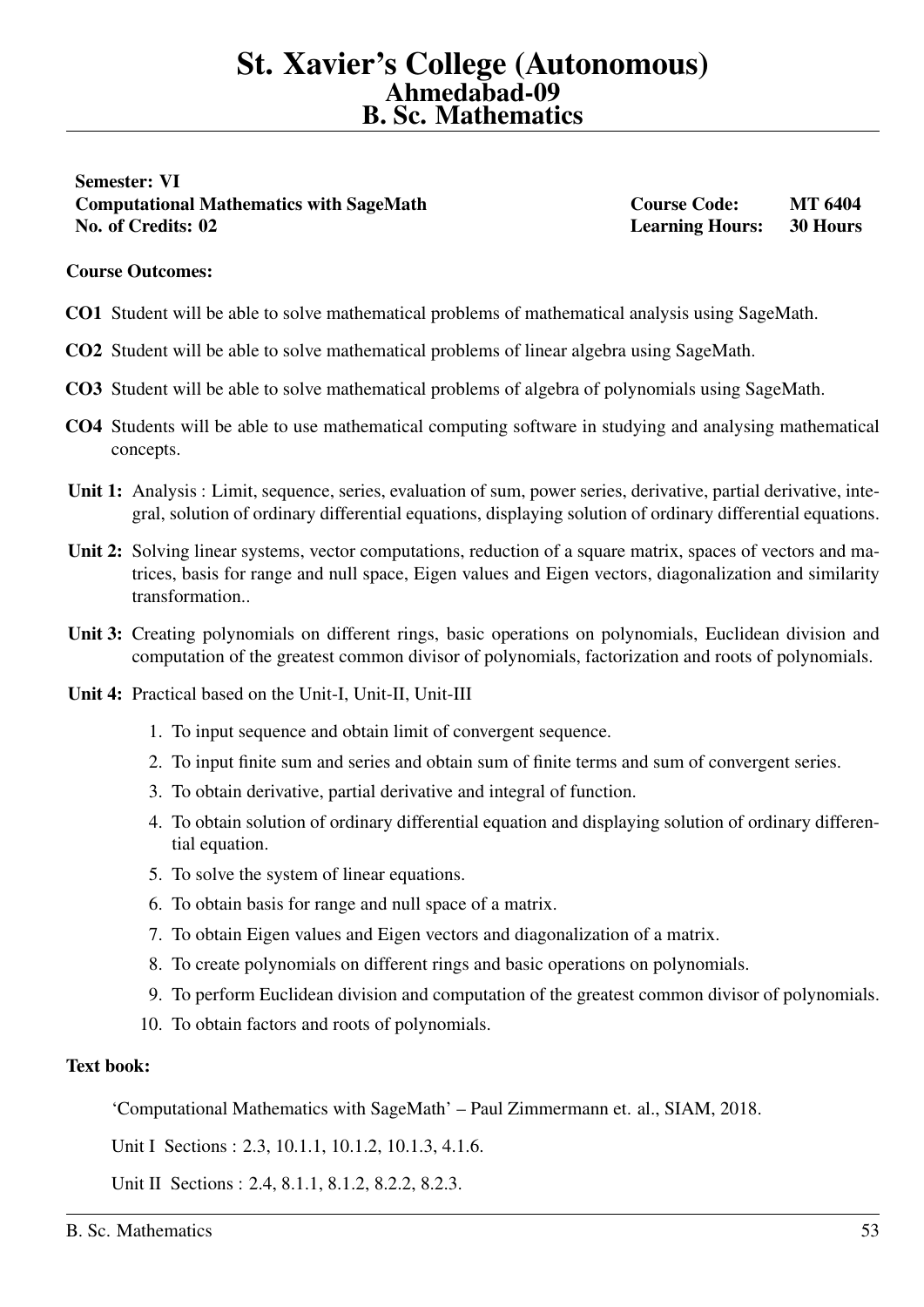Unit III Sections : 7.1, 7.2.1, 7.3.1, 7.3.2.

- 1. 'AN INTRODUCTION TO SAGE PROGRAMMING', Razvan A. Mezei, John Wiley & amp; Sons, Inc., Hoboken, New Jersey.
- 2. 'SAGE BEGINNER'S GUIDE', Craig Finch, Packt Publishing (2011).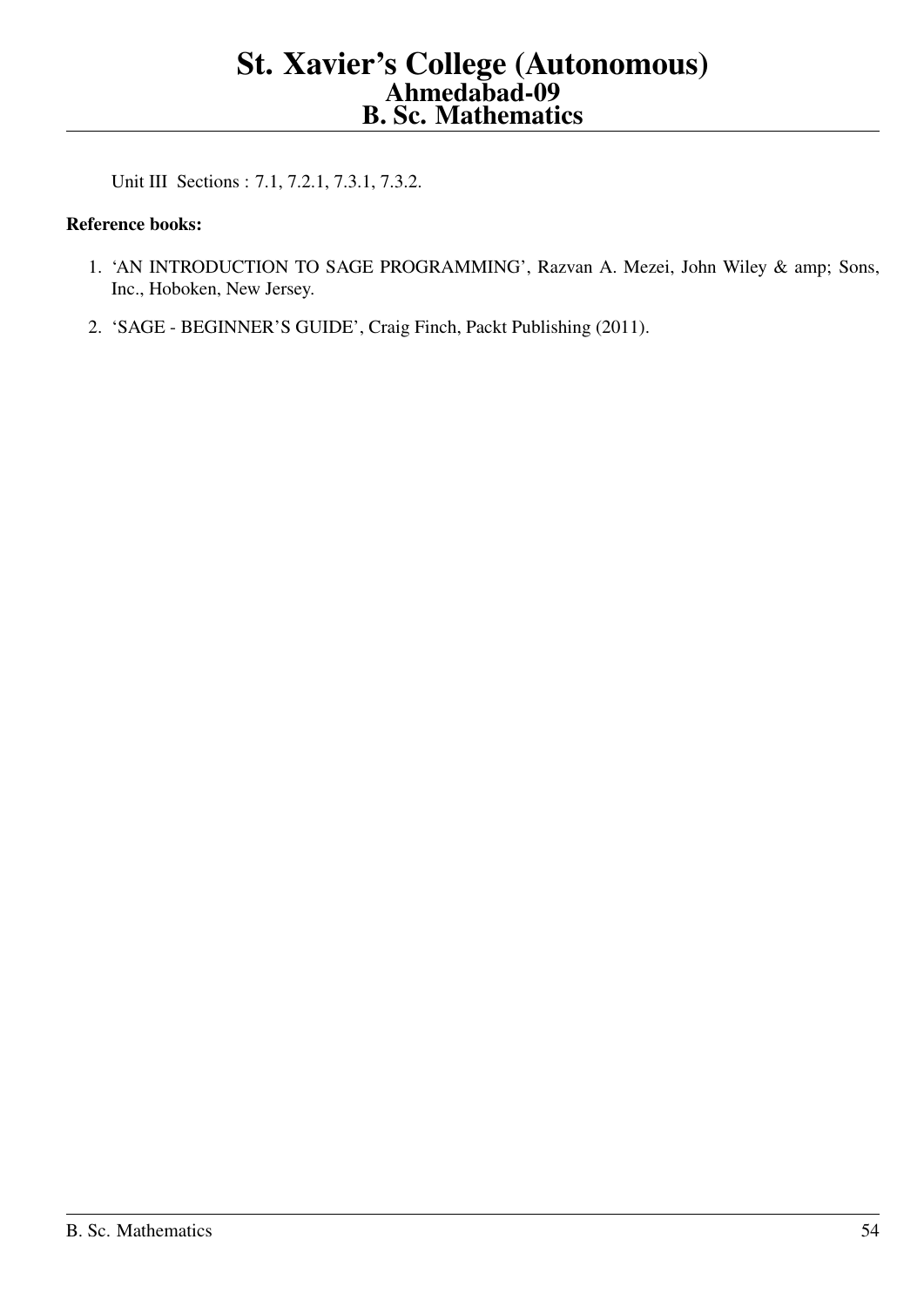# <span id="page-54-0"></span>Semester: VI Convex Analysis and Probability Theory (Theory-Elective) Course Code: MT 6406 No. of Credits: 02 Learning Hours: 45 Hours

# Course Outcomes:

- CO1 Student will be able to apply convexity of set and function in different concept of Mathematics.
- CO2 Student will be able to apply some inequalities and different means to solve convexity problems.
- CO3 Student will be able to solve some real life problems using probabilistic concepts.
- CO4 Student will be able to solve some real life problems using probabilistic distributions.

#### Unit 1: Convex Analysis:

Convex and concave sets, Affine sets & Hyper planes, Convex combination, Convex cones, Algebra of convex sets: Convex functions and discussion of its continuity, graphs, sequences, limits, maxima  $\&$  minima, monotonicity, linearity on an interval  $\&$  convex sets, Convexity  $\&$  connectedness and discussion of differentiability of convex functions. Examples, counter examples and theorems based on them.

- Unit 2: Jensen inequality and its consequences & related results. A.M., G.M., Quadratic Mean (Q.M) inequality, logarithmic mean and convexity. Problems, Lagrange Mean Value Theorem (LMVT) & Convexity. Probability as a stochastic (uncertainty) mathematical model. Axiomatic & classical definition of probability, Sample space, events, probabilistic 2-set, 3-set, n-set. Inclusion & Exclusion and examples: Box office queue, Birthday problems, Bertrand's paradox. Independent, Conditional & geometric probability. Law of total probability.
- Unit 3: Random walk & Random variable, Baye's Rule. Classical problems: Shakespeare's monkey Eccentric Warden, 3-prisoner's Dilemma, D'Alembert's Confusion Gambler's Ruin etc. Expected values & variance Binomial poison & normal Distributions Banach match-box problem & some classical problems.

# Text books:

- 1. Convex Analysis by R.Tyrrell, Rockafellor, Princeton Uni. Press.
- 2. A course in Calculus & Real Analysis By Sudhir R. Ghorpade & Balmohan V. Limaye, Springer India. Pages: 23, 24, 25, 34, 36 (ex.27 to 35), 42, (ex.71, 72), 74 to 77, 100, 102, 125 to 130 (ex.15), 174 (ex.12)
- 3. Probability: An Introduction By David A. Santos, Viva Books Ch. 3 & 4

- 1. All the mathematics you missed but Need to Know Thomas A. Garrity, Camb. Univ. Press.
- 2. An Introduction to Probability Theory & its Applications Feller Vol. I John Wiley & sons, NY.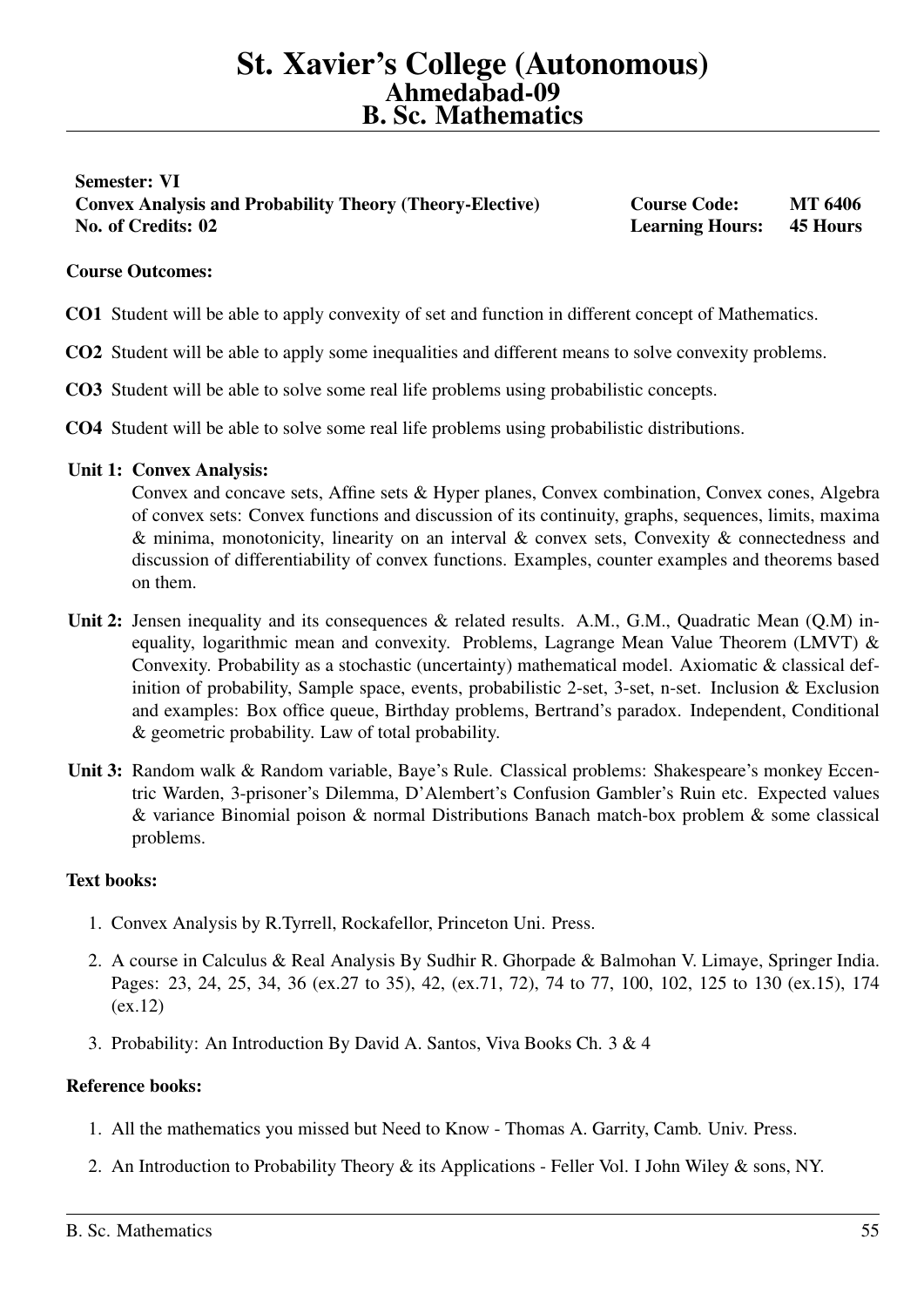- 3. Introduction to Probability Models -Sheldom M. Ross, Academic Press, 9th edition.
- 4. Probability & Probability Distributions (MS-8, Block:3), IGNOU, New Delhi.
- 5. Elementary Probability Theory Chung, Springer, India.
- 6. What is Mathematics? Courant & Robbins, Revised by Ian Stewart Pg. 108 to 116.
- 7. Calculus, once again (for convex function & monotonicity) David A. Santos.
- 8. Convex functions A. W. Roberts and D. E. Varberg. Academic press.
- 9. Lecture slides on Convex Analysis & Optimization Dimitri P. Bertsekas, MIT Cambridge MASS.
- 10. Convex Analysis by Jose' De Dona; The Uni. of New Castle.
- 11. A course in Multivariable Calculus & Analysis S. R. Ghorpade & B. V. Limaye Springer (India) pg: 8, 9, 25, 26, 35(ex 5, 6, 7, 8), 37 (ex 23, 24, 25, 58 to 60 (for continuity & Convexity) Pg:125 & 126, 129 to 137.
- 12. Convex Analysis: An Introductory Text J. Van Tid, John Wiley, New York.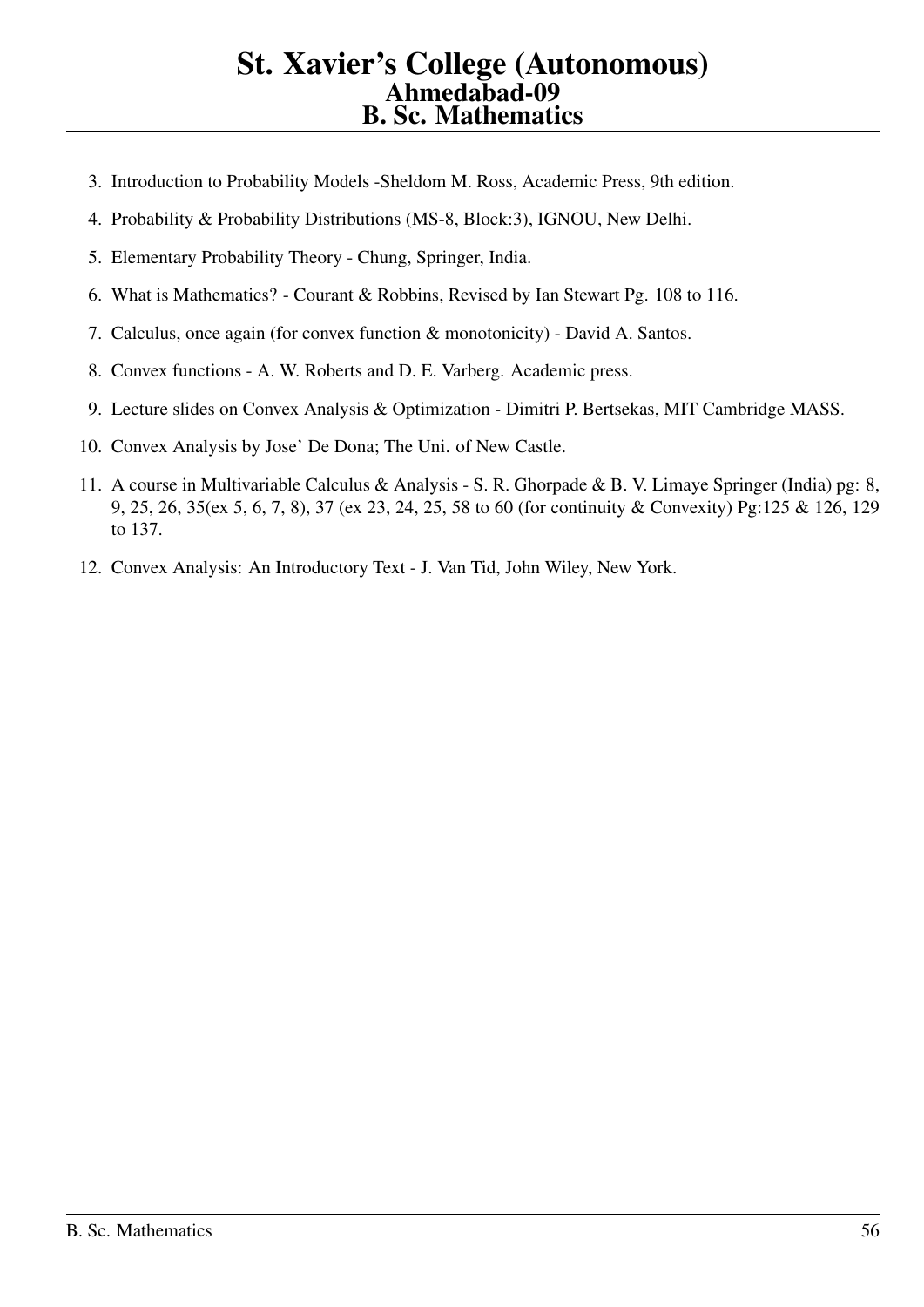<span id="page-56-0"></span>Semester: VI Bio-Mathematics (Theory-Elective) Course Code: MT 6407 No. of Credits: 02 Learning Hours: 45 Hours

#### Course Outcomes:

CO1 Student will be able to analyze epidemic situations.

- CO2 Student will be able to study epidemic situations using different Mathematical models.
- CO3 Student will be able to analyze and study some population models.
- CO4 Student will be able to provide solutions to the problems related to some population models.
- Unit 1: Mathematical Models in epidemiology : Basic concepts, SI model, SIS model with constant coefficient, SIS model with coefficient as a function of time t, SIS model with constant number of carriers, SIS model when the carriers is a function of time t, SIR model, Epidemics with vaccination.
- Unit 2: Single-species population models Age structured : Continuous-time continuous-Age-Scale population models, Lotka's model for population growth, Discrete-Time Discrete-Age-Scale population model, Bernardelli, Lewis and Leslie (BLL) model, Density dependence model, Two-sec models, Continuous-time Discrete-Age population model.
- Unit 3: Single-species population models non-age structured: Exponential Growth model, its formulation, solution and interpretation, Effects of immigration and Emigration on population, Logistic Growth model, its formulation, solution and interpretation.

# Text book:

Bio-Mathematics - S. K. Aggarwal, ALP Books.

- 1. Mathematical Modeling- J N Kapoor, New Age Publishers.
- 2. Mathematical Biology I : J.D. Murray, Springer.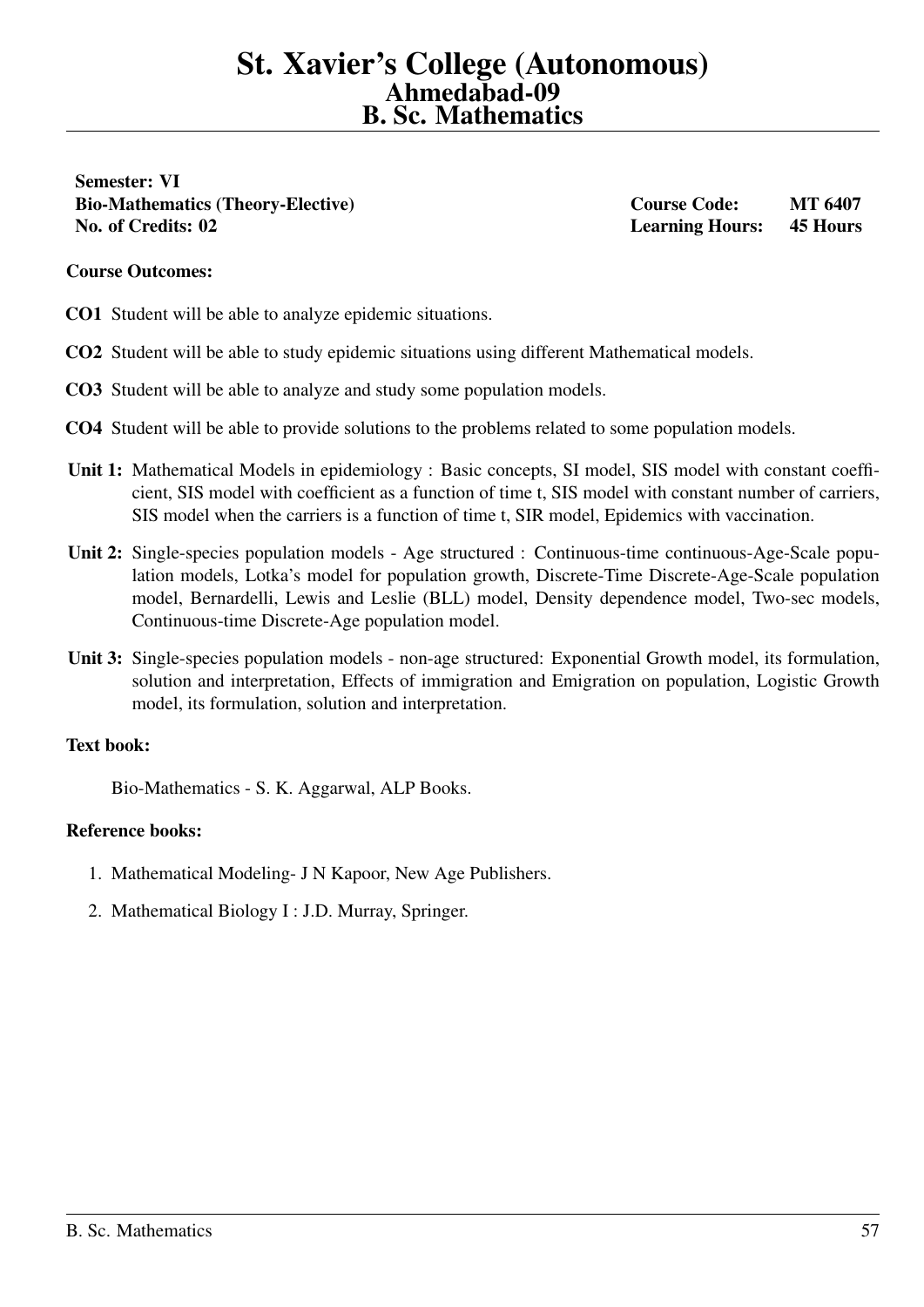<span id="page-57-0"></span>Semester: VI Mechanics (Theory-Elective) and the course Course Code: MT 6408 No. of Credits: 02 Learning Hours: 45 Hours

#### Course Outcomes:

- CO1 Student will be able to establish equilibrium of system of particles.
- CO2 Student will be able to set up concept of gravity to mathematical modeling.
- CO3 Student will be able to demonstrate concept of suspension bridge.
- CO4 Student will be able to apply concept of Mechanics.
- Unit 1: Foundation of Mechanics- The ingredients of mechanics (particles, mass, rigid bodies, events, frame of reference, time, units, rest of motion, force), Introduction of vectors, velocity and acceleration. Fundamental laws of Newtonian mechanics. The theory of dimensions.
- Unit 2: Methods of Plane Statics- Equilibrium of a particle, Equilibrium of a system of particles, the moment of a vector about a line, the theorem of verignon, necessary condition for equilibrium equipollent system of forces, couples, reduction of a general plane force system, work, the principle of virtual work, sufficient condition for the equilibrium of a rigid body movable parallel to a fixed plane. Potential energy
- Unit 3: Mass centers and centre of gravity, Theorem of Pappus, gravitation, centre of gravity. Friction, laws of Static and kinetic friction, thin beams, flexible cables, differential equation of flexible cables, the suspension bridge, the common catenary, cables in contact with smooth curves, cables in contact with rough curves.

#### Text book:

Principles of Mechanics - John L. Synge and Byron A. Grifith . McGraw Hill Book Comp.-New Delhi.

- 1. Introduction to classical Mechanics R. G. Takwale & P. S. Puranik. McGraw Hill Book Comp.-New Delhi.
- 2. A Text Book on Mechanics P. N. Sinhal & S. Sareen, Anmol Publications Pvt. Ltd., New Delhi.
- 3. Classical Mechanics Herbert Goldstein, Addison Wesley Publishing Company, INC.
- 4. Classical Mechanics T.W. B. Kibble, Longman scientific & Technical Co-published in US with John,Wiley & Sons Inc., New-York.
- 5. Mechanics S. L. Kalani, C. Hemrajani, Shubhara Kalani, Viva Books Pvt. Ltd., New Delhi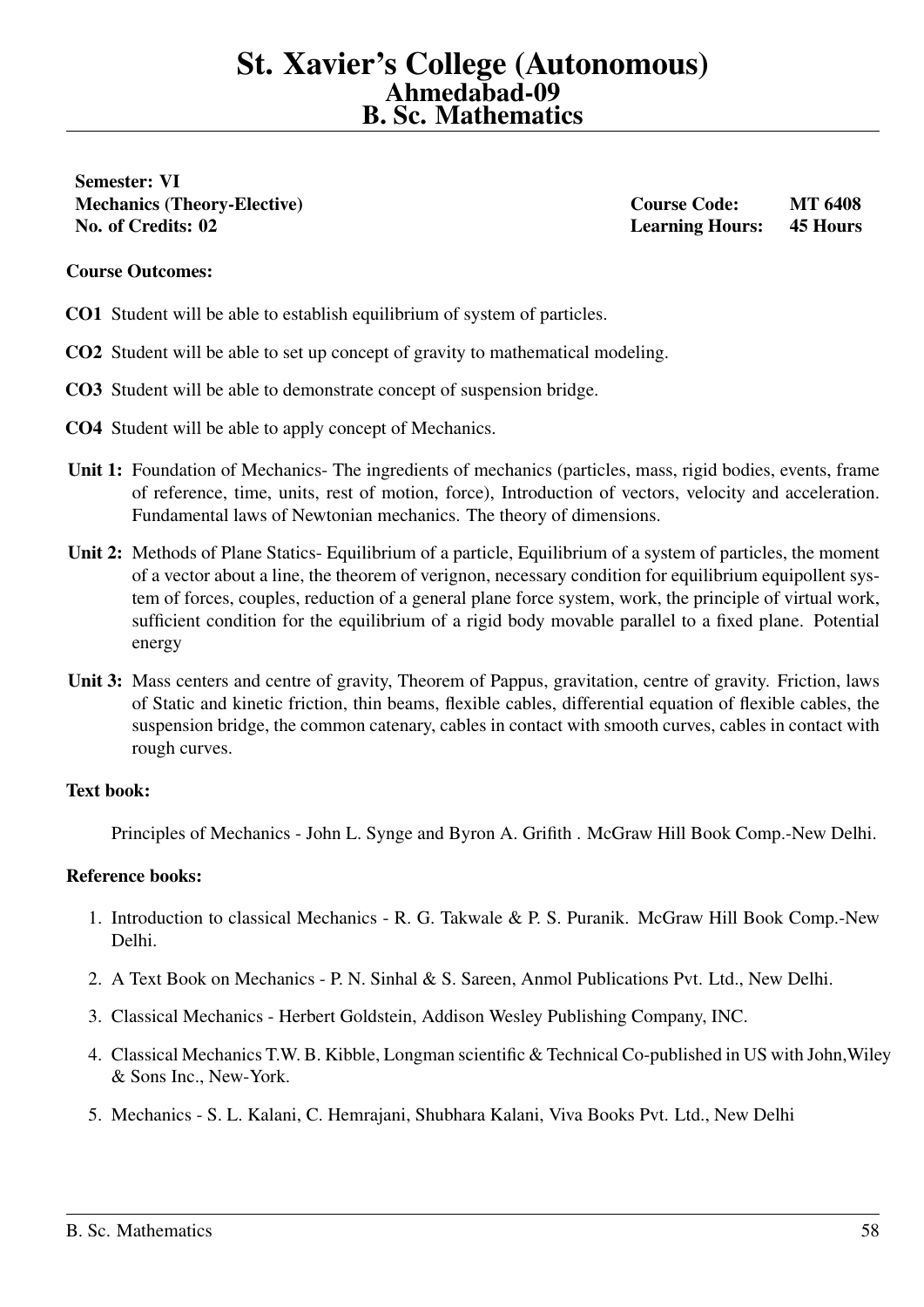# <span id="page-58-0"></span>Semester: VI Practical based on MT 6501, MT 6502, MT 6503 and MT 6502 Course Code: MT 6505L No. of Credits: 5 Learning Hours: 180 Hours

# Practical based on MT 6501 and MT 6502 (Practical 1)

## Course Outcomes:

- CO1 Student will be able to demonstrate the transition between rings using homomorphism and exhibit related properties.
- CO2 Student will be able to recognize use of real analysis in different real-life problems.
- CO3 Student will be able to obtain series expansion of several real valued functions of one variable.
- CO4 Student will be able to solve differential equations using power series method.

#### List of practicals (problems on):

- (1) Verification of Rings, Commutative ring and ring with unity. Finite rings and their operation tables.
- (2) Examples of Ideals and Integral Domain.
- (3) Examples of finite fields and extension fields.
- (4) Construction of quotient ring and their operation tables.
- (5) Find the g.c.d. of two given polynomials and express it as a linear combination of these two polynomials.
- (6) Check the irreducibility of polynomial over the given field (By different methods)
- (7) Factorization of polynomial and the rational zeros of given polynomial.
- (8) Example of Maximal and prime ideal.
- (9) Definition and evaluation of Riemann integrals by various methods.
- (10) Verifying MVTs and problems based on Fundamental Theorem of Integration.
- (11) Convergence of infinite series of positive terms.
- (12) Absolute convergence, root and ratio tests using limit inferior and superior.
- (13) Power Series, radius of convergence.
- (14) Improper integrals.
- (15) Power series expansion of functions.
- (16) Power series solutions of differential equations.